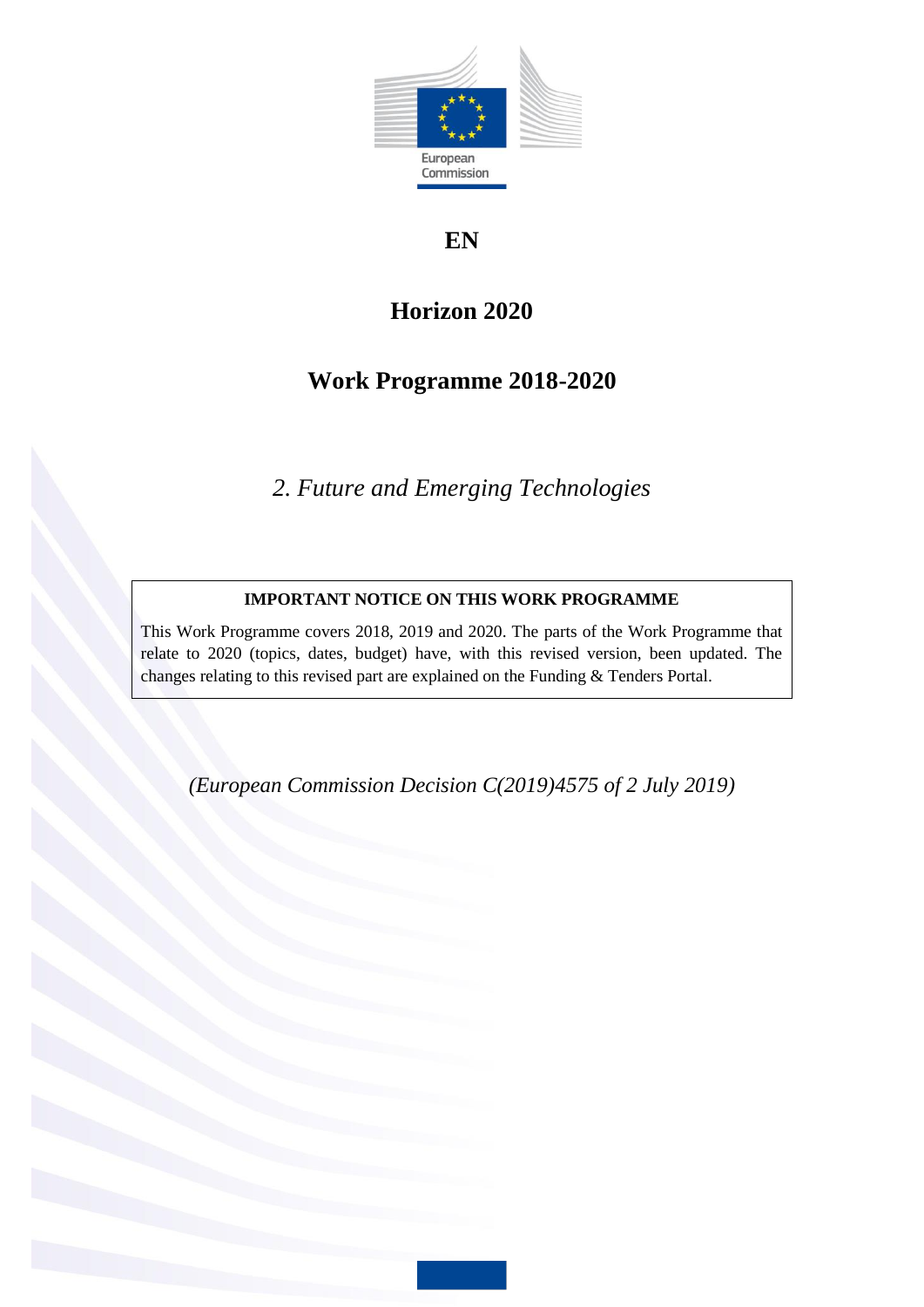**Table of contents**

| Conditions for the Call - FET Open - Novel ideas for radically new technologies 10    |
|---------------------------------------------------------------------------------------|
| Call - FET Proactive - Boosting emerging technologies  16                             |
| FETPROACT-01-2018: FET Proactive: emerging paradigms and communities 16               |
| FETPROACT-02-2018: Community building in Neuromorphic Computing Technologies19        |
|                                                                                       |
| FETPROACT-04-2019: Community building and roadmapping for high performance and        |
|                                                                                       |
| FETPROACT-EIC-07-2020: FET Proactive: emerging paradigms and communities  22          |
|                                                                                       |
| The topic(s) below are not part of the European Innovation Council Enhanced Pilot  26 |
|                                                                                       |
| Conditions for the Call - FET Proactive - Boosting emerging technologies 27           |
| Call - FET Proactive - High Performance Computing<br>32                               |
|                                                                                       |
|                                                                                       |
| Conditions for the Call - FET Proactive - High Performance Computing  34              |
| Call - FET FLAGSHIPS – Tackling grand interdisciplinary science and                   |
|                                                                                       |
|                                                                                       |
|                                                                                       |
|                                                                                       |
|                                                                                       |
|                                                                                       |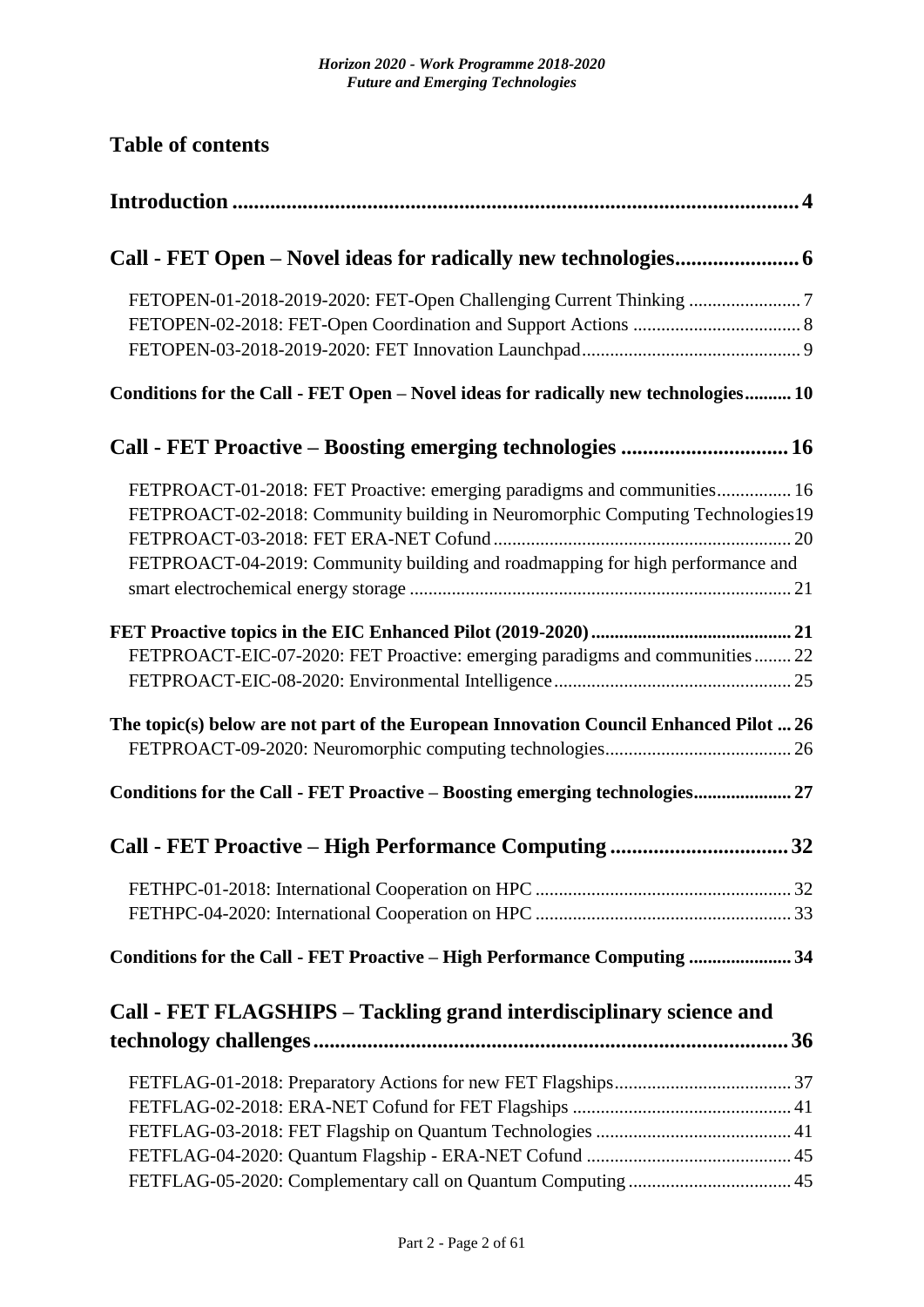| FETFLAG-06-2020: International Cooperation on Quantum Technologies 47<br>FETFLAG-07-2020: Training and Education on Quantum Technologies  48 |  |
|----------------------------------------------------------------------------------------------------------------------------------------------|--|
| Conditions for the Call - FET FLAGSHIPS – Tackling grand interdisciplinary science                                                           |  |
|                                                                                                                                              |  |
|                                                                                                                                              |  |
|                                                                                                                                              |  |
|                                                                                                                                              |  |
|                                                                                                                                              |  |
| 5. Experimental pilot line for devices based on graphene, related 2d materials and                                                           |  |
|                                                                                                                                              |  |
|                                                                                                                                              |  |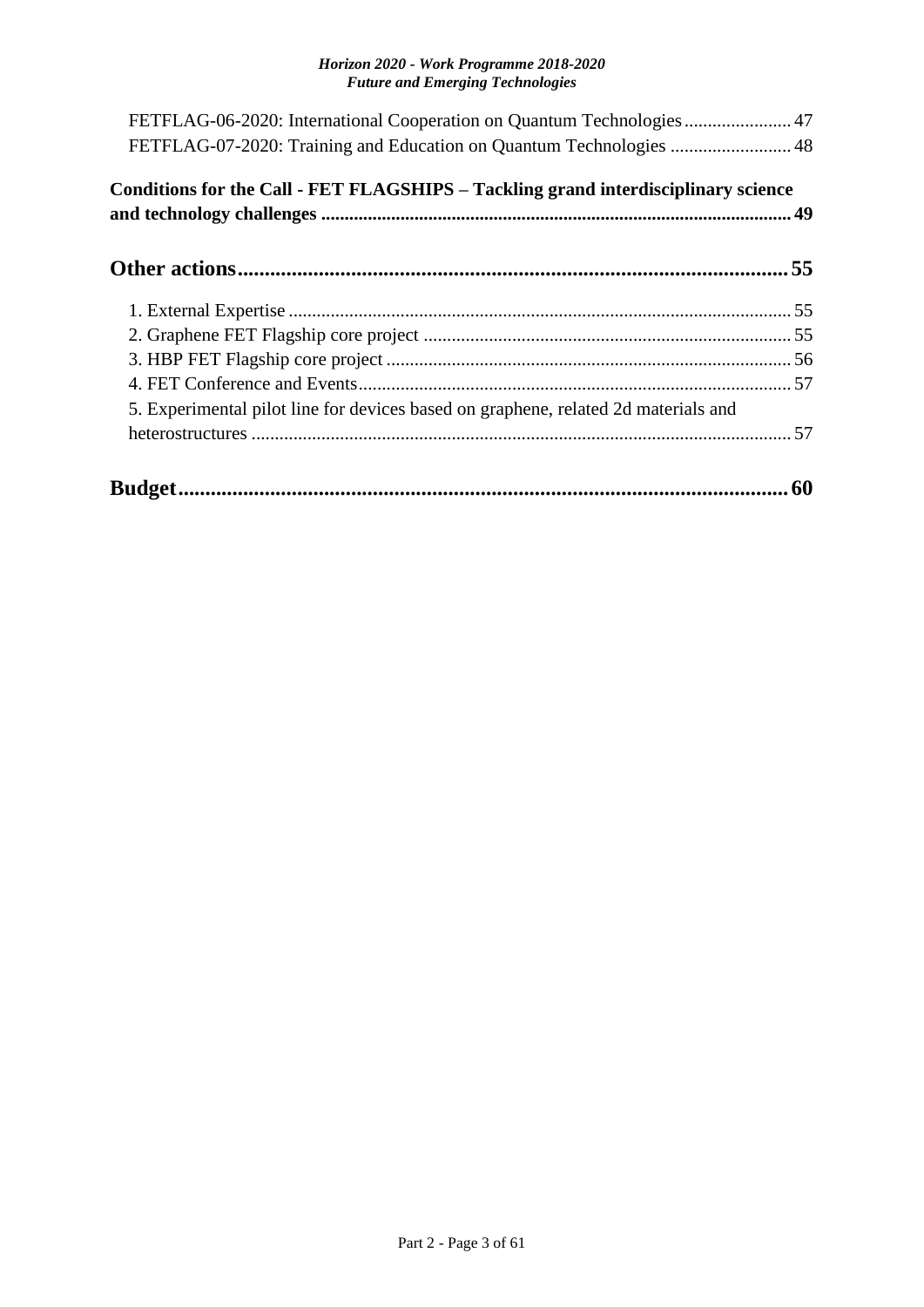# <span id="page-3-0"></span>**Introduction**

1

**Future and Emerging Technologies (FET) activities aim to create in Europe a fertile ground for responsible and dynamic multi-disciplinary collaborations on future technologies and for kick-starting new European research and innovation ecosystems around them. These will be seeds for future industrial leadership and for tackling society's grand challenges in new ways.**

In this work programme FET continues its three lines of activity:

**1. FET Open**<sup>1</sup>: the call text for FET Open in this work programme has been simplified for a clearer scope. FET Open is part of the European Innovation Council pilot. FET Open also calls for coordination and support for communication, innovation and horizon scanning. The FET Innovation Launchpad, which was started in the previous work programme, has been refined to take into account experience from the first call.

**2. FET Proactive:** this work programme features a selection of ambitious emerging technology topics derived from an extensive consultation and advice from the FET Advisory Group. Topics include: living technologies, socially interactive technologies, technologies related to time, artificial organs, micro-energy technologies, topological matter, future technologies for social experience, sub-nanoscale science for nanometrology, digital twins for the life-sciences, and environmental intelligence. Community building and innovation ecosystem development are key elements in FET proactive. Specific actions are foreseen on neuromorphic computing and on future electrical storage. Some further FET Proactive topics are part of the European Innovation Council (EIC) Enhanced Pilot (Horizon 2020, 2019-  $2020$ <sup>2</sup>. These invite for proposals on Human-Centric AI, Implantable autonomous devices and materials, Breakthrough zero-emissions energy generation for full decarbonisation as well as on EIC transition to innovation activities.

**The FET Proactive initiative in High-Performance Computing (HPC)** is designed in synergy with the LEIT-ICT and e-Research Infrastructures work programmes. It covers the co-design of the exascale machines integrating the European microprocessor part and addresses the development of scientific and engineering applications that will run on extreme scale HPC machines. International cooperation with Brazil and Mexico, and with Latin America is also foreseen. Note that most of the topics under this call have been removed from this work programme due to the transfer of High Performance Computing activities in 2019 and 2020 to the EuroHPC Joint Undertaking.

**3. FET Flagships**: this work programme supports the continuation of the Graphene and HBP flagships, with a clear shift to innovation and impact. It also provides support to the flagship on Quantum Technologies, and preparatory actions for new Flagships.

<sup>&</sup>lt;sup>1</sup> Note that 40% of the Horizon 2020 budget for FET is earmarked for FET Open.<br><sup>2</sup> See the H2020 work programme for 2018 2020 of the FIC

<sup>2</sup> See the H2020 work programme for 2018-2020 of the EIC Enhanced Pilot at http://ec.europa.eu/research/participants/data/ref/h2020/wp/2018-2020/main/h2020-wp1820-eic\_en.pdf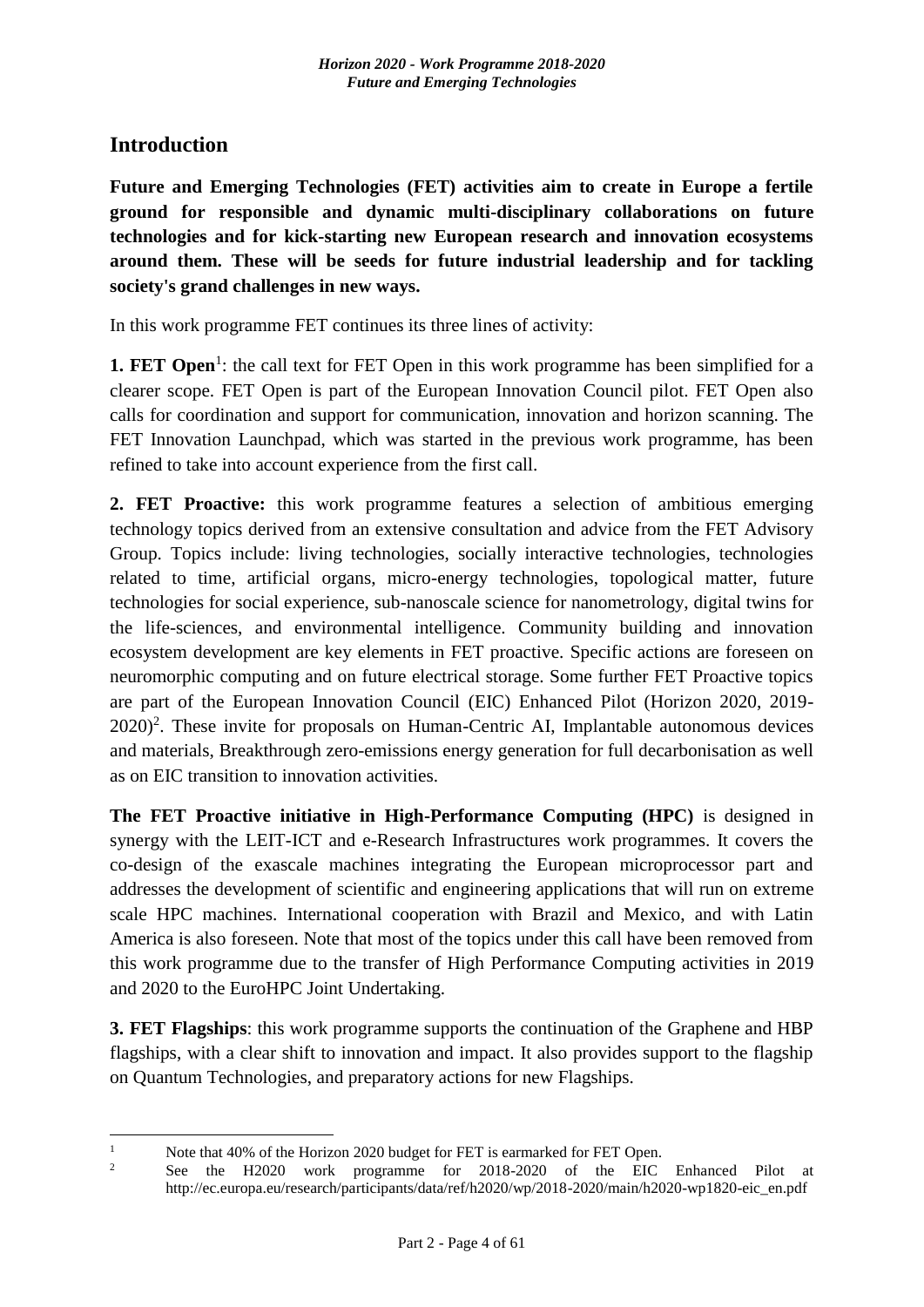FET also kick starts a new large-scale research initiative on Future Battery Technologies featuring in the cross-cutting call "Building a Low-Carbon, Climate Resilient Future: Next-Generation Batteries".<sup>3</sup>

This FET work programme implements several overall recommendations expressed in the Horizon 2020 interim evaluation as well as of its FET thematic assessment  $4$ . The oversubscription and underfunding in FET Open is addressed by increased budget, clearer and enforced scoping, and advice on resubmission. The opportunities for exploiting FET results are enhanced through the FET Innovation Launchpad and the participation of FET Open and parts of FET Proactive in the European Innovation Council pilot. The coherence with other parts of Horizon 2020 is strengthened, for example with the implementation of the HPC and Quantum strategies. Following the recommendations from the FET Flagship interim evaluation report, FET Flagships allow for flexibility and responsiveness through an open approach, and enhance internal coherence by greater emphasis on cooperation and sharing between the projects and with related national/regional and international programmes.

Responsible Research and Innovation (RRI<sup>5</sup>) is emphasised in the FET work programme. RRI ensures that projects are ethically founded and societally anchored. RRI is based on outreach to and partnership with potential actors in research and innovation, and from wider stakeholder/public engagement, to maximise the relevance of shared knowledge developed and viability of cooperation. RRI also includes due consideration of aspects such as education, gender differences and long-term societal, ethical and legal implications.

Grant beneficiaries under this work programme part will engage in research data sharing by default, as stipulated under Article 29.3 of the Horizon 2020 Model Grant Agreement (including the creation of a Data Management Plan). Participants may however opt out of these arrangements, both before and after the signature of the grant agreement. More information can be found under General Annex L of the work programme.

### **Contribution to focus area(s)**

 $\overline{3}$ See the H2020 work programme for 2018-2020 for cross-cutting activities at http://ec.europa.eu/research/participants/data/ref/h2020/wp/2018-2020/main/h2020-wp1820-ccactivities\_en.pdf

<sup>&</sup>lt;sup>4</sup><br>[http://ec.europa.eu/research/evaluations/index\\_en.cfm?pg=h2020evaluation](http://ec.europa.eu/research/evaluations/index_en.cfm?pg=h2020evaluation)<br>5 H2020 besigneed in an PPI Toollit (smileble at https://www.wit.tools.com

<sup>5</sup> H2020 has invested in an RRI Toolkit (available at: [https://www.rri-tools.eu/\)](https://www.rri-tools.eu/), Responsibility Navigator (available at: [http://responsibility-navigator.eu/\)](http://responsibility-navigator.eu/), and RRI Indicator System (available at: [https://ec.europa.eu/research/swafs/pdf/pub\\_rri/rri\\_indicators\\_final\\_version.pdf;](https://ec.europa.eu/research/swafs/pdf/pub_rri/rri_indicators_final_version.pdf) and also with research from the MoRRI project, available at: [http://www.technopolis-group.com/morri/\)](http://www.technopolis-group.com/morri/).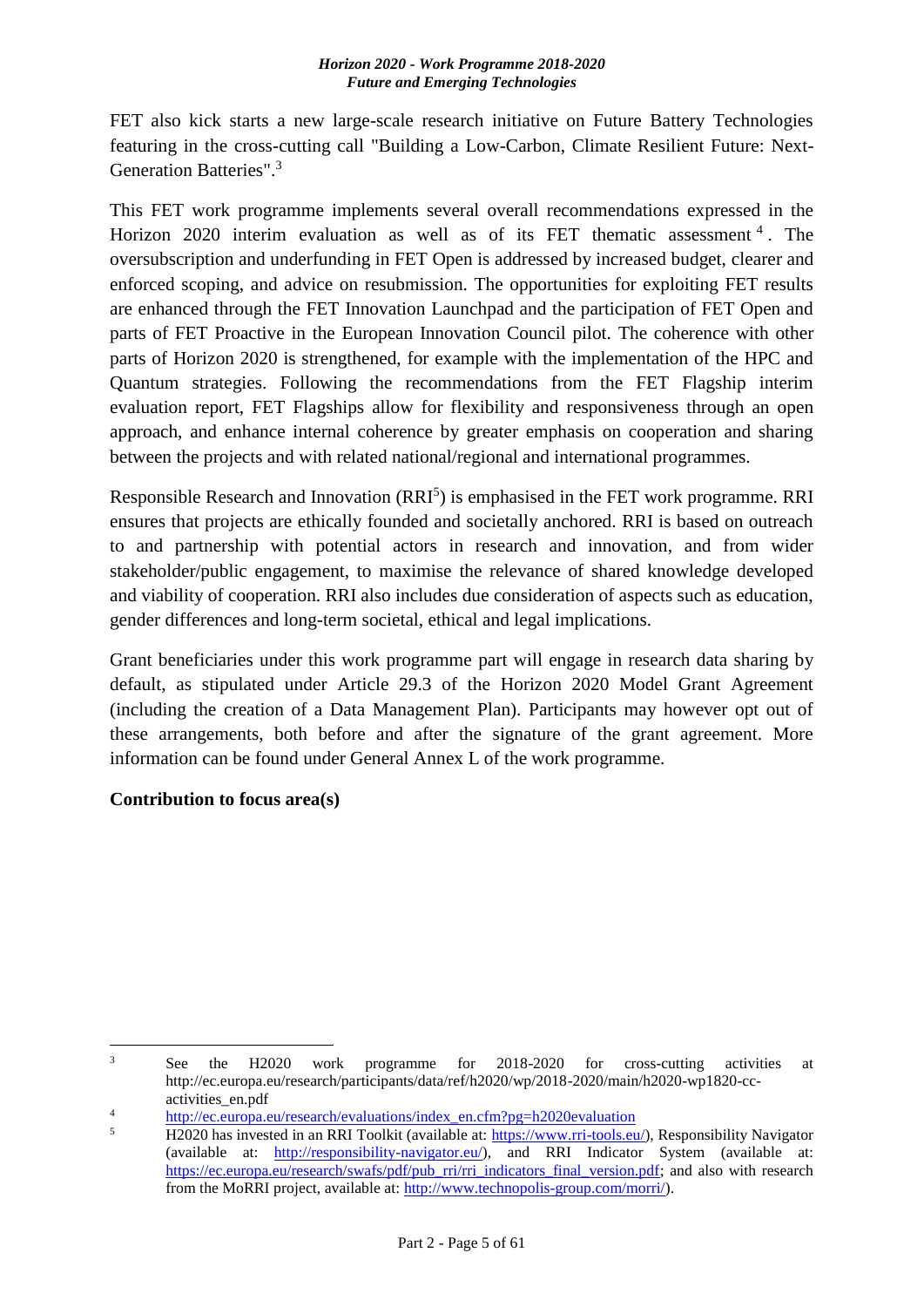# <span id="page-5-0"></span>**Call - FET Open – Novel ideas for radically new technologies<sup>6</sup>**

#### *H2020-FETOPEN-2018-2020*

*FET Open aims to establish European leadership in the early exploration of future technologies. It looks for opportunities of long-term benefit for citizens, the economy and society. It aims to mobilise Europe's most creative and forward thinking researchers from all disciplines to work together and explore what may become the leading technology paradigms of the future.*

FET Open supports early stage science and technology research exploring new foundations for radically new future technologies by challenging current paradigms and venturing into unknown areas. A bottom-up selection process widely open to any research idea builds up a diverse portfolio of new research directions. Early detection of promising new areas, developments and trends, along with attracting new and high-potential research and innovation players, are key factors.

FET Open combines high scientific ambition with concrete technological implications. It aims to attract interdisciplinary consortia that do not shy away from exploring connections between remote disciplines in order to open-up new and potentially game changing technological directions that FET as a whole aims to develop into the leading technology paradigms of the future, including through FET-Proactive projects and FET-Flagship initiatives. In spite of the high initial risk, the long-term impact can be enormous: these new technologies can become the core for new high-growth companies, for new industries or for radically new ways of tackling societal challenges.

The FET-Open call is a part of the European Innovation Council (EIC) pilot. It provides the EIC with a bold exploratory engine that shatters the frontiers of current thinking. All FET-Open projects, even if far from today's markets, are full of great ideas to inspire the entrepreneurial minds that the EIC attracts. While keeping its own identity of excellence in science and technology research, the exposure of FET Open within the EIC allows new and sometimes unexpected opportunities to be detected and picked up early on. For those cases, the FET Innovation Launchpad is designed to assist in the first steps to accelerate the realworld impact of a result from FET research – a win-win for both research and innovation. Other parts of the EIC provide further tools for achieving high impact on society and/or the economy. Furthermore, by being part of the EIC pilot, FET-Open participants have access to the assistance, networking and financing possibilities offered by the EIC thus further increasing the leverage and increased impact from the initial high-risk investment in FET projects.

Proposals are invited against the following topic(s):

1

<sup>6</sup> This call is part of the European Innovation Council pilot.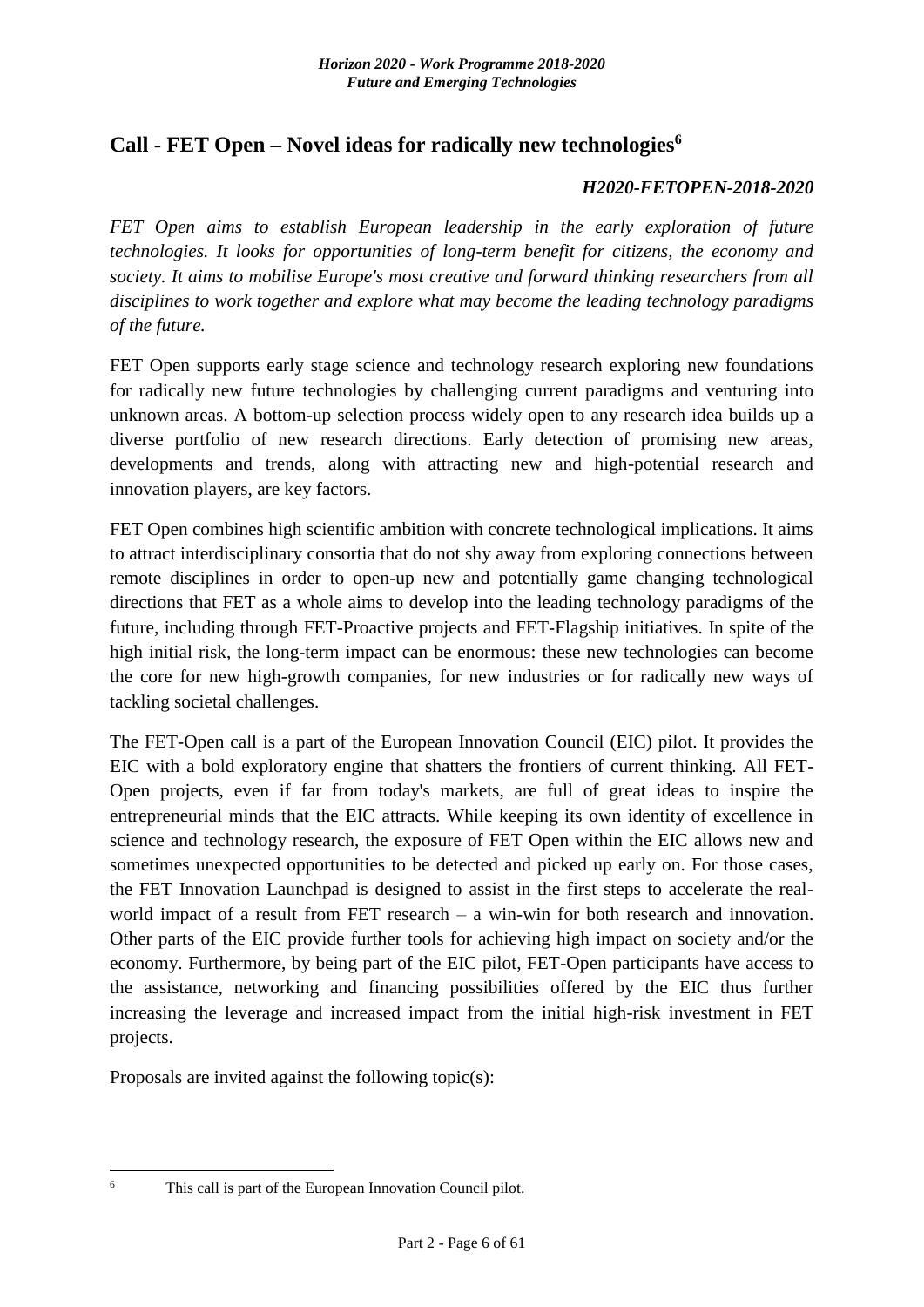#### <span id="page-6-0"></span>**FETOPEN-01-2018-2019-2020: FET-Open Challenging Current Thinking**

Specific Challenge: to lay the foundations for **radically new future technologies** of any kind from visionary interdisciplinary collaborations that dissolve the traditional boundaries between sciences and disciplines, including the social sciences and humanities. This topic also encourages the driving role of new actors in research and innovation, including excellent young researchers, ambitious high-tech SMEs and first-time participants to FET under Horizon 2020 from across Europe.

Scope: proposals are sought for cutting-edge **high-risk / high-impact interdisciplinary research with all of the following essential characteristics** ("FET gatekeepers"):

- **Radical vision**: the project must address a clear and radical vision, enabled by a new technology concept that challenges current paradigms. In particular, research to advance on the roadmap of a well-established technological paradigm, even if high-risk, will not be funded.
- **Breakthrough technological target**: the project must target a novel and ambitious science-to-technology breakthrough as a first proof of concept for its vision. In particular, blue-sky exploratory research without a clear technological objective will not be funded.
- **Ambitious interdisciplinary research** for achieving the technological breakthrough and that opens up new areas of investigation. In particular, projects with only low-risk incremental research, even if interdisciplinary, will not be funded.

The inherently high risks of the research proposed shall be mitigated by a flexible methodology to deal with the considerable science-and-technology uncertainties and for choosing alternative directions and options.

The Commission considers that proposals requesting a contribution from the EU of up to EUR 3 million would allow this specific challenge to be addressed appropriately. Nonetheless, this does not preclude submission and selection of proposals requesting other amounts.

### Expected Impact:

1

- Scientific and technological contributions to the foundation of a new future technology
- Potential for future social or economic impact or market creation.
- Building leading research and innovation capacity across Europe by involvement of key actors that can make a difference in the future, for example excellent young researchers, ambitious high-tech SMEs or first-time participants to FET under Horizon 2020<sup>7</sup>.

Type of Action: Research and Innovation action

<sup>&</sup>lt;sup>7</sup> First time participation here refers to the individuals involved, not their institution or organisation.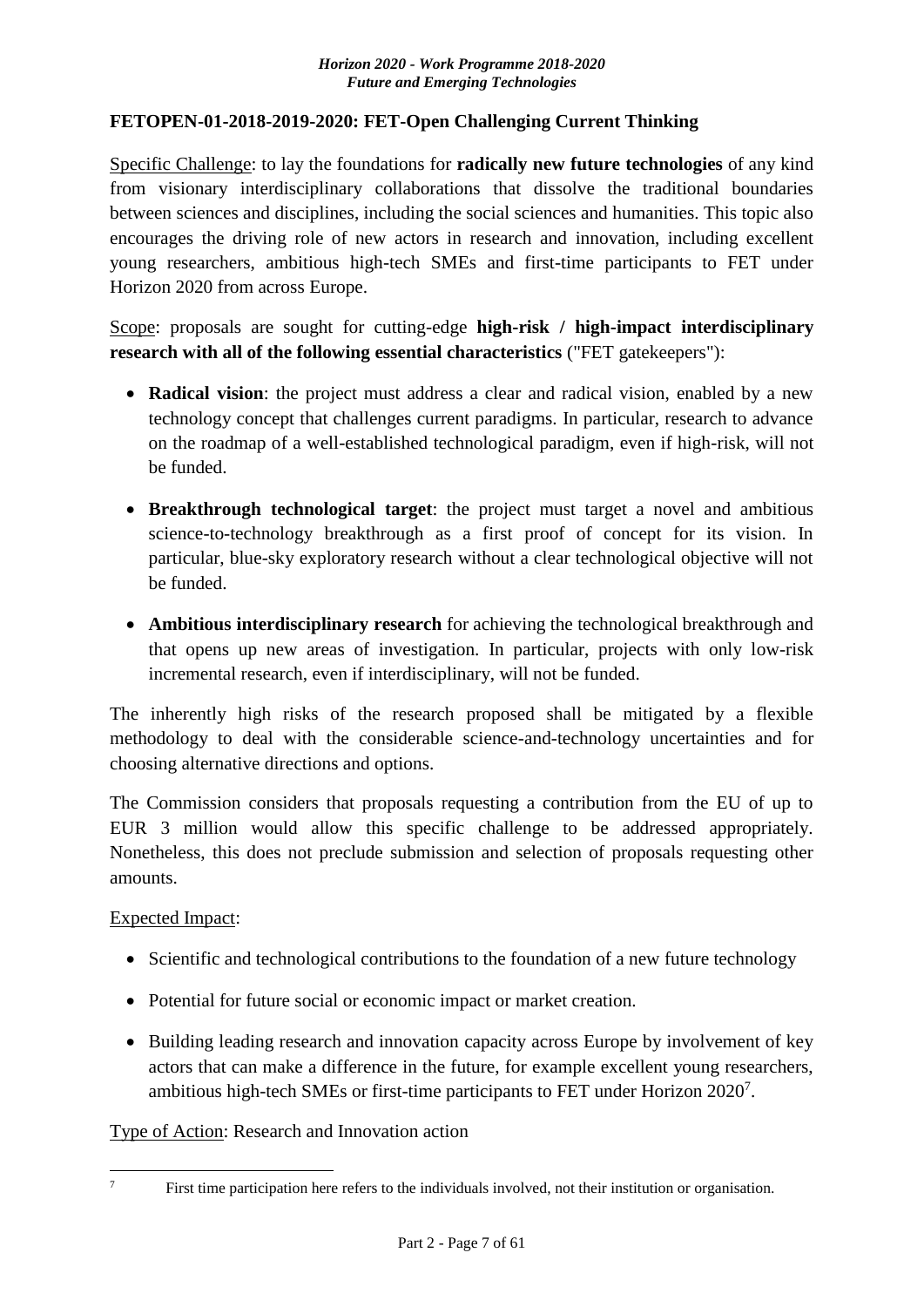*The conditions related to this topic are provided at the end of this call and in the General Annexes.*

### <span id="page-7-0"></span>**FETOPEN-02-2018: FET-Open Coordination and Support Actions<sup>8</sup>**

Specific Challenge: to promote excellent collaborative research and innovation on future and emerging technologies to secure and renew the basis for future European competitiveness and growth, and that will make a difference for society in the decades to come.

Scope: Proposals for Coordination and Support Actions (CSA) should be driven by relevant actors in the research field and address only one of the following sub-topics:

a. FET Communication and Outreach: Support communication activities on the FET programme and its achievements and outreach actions targeting a wide range of audiences including the general public, and going well beyond the world of academia and research. This shall stimulate the emergence of a FET community and its connection to relevant multipliers and other stakeholder networks. The activities shall use a diversity of channels and interventions (for example news items, social media, interviews, workshops, exhibitions, competitions, code camps and participatory actions for wider engagement).

b. FET Innovation: Stimulate the impact on innovation from FET-funded research and improving the innovation readiness levels of FET results, for example by providing a kind of "market place" for FET technologies, by connecting the world of research with that of, potential users, technology leaders, technology transfer organisations, entrepreneurs, investors or alternative financing channels.

c. FET Observatory: Ongoing and systematic identification of new and emerging technologies from FET portfolio analysis, trends analysis (using for instance bibliometric tools, media watch, consultations and workshops) and broader horizon scanning (beyond research), including also consideration of ethical implications, gender differences and long-term impacts on society and humankind.

Specificity to the nature of FET is a must (e.g., upstream positioning, interdisciplinarity, highrisk, novelty, long-term impact,...).

The Commission considers that proposals requesting a contribution from the EU of up to EUR 0.5 million (and up to 0.7 million for a.) would allow this specific challenge to be addressed appropriately. Nonetheless, this does not preclude submission and selection of proposals requesting other amounts.

Expected Impact:

<sup>1</sup> 

<sup>&</sup>lt;sup>8</sup> This activity directly aimed at supporting the development and implementation of evidence base for R&I policies and supporting various groups of stakeholders is excluded from the delegation to the Research Executive Agency (REA) and will be implemented by the Commission services.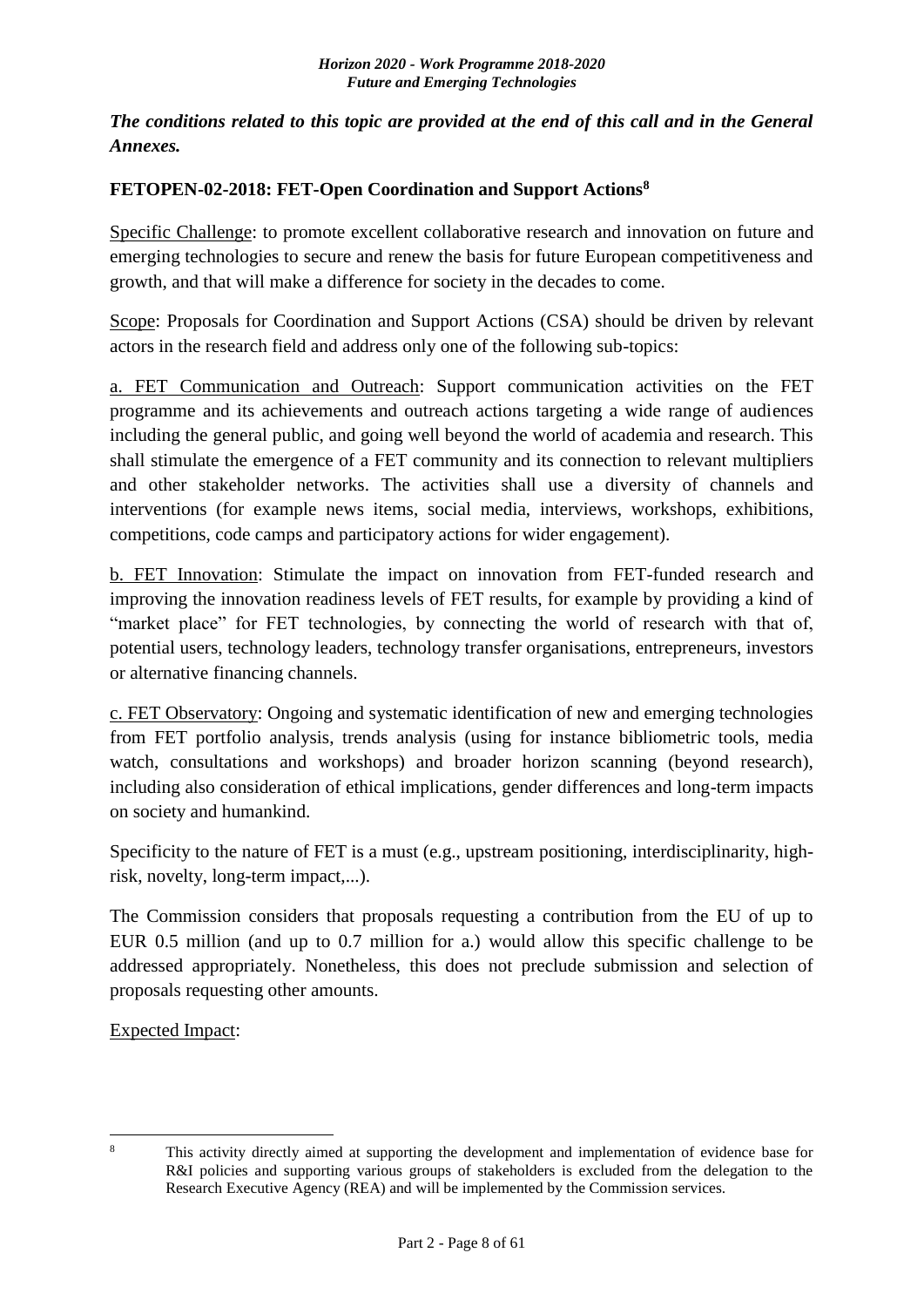- Strengthening globally recognised European leadership in the early exploration of visionary, new and emerging technologies and with a strong engagement of scientists, citizens, innovators and policy makers.
- Improved long-term innovation potential in Europe both from the abundance of novel ideas and the range of actors ready to take them forward.
- Improved readiness across Europe to engage in inter-disciplinary research collaboration and to take up new, open and responsible research and innovation practices, with due attention to aspects such as education, gender differences and long-term societal, ethical and legal implications.

### Type of Action: Coordination and support action

# *The conditions related to this topic are provided at the end of this call and in the General Annexes.*

### <span id="page-8-0"></span>**FETOPEN-03-2018-2019-2020: FET Innovation Launchpad**

Specific Challenge: This topic aims at turning results from FET-funded projects into genuine societal or economic innovations.

Scope: Short individual or collaborative actions focused on the non-scientific aspects and the early stages of turning a result of an ongoing or recently finished project funded through FET under FP7 or Horizon  $2020^9$  into a genuine innovation with socio-economic impacts. The precise link with the relevant FET project and the specific result for which a FET Innovation Launchpad proposal is intended, are to be explicitly described in the proposal. This topic does not fund research or activities that are/were already foreseen in the original FET project. Activities proposed should reflect the level of maturity of the result to be taken up. They can include the definition of a commercialisation process, market and competitiveness analysis, technology assessment, verification of innovation potential, consolidation of intellectual property rights, business case development. Proposals can include activities with, for instance, partners for technology transfer, licence-takers, investors and other sources of financing, societal organisations or potential end-users. Limited low-risk technology development (for instance for demonstration, testing or minor adjustment to specific requirements) can be supported as long as it has a clear and necessary role in the broader proposed innovation strategy and plan.

The Commission considers that proposals for actions no longer than 18 months and requesting a contribution from the EU of up to EUR 0.1 million would allow this specific challenge to be addressed appropriately. For grants awarded under this topic as a result of proposals submitted as of 9 October 2019, the costs will be declared based on lump sums of a fixed total amount of EUR 0.1 million for each grant, as authorised by decision of the authorizing officer

<sup>&</sup>lt;u>.</u> Research and Innovation Actions funded under any call in the FET work programmes under Horizon 2020 for 2014-2015, for 2016-2017, and for 2018-2019-2020; projects funded under the FET part of any of the LEIT-ICT work programmes under FP7. See the Call Conditions for specific eligibility conditions.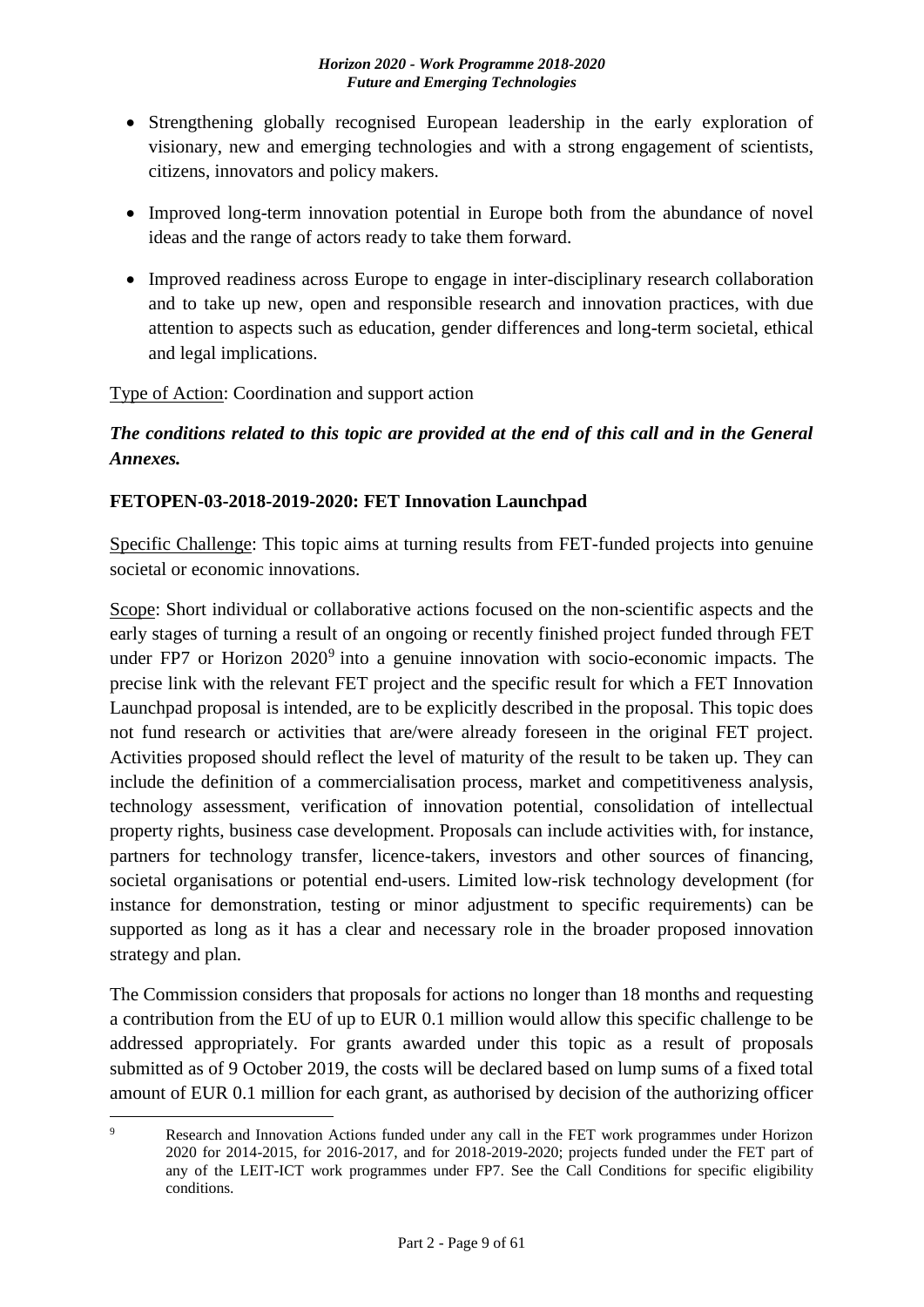responsible.<sup>10</sup> Details of the lump sum funding pilot scheme are published on the **Funding &** [Tenders Portal](http://ec.europa.eu/research/participants/docs/h2020-funding-guide/grants/applying-for-funding/find-a-call/what-you-need-to-know_en.htm) together with the specific [Model Grant Agreement for Lump Sums](http://ec.europa.eu/research/participants/data/ref/h2020/mga/lumpsum/h2020-mga-lumpsum-pilot-multi_en.pdf) applicable.

### Expected Impact:

- Increased value creation from FET projects by picking up innovation opportunities.
- Improved societal and market acceptance of concrete high-potential innovations from FET projects.
- Stimulating, supporting and rewarding an open and proactive mind-set towards exploitation beyond the research world.
- Contributing to the competitiveness of European industry/economy by seeding future growth and the creation of jobs from FET research.

Type of Action: Coordination and support action, Coordination and support action Lump sum

# *The conditions related to this topic are provided at the end of this call and in the General Annexes.*

### <span id="page-9-0"></span>**Conditions for the Call - FET Open – Novel ideas for radically new technologies**

Opening date(s), deadline(s), indicative budget(s): $^{11}$ 

| Topics (Type of Action)         | Budgets (EUR million) |        | Deadlines |             |
|---------------------------------|-----------------------|--------|-----------|-------------|
|                                 | 2018                  | 2019   | 2020      |             |
| Opening: 07 Nov 2017            |                       |        |           |             |
| FETOPEN-02-2018 (CSA)           | 2.00                  |        |           | 11 Apr 2018 |
| FETOPEN-01-2018-2019-2020 (RIA) | 181.20                | 163.30 | 354.20    | 16 May 2018 |
|                                 |                       |        |           | 24 Jan 2019 |
|                                 |                       |        |           | 18 Sep 2019 |
|                                 |                       |        |           | 13 May 2020 |

<sup>1</sup> <sup>10</sup> 'Decsion authorising the use of reimbursement on the basis of lump sums for the FET Innovation Launchpad actions under the Horizon 2020 Framework Programme for Research and Innovation' (17/05/2019). See [http://ec.europa.eu/research/participants/data/ref/h2020/other/legal/lump\\_sum/lumpsumdecision-fet-](http://ec.europa.eu/research/participants/data/ref/h2020/other/legal/lump_sum/lumpsumdecision-fet-innovation-launchpad_en.pdf)

[innovation-launchpad\\_en.pdf](http://ec.europa.eu/research/participants/data/ref/h2020/other/legal/lump_sum/lumpsumdecision-fet-innovation-launchpad_en.pdf) <sup>11</sup> The Director-General responsible for the call may decide to open the call up to one month prior to or after the envisaged date(s) of opening. The Director-General responsible may delay the deadline(s) by up to two months. All deadlines are at 17.00.00 Brussels local time. The budget amounts for the 2020 budget are subject to the availability of the appropriations provided

for in the draft budget for 2020 after the adoption of the budget 2020 by the budgetary authority or, if the budget is not adopted, as provided for in the system of provisional twelfths.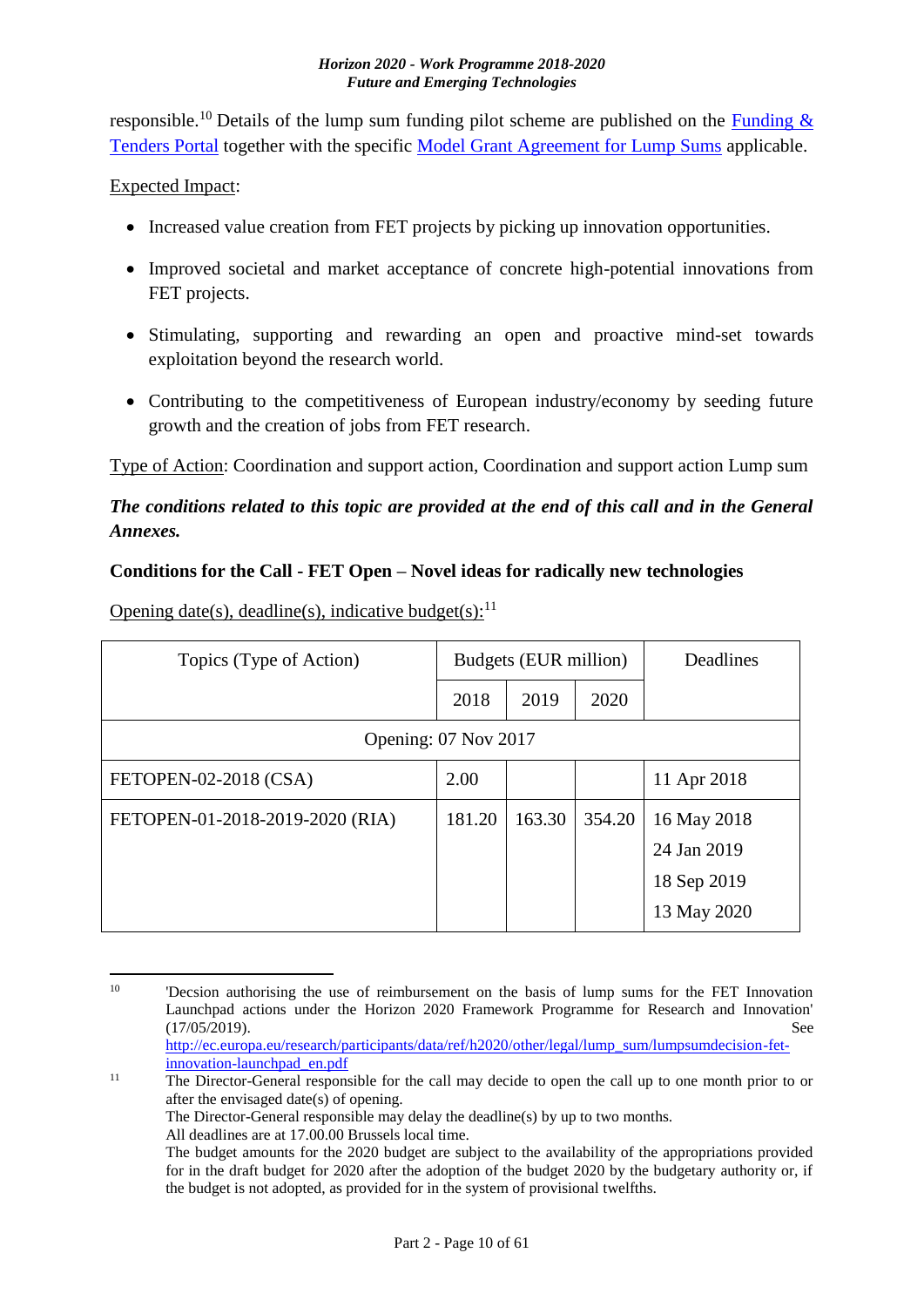| FETOPEN-03-2018-2019-2020 (CSA)    | 2.50   | 2.70   |        | 16 Oct 2018<br>08 Oct 2019 |
|------------------------------------|--------|--------|--------|----------------------------|
| Opening: 09 Oct 2019               |        |        |        |                            |
| FETOPEN-03-2018-2019-2020 (CSA-LS) |        |        | 3.00   | 14 Oct 2020                |
| Overall indicative budget          | 185.70 | 166.00 | 357.20 |                            |

The call opens at 17.00.00 Brussels local time on the opening date.

The total indicative budget for the FET-Open topic FETOPEN-01-2018-2019-2020 is EUR 641,20 million. The indicative funding budgets available per cut-off date for this topic are as follows:

- 1. Cut-off date 16/05/2018: EUR 123,70 M€
- 2. Cut-off date 24/01/2019: EUR 160,65 M€
- 3. Cut-off date 18/09/2019: EUR 160,65 M€
- 4. Cut-off date 13/05/2020: EUR 196,20 M€

EUR 57,50 million from the 2018 budget is used to fund in part the last cut-off of the Horizon 2020 FETOPEN-2016-2017 call under the FET workprogramme 2016-2017.

Indicative timetable for evaluation and grant agreement signature:

For single stage procedure:

- Information on the outcome of the evaluation: Maximum 5 months from the final date for submission; and
- Indicative date for the signing of grant agreements: Maximum 8 months from the final date for submission.

Eligibility and admissibility conditions: The conditions are described in General Annexes B and C of the work programme. The following exceptions apply:

| FETOPEN-03-2018- | Proposals must build on results from an ongoing or recently         |
|------------------|---------------------------------------------------------------------|
| 2019-2020        | finished project, funded as a result of call in any FET topic under |
|                  | FP7 or Horizon 2020 and clearly identified in the proposal. For a   |
|                  | project to be considered "recently finished" in the context of this |
|                  | call topic its actual end date must be at most one year before the  |
|                  | deadline for proposal submission to this topic. For a project to be |
|                  | considered "ongoing" in the context of this call topic the          |
|                  | deadline for proposal submission to this topic must be within the   |
|                  | period limited by the contractual start date and end date of the    |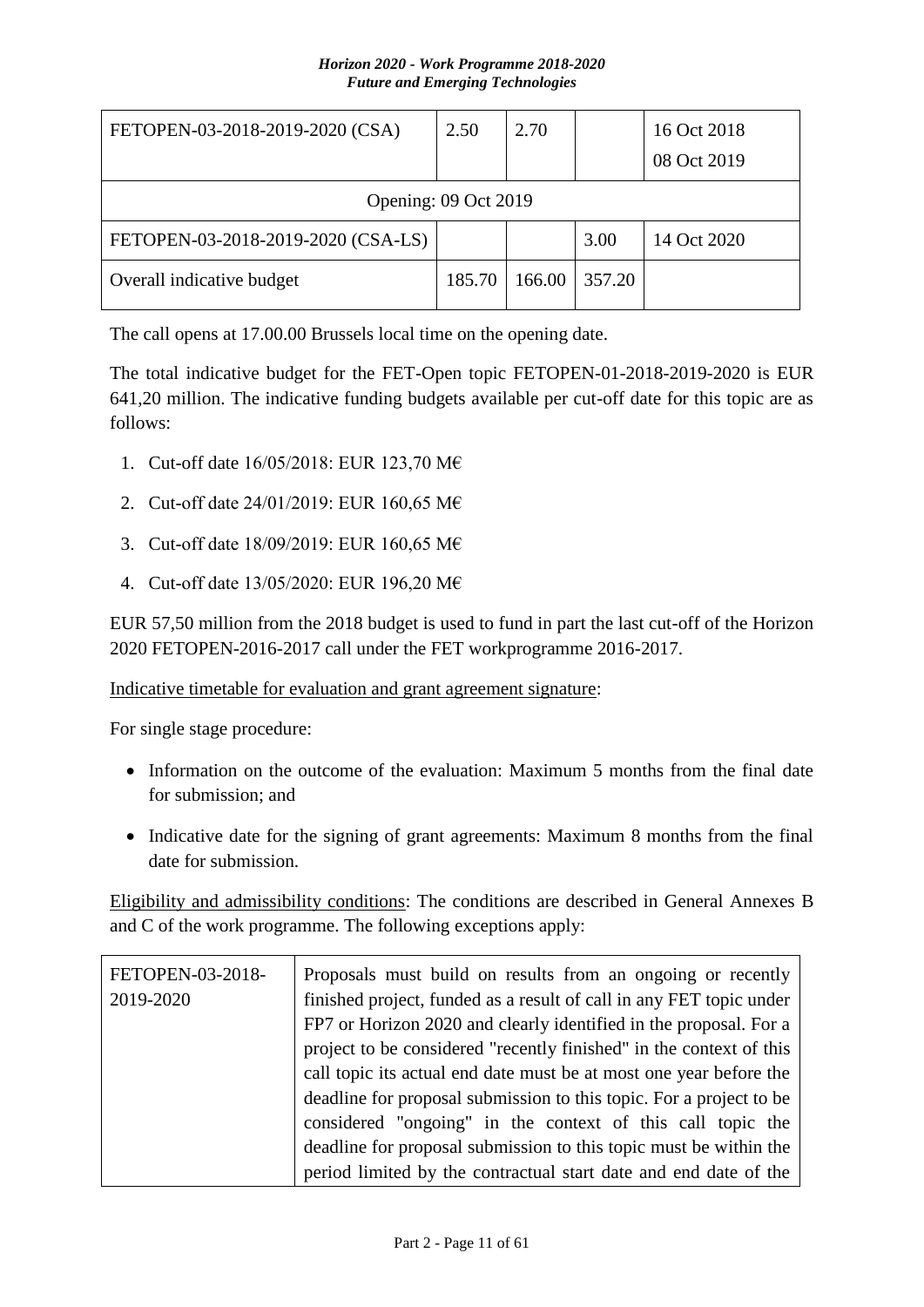| project.                                                                                                                                                                                                                                                                                                                                                                                                                                                                                                      |
|---------------------------------------------------------------------------------------------------------------------------------------------------------------------------------------------------------------------------------------------------------------------------------------------------------------------------------------------------------------------------------------------------------------------------------------------------------------------------------------------------------------|
| Proposals must include a declaration by the coordinator of the<br>necessary rights and ownership of results to be exploited, as<br>described in the proposal. Applicants that are not the owner of<br>the result to be taken up in the proposal must provide a letter<br>from the relevant beneficiary or beneficiaries of the previous<br>FET project that $own(s)$ the result that confirms the existence of<br>the necessary agreements with the coordinator of the current<br>proposal, including on IPR. |

Evaluation criteria, scoring and threshold: The criteria, scoring and threshold are described in General Annex H of the work programme. The following exceptions apply:

| FETOPEN-01-2018-<br>2019-2020 | <b>Excellence</b>                                                                                                                                                                   |
|-------------------------------|-------------------------------------------------------------------------------------------------------------------------------------------------------------------------------------|
|                               | Adherence to the "FET gatekeepers" as described in the call text:                                                                                                                   |
|                               | • Clarity of the radical vision of a science-enabled<br>technology and its differentiation from current paradigms.                                                                  |
|                               | · Novelty and ambition of the proposed science-to-<br>technology breakthrough that addresses this vision.                                                                           |
|                               | • Range of and added value from interdisciplinarity for<br>opening up new areas of research; non-incrementality of<br>the research proposed.                                        |
|                               | • High-risk, plausibility and flexibility of the research<br>approach.                                                                                                              |
|                               | Threshold: 4/5, Weight: 60%                                                                                                                                                         |
|                               | <b>Impact</b>                                                                                                                                                                       |
|                               | • The extent to which the outputs of the project would<br>contribute to the expected impacts listed in the work<br>programme under this topic.                                      |
|                               | • Effectiveness of measures and plans to disseminate and<br>use the results (including management of IPR) and to<br>communicate about the project to different target<br>audiences. |
|                               | Threshold: 3.5/5, Weight: 20%                                                                                                                                                       |
|                               | Quality and efficiency of the implementation                                                                                                                                        |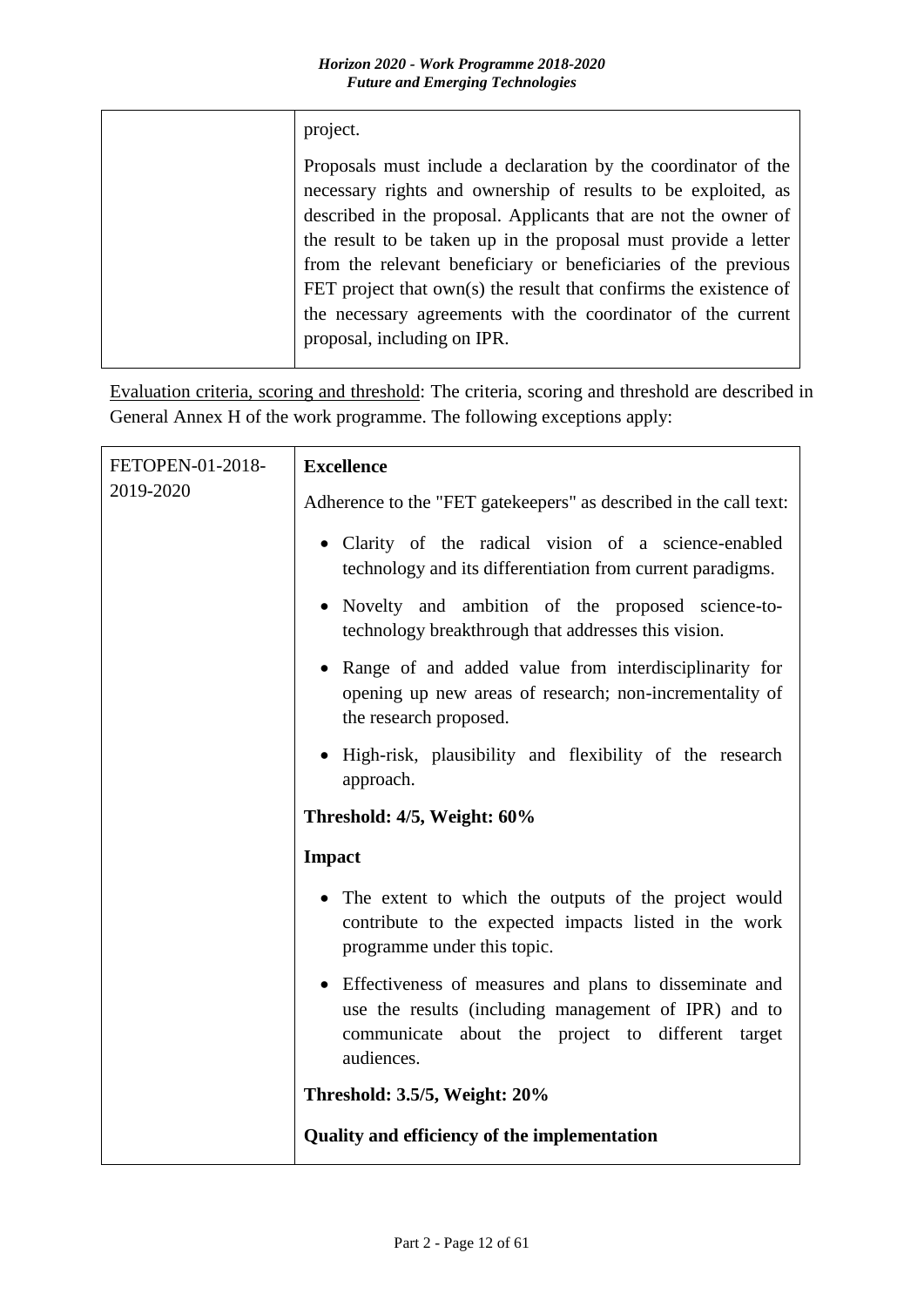|                  | The following aspects are taken into account:                                                                                                                                                                                |
|------------------|------------------------------------------------------------------------------------------------------------------------------------------------------------------------------------------------------------------------------|
|                  | • Coherence and effectiveness of the research methodology<br>and work plan to achieve project objectives and impacts,<br>including adequate allocation of resources to tasks and<br>partners.                                |
|                  | • Role and complementarity of the participants and extent to<br>which the consortium as a whole brings together the<br>necessary expertise.                                                                                  |
|                  | Threshold: 3/5, Weight: 20%                                                                                                                                                                                                  |
| FETOPEN-03-2018- | <b>Excellence</b>                                                                                                                                                                                                            |
| 2019-2020        | The following aspects are taken into account:                                                                                                                                                                                |
|                  | Clarity and quality of the innovation idea and its link with<br>the previous or ongoing FET project indicated in the<br>proposal.                                                                                            |
|                  | • Concreteness of objectives and their pertinence for<br>moving the output of FET research through the initial<br>steps of a process leading to a commercial or social<br>innovation.                                        |
|                  | Suitability and necessity of the proposed activities to reach<br>$\bullet$<br>the stated objectives, including their complementarity to<br>actions already foreseen or expected from the previous or<br>ongoing FET project. |
|                  | Threshold: 3/5, Weight: 40%                                                                                                                                                                                                  |
|                  | <b>Impact</b>                                                                                                                                                                                                                |
|                  | Contributions to the impacts listed under this topic in the work<br>programme:                                                                                                                                               |
|                  | Added innovation potential with respect to the FET project<br>from which this innovation originates.                                                                                                                         |
|                  | Extent of economic and/or societal benefits resulting from<br>this innovation as identified in the proposal.                                                                                                                 |
|                  | Suitability of measures for taking the innovation beyond<br>the research world, including through engagement with<br>prospective exploitation partners, other stakeholders, users<br>or society.                             |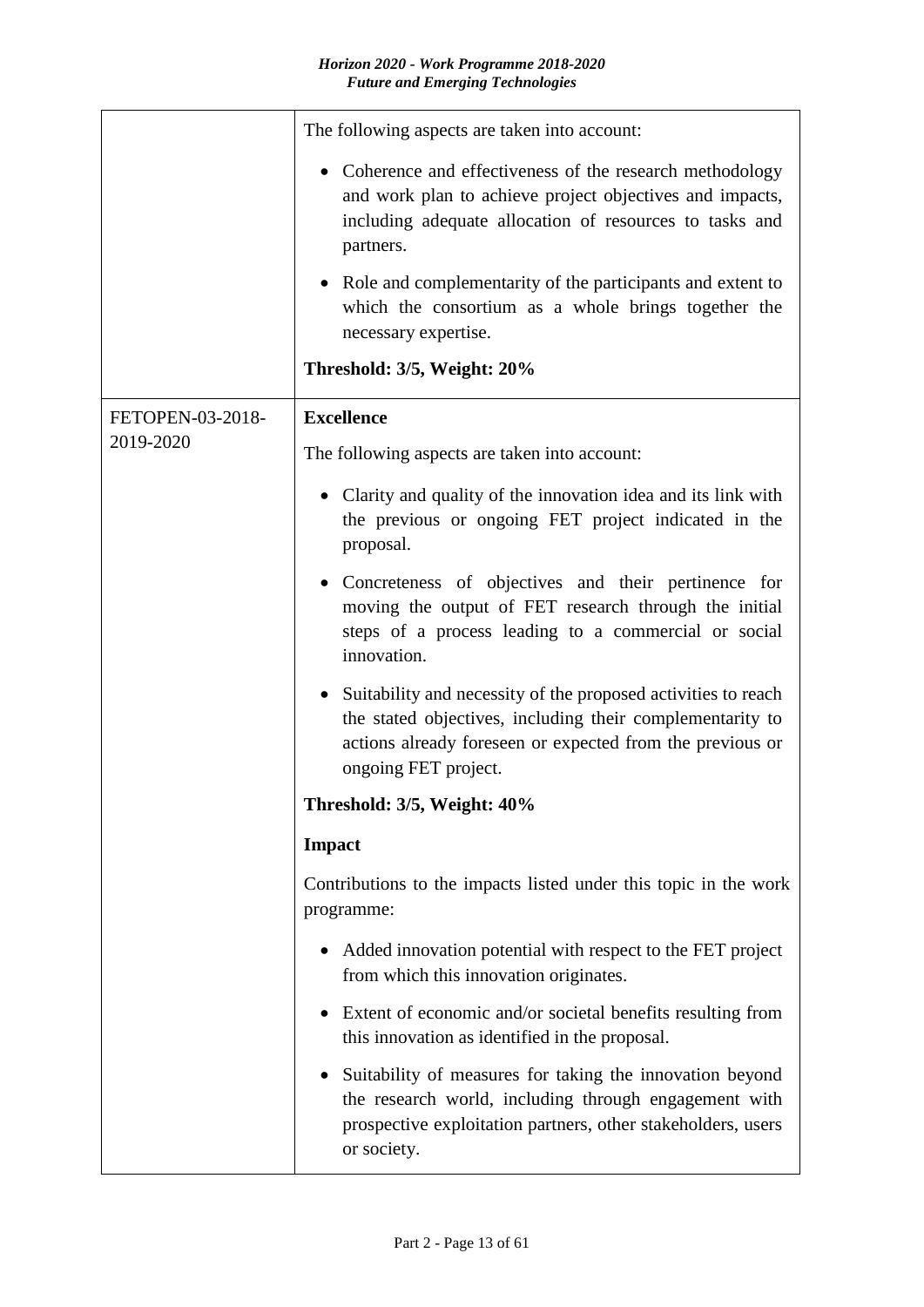| Threshold: 3.5/5, Weight: 40%                          |
|--------------------------------------------------------|
| <b>Quality and efficiency of the implementation</b>    |
| The following aspects are taken into account:          |
| • Quality of workplan and management.                  |
| • Relevance of expertise in the consortium.            |
| • Appropriate allocation of resources (person-months). |
| Threshold: 3/5, Weight: 20%                            |

Evaluation Procedure: The procedure for setting a priority order for proposals with the same score is given in General Annex H of the work programme. The following exceptions apply:

| FETOPEN-01-2018-<br>2019-2020 | The following specific page limits apply. Sections 1 to 3 of the<br>part B of the proposal should consist of a maximum of 15 A4<br>pages. The limits will be clearly shown in the "proposal<br>templates" in the Funding & Tenders Portal electronic<br>submission system. Sections that are not subject to limits will be<br>indicated.                                                                                                                                                                  |
|-------------------------------|-----------------------------------------------------------------------------------------------------------------------------------------------------------------------------------------------------------------------------------------------------------------------------------------------------------------------------------------------------------------------------------------------------------------------------------------------------------------------------------------------------------|
|                               | A proposal that, according to the evaluator's assessments, does<br>not convincingly satisfy all FET gatekeepers as described under<br>this topic will be declared out of scope. The communication to<br>the applications will include the evaluators' assessments, or<br>relevant extracts from them.                                                                                                                                                                                                     |
|                               | At consensus stage, the consensus score for each evaluation<br>criteria will be the median of the corresponding scores attributed<br>by the individual evaluators. The consensus report will comprise<br>a collation of the comments from individual reports, or extracts<br>from them. The final review panel will decide on the final score<br>based on its consensus discussions. The panel will also decide on<br>any additional comments, possibly including advice not to<br>resubmit the proposal. |
| FETOPEN-02-2018               | Grants will be awarded to proposals according to the ranking<br>list. However, in order to ensure a balanced portfolio of<br>supported actions, at least the highest-ranked proposal per sub-<br>topic will be funded provided that it attains all thresholds.                                                                                                                                                                                                                                            |
| FETOPEN-03-2018-<br>2019-2020 | The following specific page limits apply. Sections 1 to 3 of the<br>part B of the proposal should consist of a maximum of 7 A4<br>pages. The limits will be clearly shown in the "proposal                                                                                                                                                                                                                                                                                                                |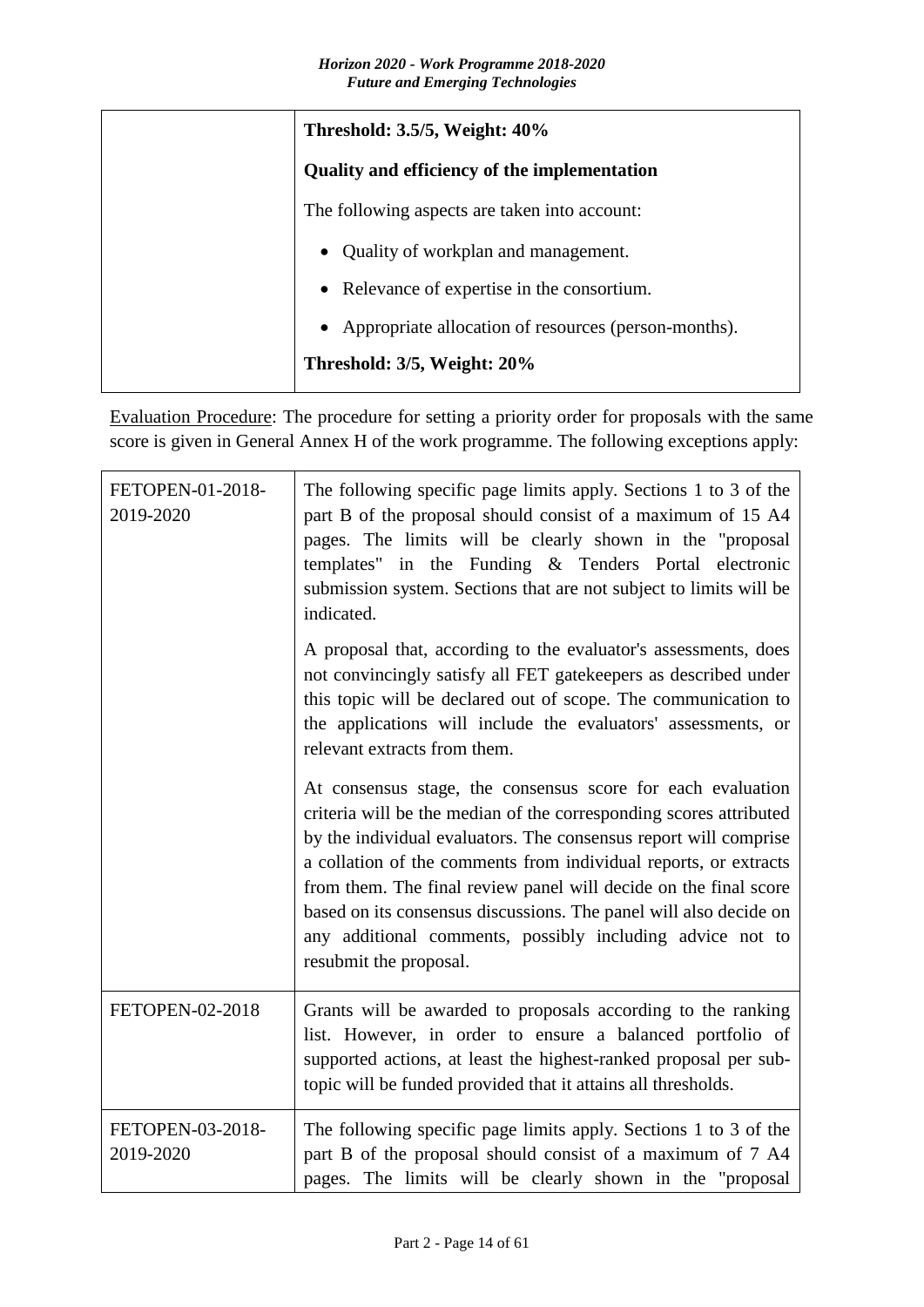| templates" in the Funding & Tenders Portal electronic<br>submission system. Sections that are not subject to limits will be<br>indicated.                                                                                                                                                                                                                                                                                                                                                                                                                                                                                           |
|-------------------------------------------------------------------------------------------------------------------------------------------------------------------------------------------------------------------------------------------------------------------------------------------------------------------------------------------------------------------------------------------------------------------------------------------------------------------------------------------------------------------------------------------------------------------------------------------------------------------------------------|
| At consensus stage, the consensus score for each evaluation<br>criteria will be the median of the corresponding scores attributed<br>by the individual evaluators. The consensus report will comprise<br>a collation of the comments from individual reports, or extracts<br>from them. The final review panel will decide on the final score<br>based on its consensus discussions. The panel will also decide on<br>any additional comments, possibly including advice not to<br>resubmit the proposal.<br>For deciding the priority order for proposals with the same score,<br>the procedure for Innovation actions will apply. |

The full evaluation procedure is described in the relevant [guide](http://ec.europa.eu/research/participants/docs/h2020-funding-guide/grants/applying-for-funding/submit-proposals_en.htm) published on the Funding  $\&$ Tenders Portal.

**Grant Conditions:** 

| FETOPEN-03-2018- | For grants awarded under this topic as a result of proposals                |
|------------------|-----------------------------------------------------------------------------|
| 2019-2020        | submitted as of 9 October 2019, the costs will be declared based            |
|                  | on lump sums of a fixed total amount of EUR 0.1 million for                 |
|                  | each grant, as authorised by decision of the authorizing officer            |
|                  | responsible. <sup>12</sup> Details of the lump sum funding pilot scheme are |
|                  | published on the <b>Funding &amp; Tenders Portal</b> together with the      |
|                  | specific Model Grant Agreement for Lump Sums applicable.                    |
|                  |                                                                             |

Consortium agreement:

| FETOPEN-01-2018- | Members of consortium are required to conclude a consortium |
|------------------|-------------------------------------------------------------|
| 2019-2020        | agreement, in principle prior to the signature of the grant |
|                  | agreement.                                                  |

 $12$ <sup>12</sup> 'Decsion authorising the use of reimbursement on the basis of lump sums for the FET Innovation Launchpad actions under the Horizon 2020 Framework Programme for Research and Innovation' (17/05/2019). See [http://ec.europa.eu/research/participants/data/ref/h2020/other/legal/lump\\_sum/lumpsumdecision-fet](http://ec.europa.eu/research/participants/data/ref/h2020/other/legal/lump_sum/lumpsumdecision-fet-innovation-launchpad_en.pdf)[innovation-launchpad\\_en.pdf](http://ec.europa.eu/research/participants/data/ref/h2020/other/legal/lump_sum/lumpsumdecision-fet-innovation-launchpad_en.pdf)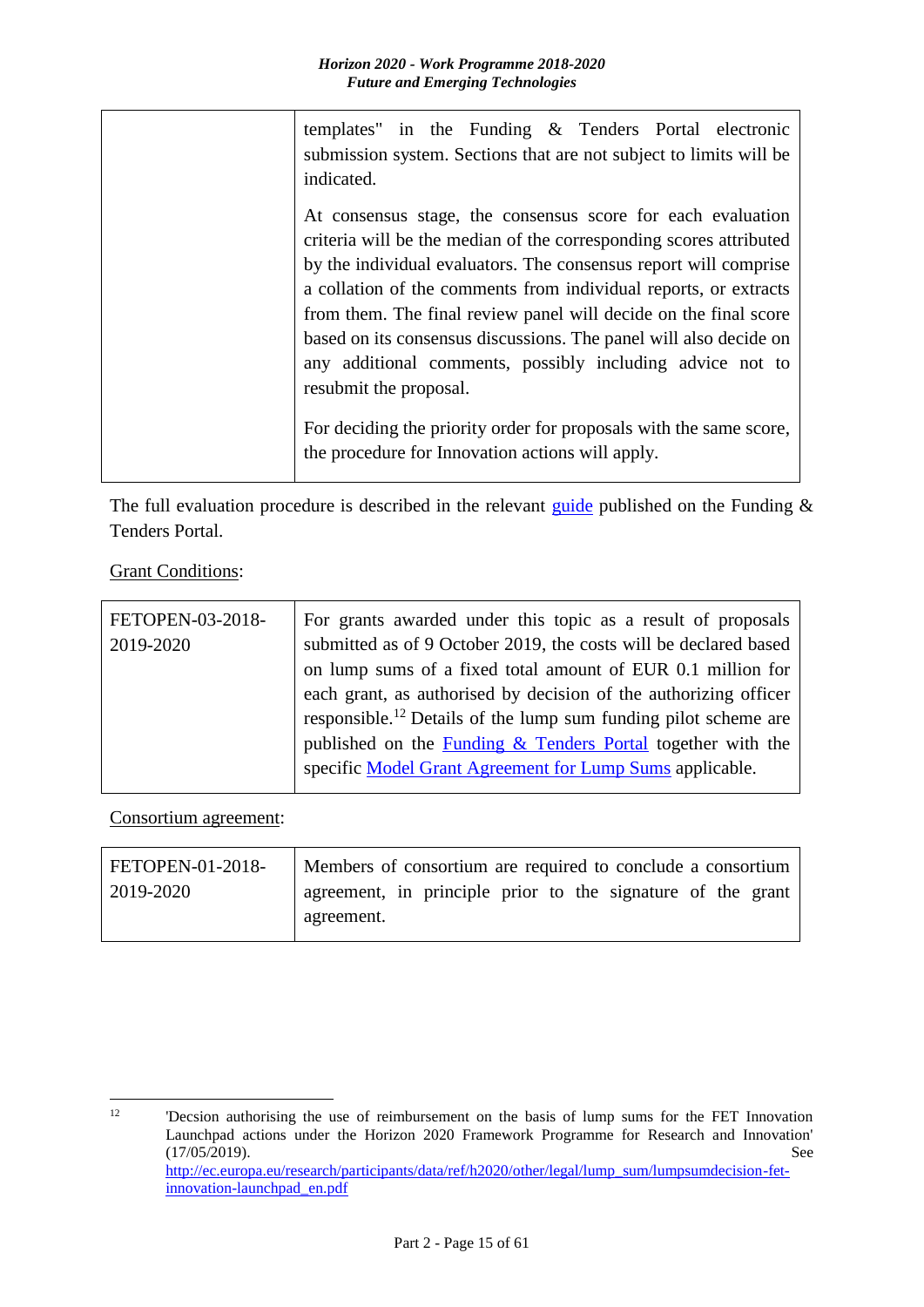# <span id="page-15-0"></span>**Call - FET Proactive – Boosting emerging technologies**

#### *H2020-FETPROACT-2018-2020*

*FET Proactive aims to identify the future and emerging technological paradigms with highest potential for Europe's economy and society. For each of them, it looks to establish a broad and solid European basis in terms of knowledge, key technological building blocks and interdisciplinary communities. By reaching out well beyond the research world, it ensures that Europe has the best 'first mover' position to capitalise rapidly and effectively on emerging societal and industrial opportunities.*

FET features with 4 FET Proactive topics in the European Innovation Council enhanced pilot (2019-2020). Two topics that are called for in 2019 (FETPROACT-EIC-05-2019 and FETPROACT-EIC-06-2019) are published in the EIC work programme part of Horizon 2020<sup>13</sup>. They invite for proposals on **Human-Centric AI**, **Implantable autonomous devices and materials**, **Breakthrough zero-emissions energy generation for full decarbonisation**  as well as on **EIC transition to innovation activities**. Two further topics that are called for in 2020, FETPROACT-EIC-07-2020 and FETPROACT-EIC-08-2020, are detailed in this call below.

Proposals are invited against the following topic(s):

### <span id="page-15-1"></span>**FETPROACT-01-2018: FET Proactive: emerging paradigms and communities<sup>14</sup>**

Specific Challenge: To explore and consolidate a new technological direction in order to put it firmly on the map as a viable **paradigm for future technology**. To foster the interdisciplinary communities that are able to drive this forward, extending from the participating consortia to a wider European pool of expertise. To stimulate the emergence of a European innovation ecosystem around a new technological paradigm, well beyond the world of research alone.

Scope: proposals are sought for cutting-edge **high-risk / high-reward research and innovation projects** that aim to demonstrate a new technological paradigm within the scope of one of the following sub-topics:

**a. Artificial organs, tissues, cells and sub-cellular structures.** Merging the growing understanding of genome, proteome, metabolome and cell behaviour with strategies for the engineering and use of biological and hybrid functional constructs is the core of this initiative. Proposals should build on recent advances in integrative biology (including modelling and simulation) and bio-engineering for engineering biological, artificial or hybrid sub-cellular systems (e.g., synapses, organelles, vesicles), highly specific cell assemblies (including microbial) and proper differentiation, tissues, organs or multi-organ systems. Examples of long-term research targets include synthetic cell building, cell assembly, and organ

<sup>1</sup> <sup>13</sup> See the H2020 work programme for 2018-2020 of the EIC Enhanced Pilot at http://ec.europa.eu/research/participants/data/ref/h2020/wp/2018-2020/main/h2020-wp1820-eic\_en.pdf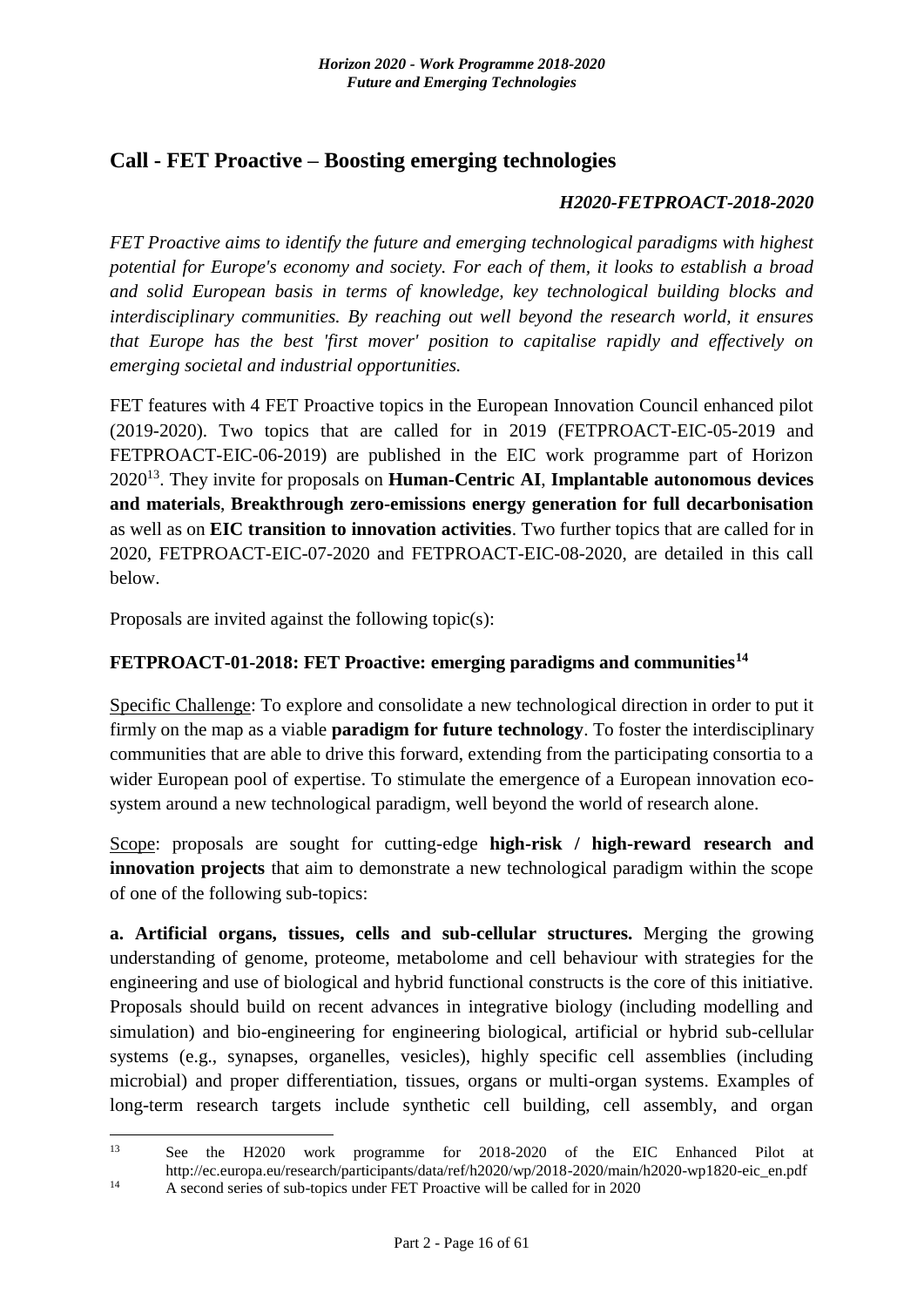reproduction, replacement, control or repair of vital organ functions (e.g., following ageing, trauma or disease), their use in the development of personalised treatment, drugs or vaccines, and high-throughput organ- and body-on-chip technologies.

**b. Time.** This initiative seeks new technological possibilities inspired by notions of time, not seen as a given and singular background against which things unfold, but rather as a resource that can be experienced and used in different ways. Highly interdisciplinary research could address, for instance, technologies for subjective time awareness (and its neural basis) and distortion (e.g., contextual, emotional, pathological); for studying the role of time in processes like aging, healing, learning or evolution and how this can be influenced (e.g., stimulation) or changed in different 'materialities' (combining insights from biological or computational evolution, for instance); or modeling to understand and better anticipate non-linear temporality in complex systems (such as in economies, societies, climate ...). Technologies in, for instance, extreme electronics/photonics, data-streams analytics, time aware artificial intelligence, virtual and augmented reality, bio-engineering or neuroprosthetics could demonstrate new ways to represent, modulate, duplicate or differently experience and use time, thus altering our relationship with time (at individual and collective but differentiated level – e.g., according to gender or culture) and with impacts on, for instance, quality of life, therapy, learning, productivity, social and environmental awareness or the better understanding and management of natural hazards.

**c. Living technologies.** This initiative seeks to build on the emerging understanding from evolutionary biology, ethology, micro-, plant- and animal biology of essential features of living systems such as physical autonomy, growth, interaction and enaction, adaptation and evolution, among others. The aim is to create new functional biological, technological or hybrid artefacts, with similar capabilities of purposeful stability and change. This can also lead to hybrid materials and systems with programmable features of shape, structure, functionality and evolvability (including for their use in bio-robotics or bio-engineering), potentially constructed from naturally existing complexes, through synthetic biology, systems biology and /or chemical biology. New insights into the multi-level mathematics and complexity of living systems or the boundaries/characteristics of life may also emerge from this. Work on ethical implications should be included.

**d. Socially interactive technologies.** There is a growing understanding of the changes at cognitive, neural and physiological levels from group interactions in realistic settings, from pairs to large groups and crowds. Based on this, this initiative seeks new technologies for deeper social interaction involving, for instance, context, culture, emotion, and factors of embodiment and cognition. Realistic and larger contexts require new experimental tools and paradigms, combining social sciences and humanities with neuroscience, engineering and computing in new ways. This will lead to new socially interactive media with radical improvement for building trust and understanding, social integration, engagement, collaboration, learning, creativity, entertainment, education and wellbeing, among others. Work on ethical implications and gender should be included.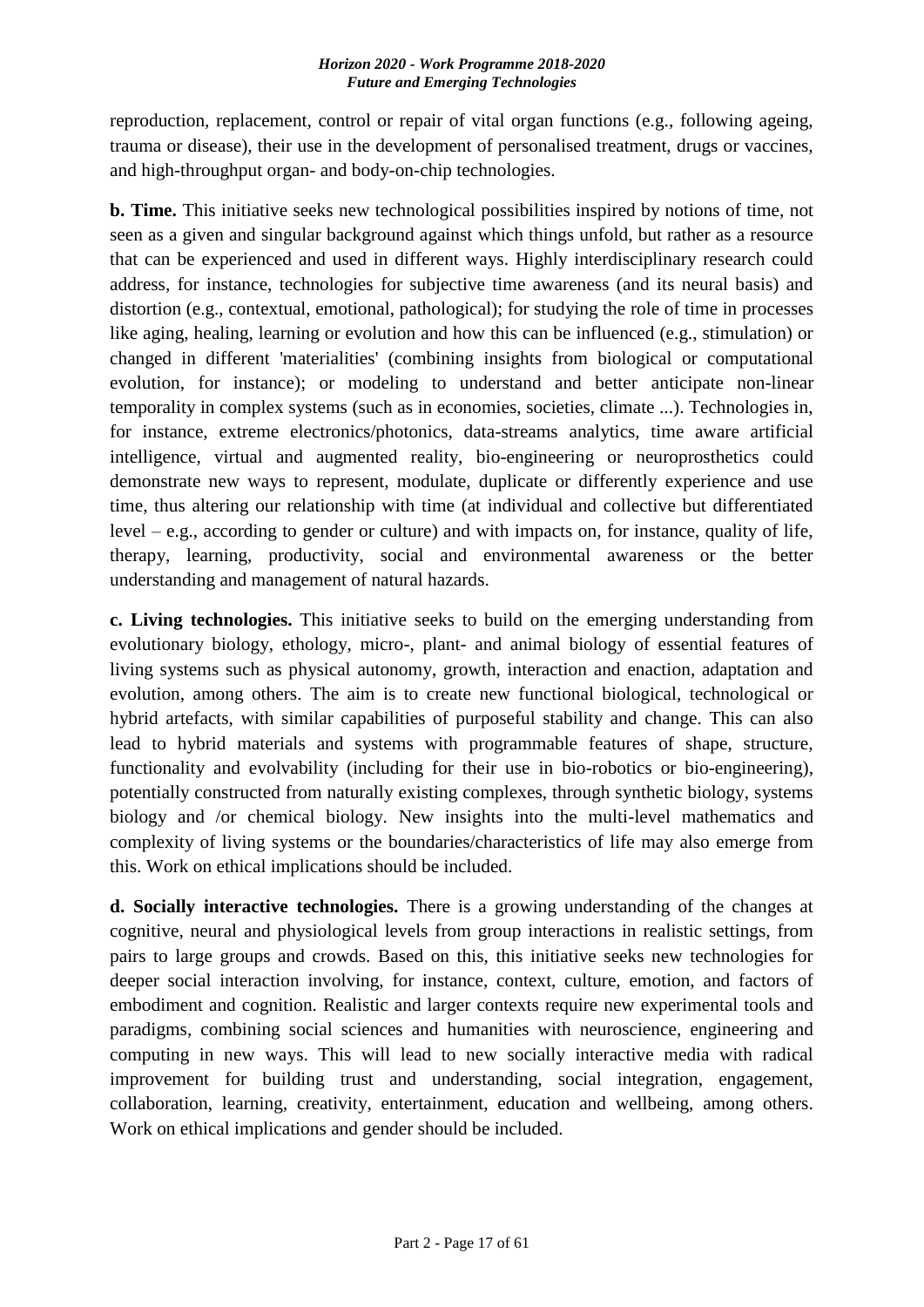**e. Disruptive micro-energy and storage technologies**. This initiative seeks radically new approaches to energy for embedded, personal or local use (including bio-mimicking, the use of soft or intelligent materials to generate, capture or store energy or the development of new types of batteries). Proposals could target in particular the lower end (i.e., micro-energy or nano-scale energy transfer, dissipation and conversion) and/or new technologies for optimal local (close to where-needed) energy storage/release and their smart integration within hybrid/distributed energy systems. Proposals should also address aspects of sustainability and environmental impact.

**f. Topological matter**, strongly based on topology and quantum physics, is a rapidly emerging area that after an initial focus on insulators now touches the whole range of material properties, providing advances in spintronics, photonics, plasmas, mechanics, superconductivity, elasticity, acoustics and their combinations, among others. Here concept development together with design, realisation and testing of topological devices are called for to unleash the promise of topological matter beyond the pure physics and mathematics aspects. The much expected robustness, wide spectral range and topologically-protected spinand transport properties call for an engineering approach to apply the multi-physics of wavematter interactions to novel, potentially lossless communication components and circuits. Challenges to be addressed include compact designs and fabrication technologies, setting figures of merit and benchmarks relevant to functions.

FET Proactive projects shall establish a solid baseline of knowledge and skills and assemble the interdisciplinary communities around them. They shall further foster the emergence of a broader innovation ecosystem and create a fertile ground for future take-up of its new technological paradigm (e.g., public engagement, informal education, policy debate).

The Commission considers that proposals requesting a contribution from the EU of EUR 4 to 7 million (but up to EUR 5 million for proposals on the sub-topics of 'Time' and 'Topological matter') and with a duration of up to 5 years would allow this specific challenge to be addressed appropriately. Nonetheless, this does not preclude submission and selection of proposals of different size and duration.

This topic allows for the provision of financial support to third parties established in an EU member state or country associated with Horizon 2020 in line with the conditions set out in General Annex K, either to enhance impacts through punctual small scale experimentation and use of project results by third parties, or to award a prize following a contest organised by the beneficiaries.

Expected Impact:

- Scientific and technological contributions to the foundation and consolidation of a radically new future technology.
- Potential for future returns in terms of societal or economic innovation or market creation.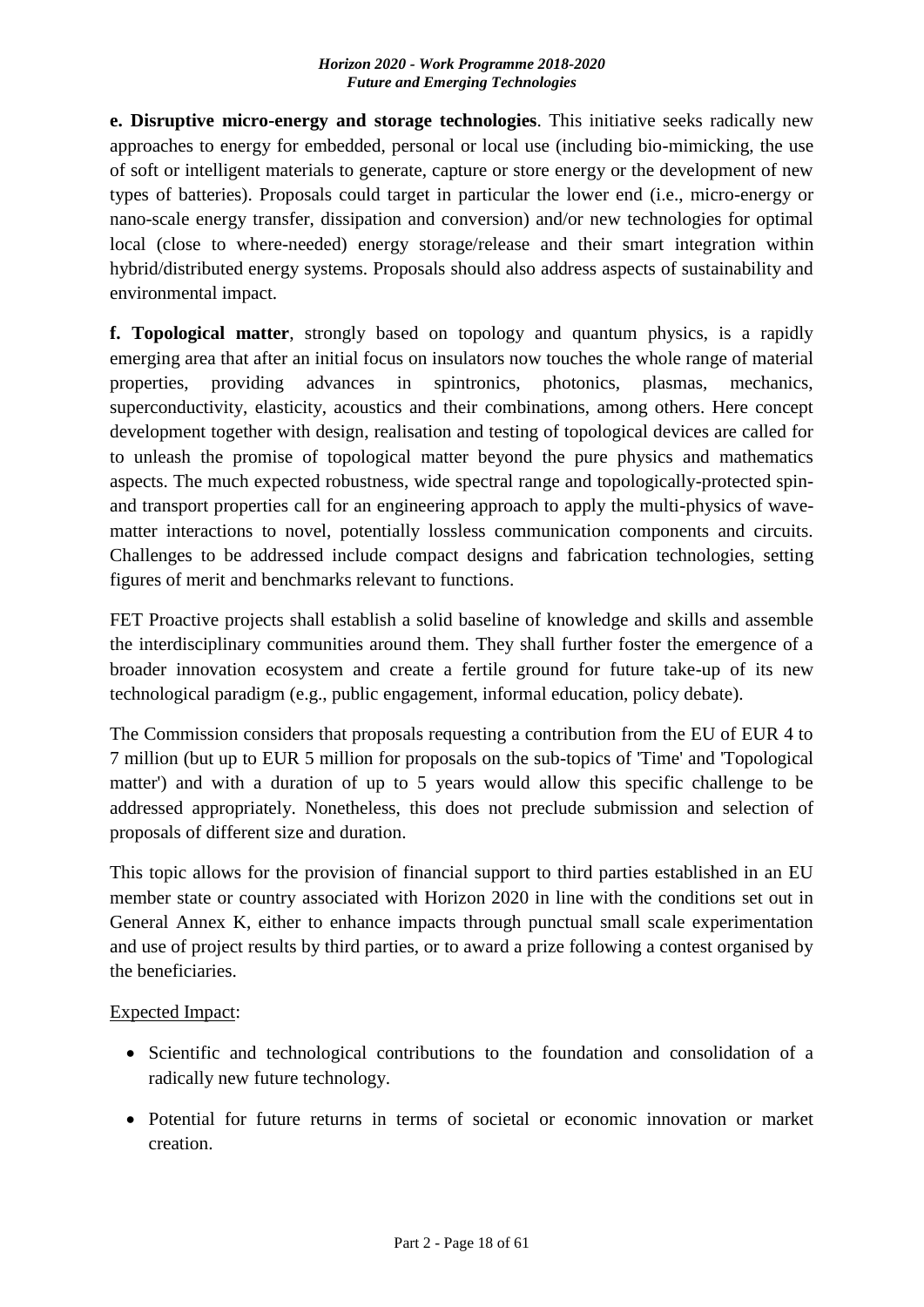- Spreading excellence and building leading innovation capacity across Europe by involvement of key actors that can make a difference in the future, for example excellent young, researchers, ambitious high-tech SMEs or first-time participants to FET under Horizon 2020<sup>15</sup>.
- Build-up of a goal oriented interdisciplinary community (within and beyond the consortium).
- Emergence of an innovation ecosystem around a future technology in the theme addressed from outreach to and partnership with high potential actors in research and innovation, and from wider stakeholder/public engagement, with due consideration of aspects such as education, gender differences and long-term societal, ethical and legal implications.

### Type of Action: Research and Innovation action

# *The conditions related to this topic are provided at the end of this call and in the General Annexes.*

# <span id="page-18-0"></span>**FETPROACT-02-2018: Community building in Neuromorphic Computing Technologies**

Specific Challenge: To network and coordinate the efforts of the European academic and industrial research and innovation communities in neuromorphic computing (NMC) technologies. To showcase a wide variety of NMC technologies and their applicability in cognitive computing, capitalising on their key benefits such as greater flexibility, efficiency and their adaptive and permanent learning capabilities. To stimulate wide industrial interest and further public-private investment in the field, accelerating technology transfer, take-up and innovation within an expanding European NMC eco-system.

Scope: Proposals should aim at networking and coordinating the efforts of the relevant NMC stakeholders, notably academia, RTOs and industry by addressing the following: constituency/eco-system building, through dedicated events, and the fostering of collaboration among related research and innovation projects in Europe to facilitate the matching of NMC technologies with industrial needs; joint research and innovation road mapping of NMC technologies and solutions in different application domains; pre-normative and education activities and; pre-normative and education activities and harmonised benchmarking of NMC solutions in the different application domains; and wide diffusion of NMC technologies, including by supporting the promotion of technology cases and eye-opening demonstrators in promising industry sectors such as automotive, robotics, manufacturing and more generally for big data analysis, learning and adaptation to evolving contexts of operation.

Expected Impact: Proposals should address the following impact criteria, providing metrics to measure success where appropriate:

 $15$ 

First time participation here refers to the individuals involved, not to their institution or organisation.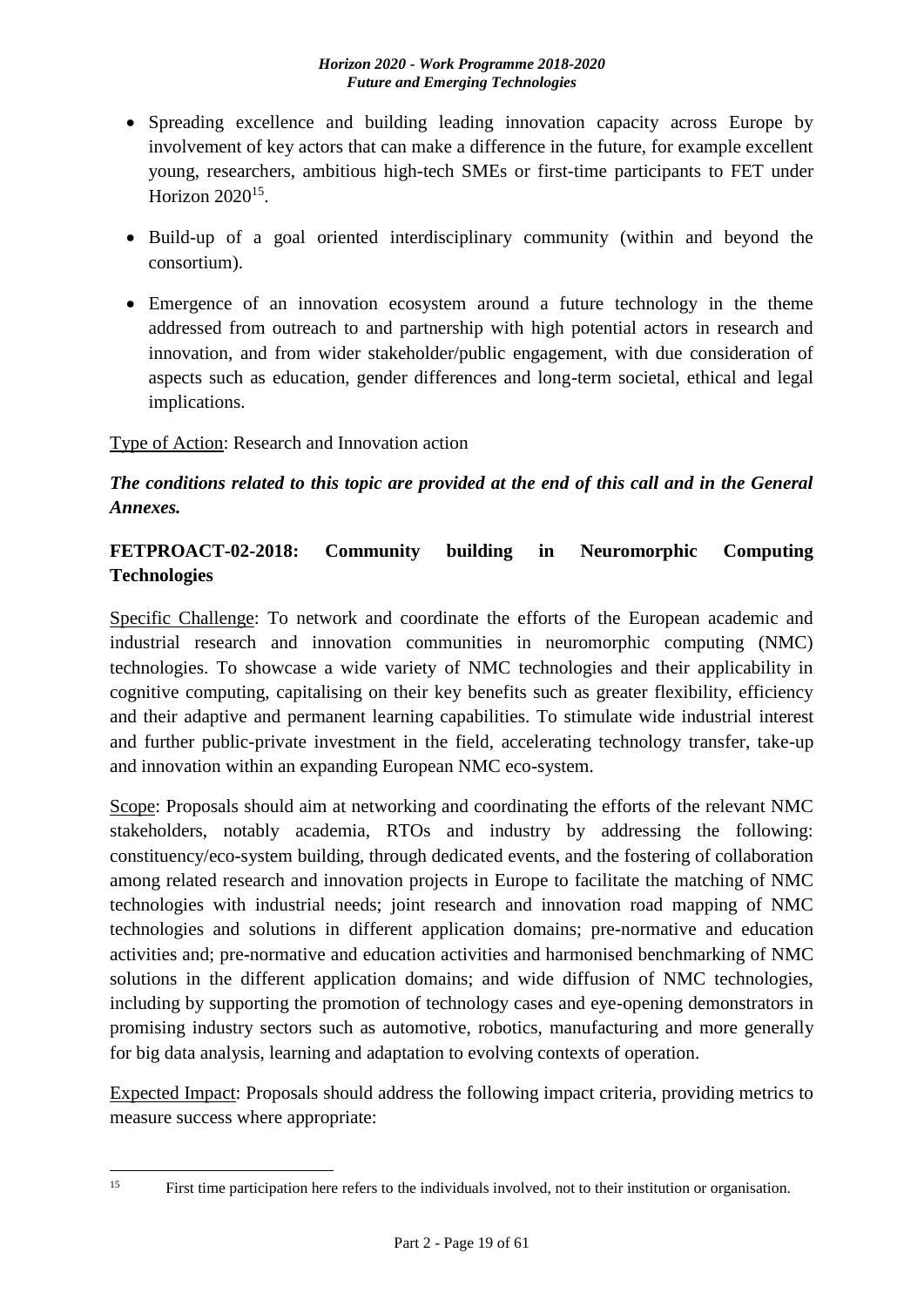- Increased synergies and collaboration between research and innovation projects in Europe;
- Increased synergies across national and European Programmes supporting NMC technologies;
- Increased industrial support and engagement in jointly developing NMC solutions in key applications domains backed up by a high-quality research and innovation roadmap in the related areas;
- Availability of NMC technologies demonstrating their applicability and innovation potential in relevant industry sectors;
- Development of NMC innovation programmes and communities in Europe including dissemination and education aspects.

Type of Action: Coordination and support action

# *The conditions related to this topic are provided at the end of this call and in the General Annexes.*

### <span id="page-19-0"></span>**FETPROACT-03-2018: FET ERA-NET Cofund**

Specific Challenge: to advance the construction of the European Research Area in the FET domain by sharing a common vision of the various relevant efforts in Europe and fostering cooperation towards the coordinated development of radically new future technologies.

Scope: Proposals should coordinate and pool the necessary financial resources from the participating national (or regional) research programmes in the FET domain by implementing a joint transnational call for proposals resulting in grants to third parties with EU co-funding, possibly followed by further transnational calls for proposals without EU co-funding. The action may also organise additional joint activities in the FET domain between the participating funding agencies. Two activities are mandatory:

- 1. Identifying future and emerging technologies where transnational cooperation and community structuration is needed, in complementarity and synergy with FET;
- 2. Developing strategic agendas for these topics and accompanying the structuration of the related communities through workshops and transversal activities.

The partnership is expected to aim at being pan-European and as inclusive as possible.

Expected Impact: Closer coordination and greater mobilisation and pooling of resources between regional, national and EU research programmes in the FET domain.

### Type of Action: ERA-NET Cofund

*The conditions related to this topic are provided at the end of this call and in the General Annexes.*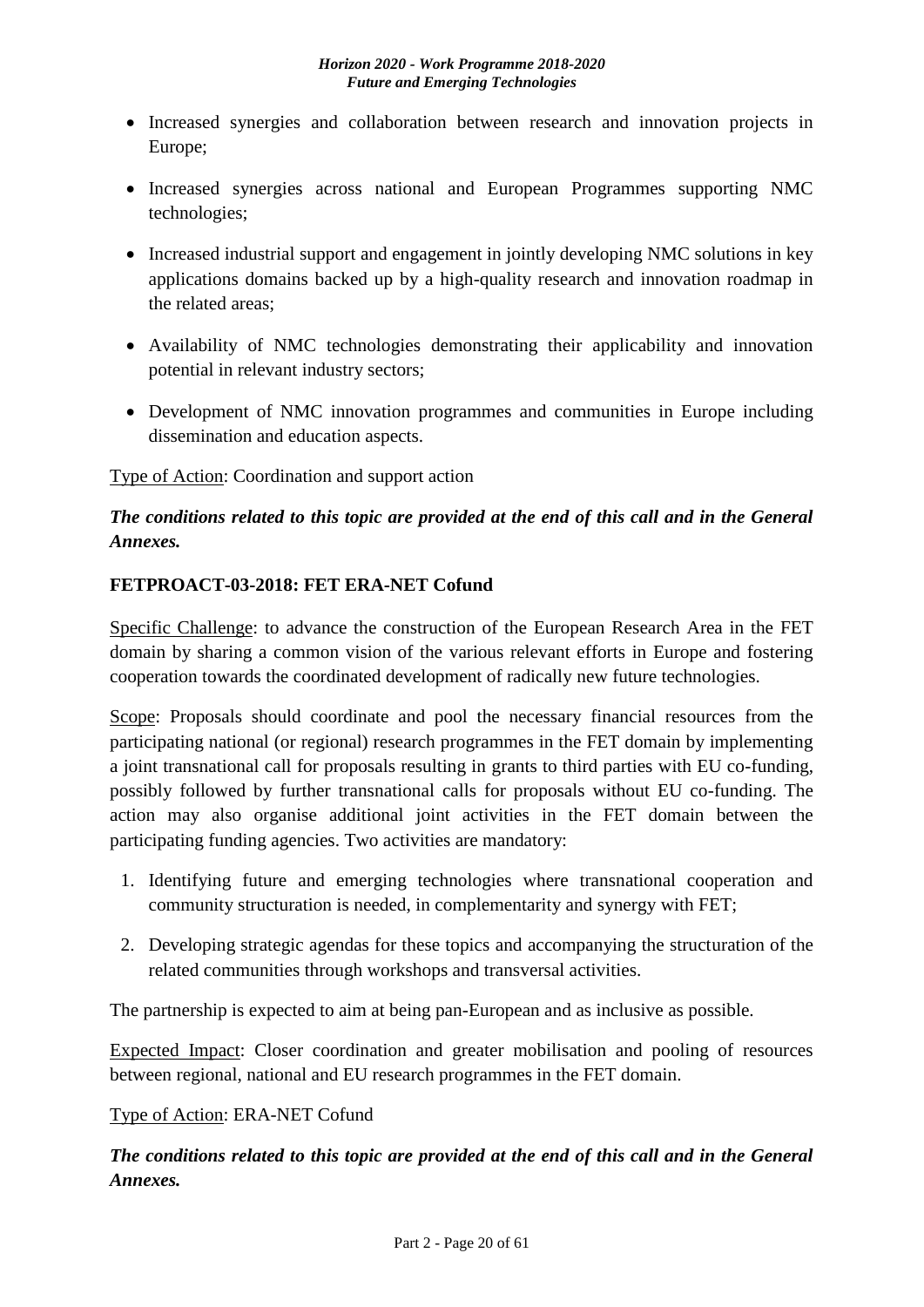## <span id="page-20-0"></span>**FETPROACT-04-2019: Community building and roadmapping for high performance and smart electrochemical energy storage**

Specific Challenge: To network and coordinate the efforts of the European academic and industrial research and innovation communities from multiple disciplines towards developing a roadmap for long term research into radically new technologies for electrochemical energy storage. This area is critical for the development of a world-class European industry and for addressing the needs of many sectors, including e-mobility and renewable energy storage.

Scope: Proposals should aim at networking and coordinating the efforts of the relevant stakeholders, notably academia, RTOs and industry and preparing a long term research roadmap for radically new electrochemical energy storage technologies, devices and smart systems. Such systems should aim at major performance gains (in terms of e.g. energy and power density, lifetime, energy efficiency, cost, fast charging and safety) and environmental sustainability. The roadmap should take account of relevant national and regional programmes, and complement the short/medium term research activities on battery technologies foreseen at European level and in the Strategic Energy Technology (SET) Plan<sup>16</sup>. It should show what the major milestones are, position the proposed research in the global landscape and elaborate a clear path towards societal impact, technology development, innovation and exploitation.

The Commission considers that proposals requesting a contribution from the EU of up to EUR 0.5 million and for a duration of 12 months would allow this specific challenge to be addressed appropriately. Nonetheless, this does not preclude submission and selection of proposals requesting other amounts or for a different duration.

### Expected Impact:

- Increased synergies and collaboration between the relevant research and innovation stakeholders in Europe as well as with major initiatives that already exist or are under preparation
- Increased industrial support and engagement in key energy application domains for the implementation of the research and innovation roadmap in the related areas.

### Type of Action: Coordination and support action

# *The conditions related to this topic are provided at the end of this call and in the General Annexes.*

### <span id="page-20-1"></span>**FET Proactive topics in the EIC Enhanced Pilot (2019-2020)**

FET features with 4 FET Proactive topics in the European Innovation Council enhanced pilot (2019-2020).

 $16$ 

<sup>16</sup> See<https://ec.europa.eu/en/topics/technology-and-innovation/strategic-energy-technology-plan>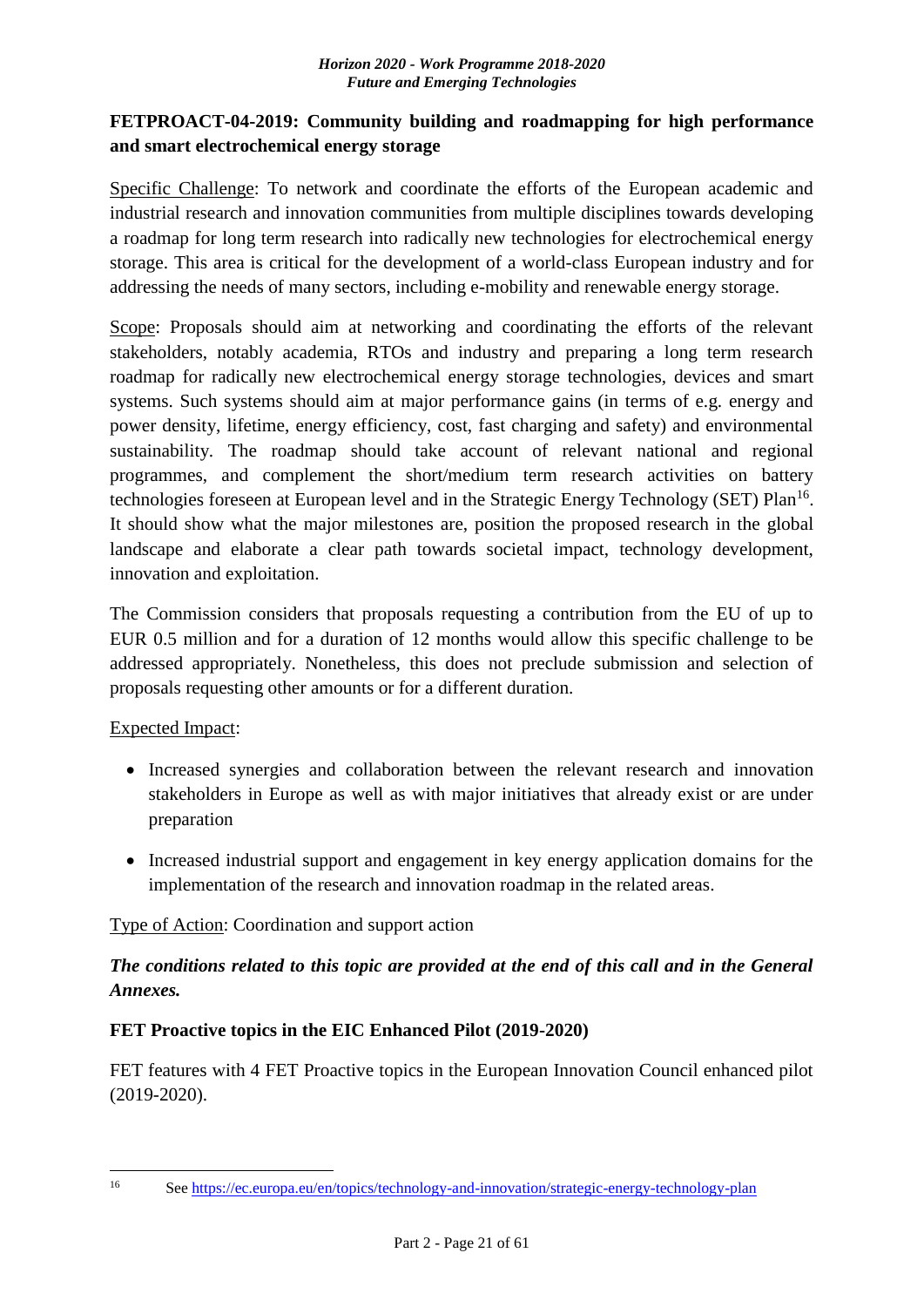Two topics that are called for in 2019 are published in the EIC work programme part of Horizon  $2020^{17}$ . They are:

- FETPROACT-EIC-05-2019 inviting for RIA proposals on **Human-Centric AI**, **Implantable autonomous devices and materials**, and **Breakthrough zero-emissions energy generation for full decarbonisation.**
- FETPROACT-EIC-06-2019 inviting for RIA proposals for **EIC transition to innovation activities**.

The two topics that are called for in 2020, FETPROACT-EIC-07-2020 and FETPROACT-EIC-08-2020 are detailed below.

# <span id="page-21-0"></span>**FETPROACT-EIC-07-2020: FET Proactive: emerging paradigms and communities<sup>18</sup>**

Specific Challenge: To explore and consolidate a new technological direction in order to put it firmly on the map as a viable **paradigm for future technology**. To foster the interdisciplinary communities that are able to drive this forward, extending from the participating consortia to a wider European pool of expertise. To stimulate the emergence of a European innovation ecosystem around a new technological paradigm, well beyond the world of research alone.

Scope: proposals are sought for cutting-edge **high-risk / high-reward research and innovation projects** that aim to demonstrate a new technological paradigm within the scope of one of the following sub-topics:

**a. Future technologies for social experience.** This sub-topic explores new technologies for interaction that are based on new kinds of immersion for virtualised or augmented social interaction and that will lay the basis for the social media in 10-20 years from now. Virtual, Augmented and Mixed Reality (XR) will be as ubiquitous as Smart Phones are today. XR will serve as a starting point for new kinds of social media in which some of the participants may not be real people, where time differences are abolished, and where information and experiences will be shared in radically new ways. It is currently not known whether the sociocultural parameters implicit in natural social interaction carry over to virtual or hybrid settings or whether this leads to adaptations, new potential conflicts requiring recalibration of affective signals, cues carrying trust, empathy, conflict resolution. The sub-topic thus addresses the redefinition of the personal and social interaction space in light of increasing virtualisation, space-time displacement, information pressure, ubiquitous intelligence, uncertainty and trust issues (dis- and mis-information, anomaly detection in information sources and content, unwanted information, and similar concepts in the social realm, like opinion dynamics and social believe formation). Technologically this will be driven by a more active role of the interaction environment and an ever tighter coupling of the technologies with sensori/motor- and cognitive processes through advanced and multimodal

2020).

 $17$ <sup>17</sup> See the work programme of the EIC Enhanced Pilot at http://ec.europa.eu/research/participants/data/ref/h2020/wp/2018-2020/main/h2020-wp1820-eic\_en.pdf <sup>18</sup> This topic is part of the European Innovation Council (EIC) Enhanced Pilot (Horizon 2020, 2019-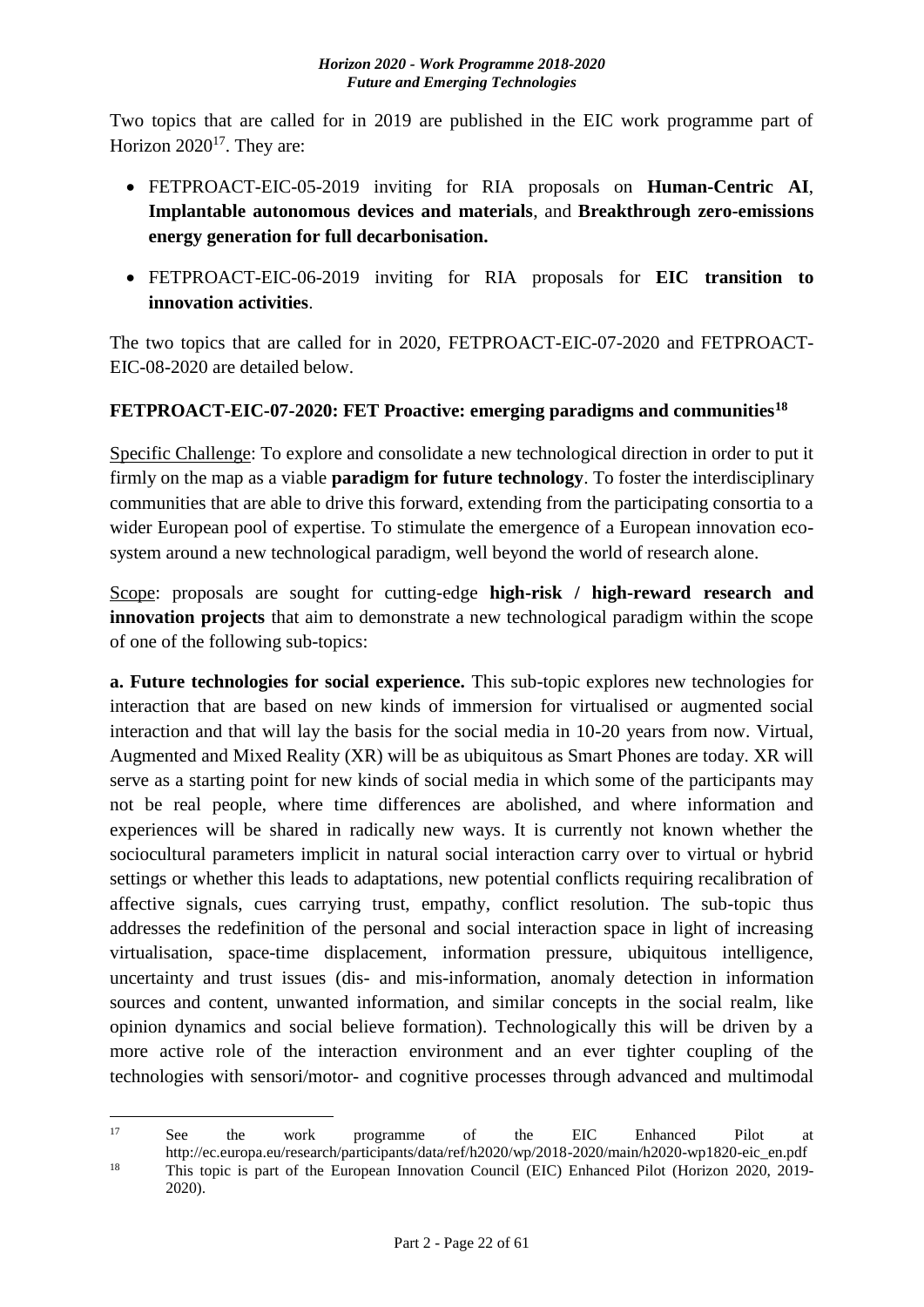XR setups, including for instance spatial audio, smart skins, haptics, wearable or other minimally invasive interfaces. Impacts on a 'person's self-perception and behaviour, gender differences, the formation of knowledge and believes, the theory of mind and brain and the ability to act and interact should also be studied, especially in scenarios of extensive and always-on use.

**b. Measuring the unmeasurable –– Sub-nanoscale science for Nanometrology**. This subtopic seeks to find and test new approaches for nano- and sub-nano metrology. Proposals should target new techniques, for example, physics-, biochemistry- and chemistry-based methods incorporating nano- and picometre-length scales in the spatial domain with femtoand atto-seconds in the temporal domain. The proposal must address research from a novel measurement concept up to a technique and/or method including prototype measuring devices/setups and procedures, and sound metrological aspects like quantification of uncertainty or traceability. Proposals should seek to approach theoretical limits in challenging domains (physical, chemical, biological) while minimising any potential damage or change to the object being measured. Full three-dimensional characterisation (tomography) or the application of metrological procedures to transient phenomena on a sub-nanosecond timescale could push the limits in metrology. Research on refining existing techniques is excluded. Proposals will address emerging issues of nano-metrology in spatial and temporal dimensions, including for example morphology, composition, reactivity, energy, dynamics or relevant optical, electronic, chemical and biochemical properties. Challenges in measurement that could be used as test cases are, e.g., understanding and controlling changing morphology impacting chemical properties in nano-photonic devices or battery electrodes; integrating metrology with sub-nanoprinting, nano-engineering or self-characterisation techniques; the measurements of heat transfer across interfaces down to the atomic size level; or the characterisation of the dynamics of molecular interactions in or with biological systems for health or smart materials. The use of advanced modelling, statistical methods, big data and machine learning methods is welcome where appropriate.

**c. Digital twins for the life-sciences.** The sub-topic aims at the close integration and realtime interaction of dynamical models of biological structures (from biochemical pathways to cells, tissues, organs and individuals), with imaging and sensing technologies for biological mechanisms and processes. It extends concepts and technologies of digital twins beyond their industrial versions, which are typically supporting the life-cycle of engineered products, into the domain of the life sciences. The core challenge is to derive and update the digital twin using information from the imaging, sensing and monitoring of its biological counterpart, taking the achievements of systems biology, metabolomics and systems medicine into account. This can be done in vivo at whole-body (e.g., using wearable and implantable sensors) or organ level or in vitro  $-$  e.g., for interacting cells and organoids, 3D cell cocultures, organ/body-on-chip). Beyond the development of static and structural models, a further challenge is to include dynamics at multiple temporal scales (e.g. for deriving adaptive, predictive values), through new principles of imaging and sensing that take the timedimension into account. Biological dynamics can be observed in the unmanipulated state or under manipulation by chemical, biological, physical agents such as pharmaceuticals, viruses,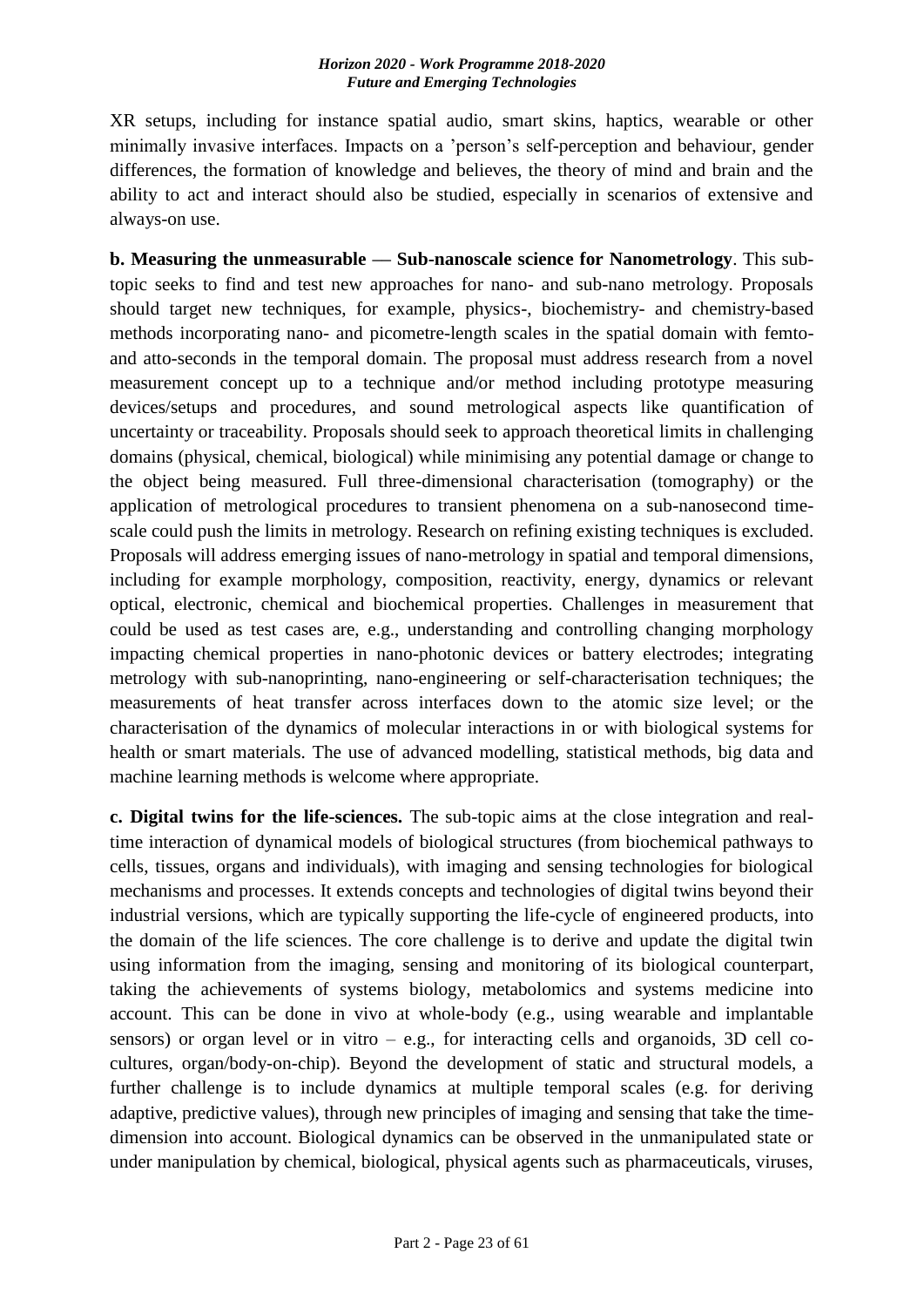acoustic waves, electromagnetic fields, light, forces, or altered temperature. This will offer unprecedented insights into the molecular and cellular dynamics underlying human disorders such as metabolic, cardiovascular, neurological, oncological or rare pathologies, where personalised precision medicines and advanced diagnostic and therapeutic approaches but also prevention measures (lifestyle, nutrition, environmental factors) are needed to make healthcare more effective, more convenient, cheaper and uniquely tailored to each patient. Work on ethical implications should be included.

FET Proactive projects should establish a solid baseline of knowledge and skills and assemble the interdisciplinary communities around them, including from the social sciences and humanities. They should further foster the emergence of a broader innovation ecosystem and create a fertile ground for co-design of the new technological paradigm and its future take-up (e.g., wider stakeholder/public engagement, informal education, policy debate), in line with the discussion on Responsible Research and Innovation (RRI) in the introduction to this FET work programme.

The Commission considers that proposals requesting a contribution from the EU of EUR 4 to 5 million and with a duration of up to 4 years would allow this specific challenge to be addressed appropriately. Nonetheless, this does not preclude submission and selection of proposals requesting other amounts or project duration.

This topic allows for the provision of financial support to third parties established in an EU member state or country associated with Horizon 2020 in line with the conditions set out in General Annex K, either to enhance impacts through punctual small scale experimentation and use of project results by third parties, or to award a prize following a contest organised by the beneficiaries.

### Expected Impact:

- Scientific and technological contributions to the foundation and consolidation of a radically new future technology.
- Potential for future returns in terms of societal or economic innovation or market creation.
- Spreading excellence and building leading innovation capacity across Europe by involvement of key actors that can make a difference in the future, for example excellent young, researchers, ambitious high-tech SMEs or first-time participants to FET under Horizon 2020.<sup>19</sup>
- Build-up of a goal oriented interdisciplinary community (within and beyond the consortium).
- Emergence of an innovation ecosystem around a future technology in the theme addressed from outreach to and partnership with high potential actors in research and

 $19$ First time participation here refers to the individuals involved, not to their institution or organisation.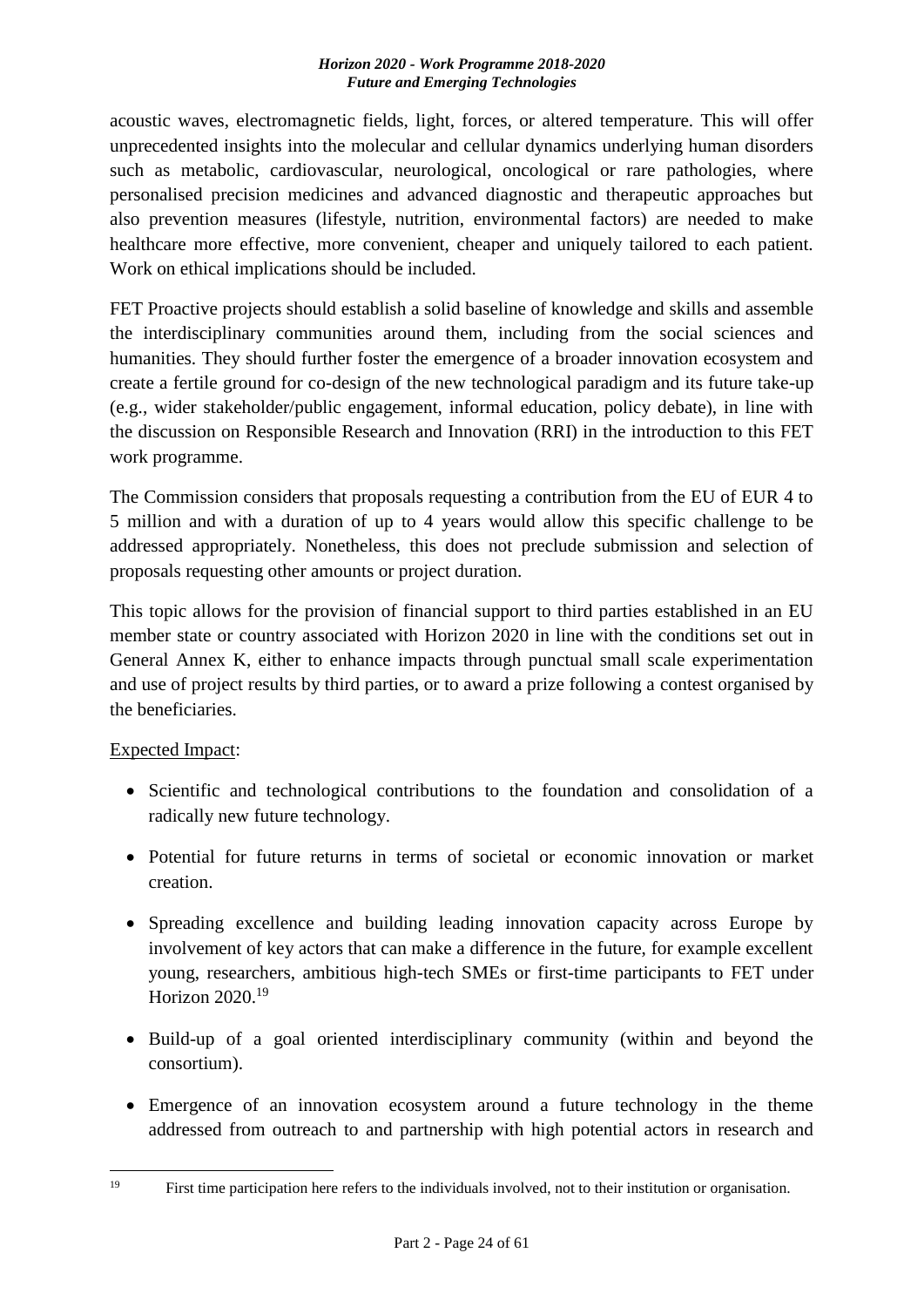innovation, and from wider stakeholder/public engagement, with due consideration of aspects such as education, gender differences and long-term societal, ethical and legal implications.

Type of Action: Research and Innovation action

# *The conditions related to this topic are provided at the end of this call and in the General Annexes.*

### <span id="page-24-0"></span>**FETPROACT-EIC-08-2020: Environmental Intelligence<sup>20</sup>**

Specific Challenge: new synergies between the distant communities of environmental modelling, advanced sensor research, social sciences, and artificial intelligence can lead to radically new approaches to creating and using dynamic models of the environment, including predictive modelling and scenario testing and tracking. The ultimate vision is to use the fusion and analysis of this rich, dynamic data coming from a variety of sensing modalities and their characteristic locations to build a deeper understanding of the socio-environmental interrelationships, for example, by testing and validating complex theoretical models.

Scope: Proposals are expected to have their main focus in only one of the following subtopics:

**a. new techniques for creating and using dynamic models of environmental evolution** that combine, analyse and interpret data provided by in-situ sensing technologies with satellite remote sensing/earth observation and other environmental data sources, including human behaviour and gender differences, and economics and social sciences. The focus is on a better understanding of the interplay dynamics of natural and societal systems, for example on how policies and economics modelling predict human behaviours' impact on the environment, how social norms interact with the environment evolution and exploitation, or how the decisions based on changes in the environment in turn affect the state of the natural environment and vice-versa.

**b. radically novel approaches to resilient, reliable and environmentally responsible insitu monitoring**. In-situ sensing technologies (physical, chemical, biological, behavioural) for environmental monitoring, in particular favouring sensors for parameters and environments that are currently under-sampled but at the same time critical for improving predictive models for understanding environmental processes. Proposals should look for ground-breaking concepts of affordable sensor deployment, spanning maintenance, communication and retrieval, possibly based on concepts like self-deployment, self-awareness, self-repair and controlled decomposition; or using new concepts from micro-robots to optimise sensing or increase monitoring frequency. Advanced research on the networking aspects is not addressing this sub-topic.

<sup>1</sup> <sup>20</sup> This topic is part of the European Innovation Council (EIC) Enhanced Pilot (Horizon 2020, 2019-2020).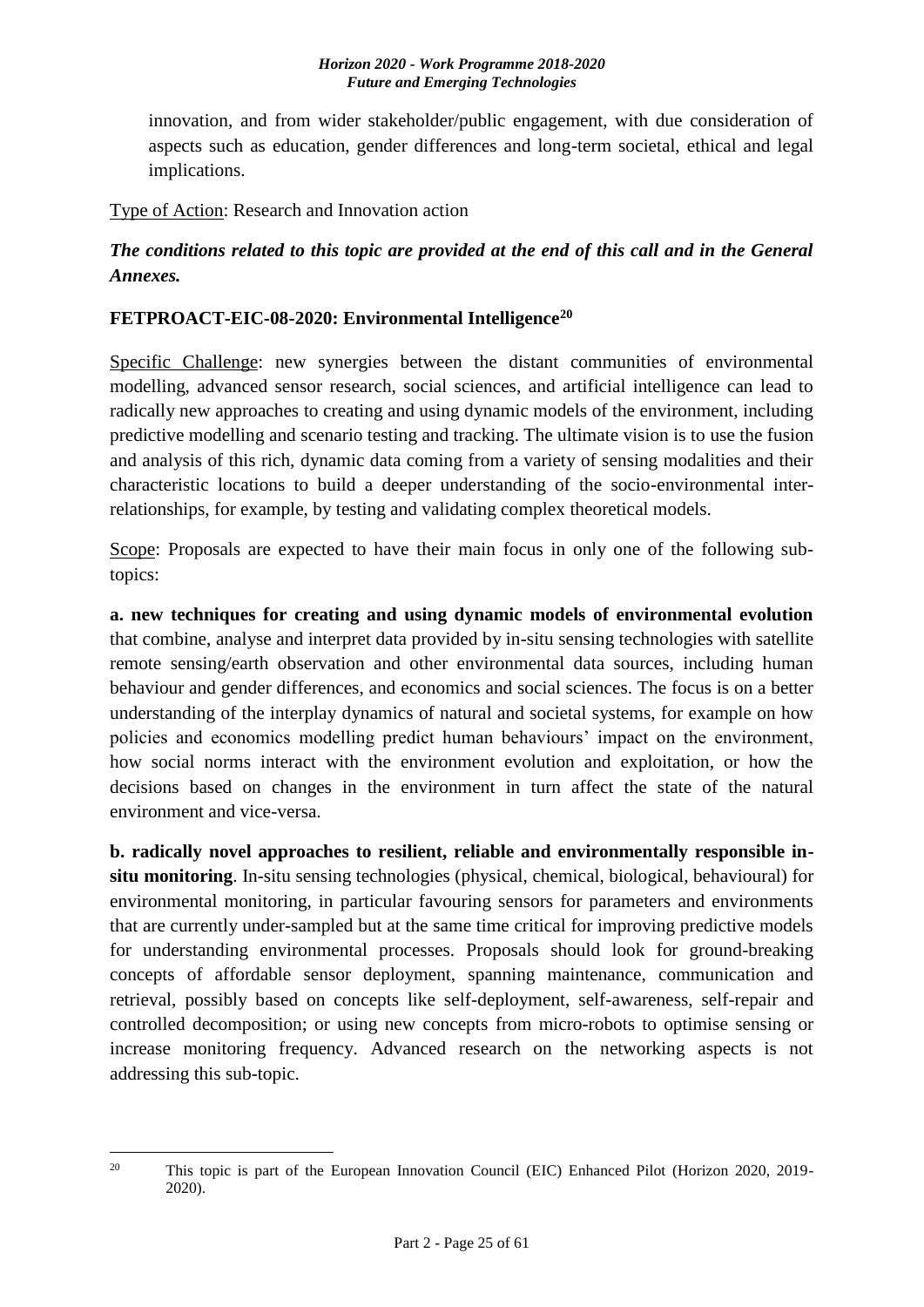Projects are to focus on one or a few critical resources (e.g., water, air) and to establish fundamental advances on the most critical challenges that will underpin a step improvement in monitoring, analysis and management of important social/environmental processes for improving quality of life and environmental sustainability (possibly including aspects of waste, noise, …). Citizen involvement, for example for prioritizing resource challenges, data collection, raising awareness towards environmental issues or better understanding of behavioural change in relation to environmental sustainability, is encouraged, in line with the discussion on Responsible Research and Innovation (RRI) in the introduction to this FET work programme. The collected and simulated data should adhere to the FAIR data principle and be compliant with European Standards.

Selected projects under this topic will be expected to collaborate, jointly aiming at delivering a blueprint for a full-fledged system for environmental intelligence.

The Commission considers that proposals requesting a contribution from the EU of up to EUR 4 million and with a duration of up to 4 years would allow this specific challenge to be addressed appropriately. Nonetheless, this does not preclude submission and selection of proposals requesting other amounts or project duration.

Expected Impact:

- Enabling new approaches to monitoring, analysis and management of critical resources in Europe;
- Availability of reliable data and models at multiple levels of granularity for environmental policy making;
- Reduced environmental footprint for environmental ICT;
- Increased local and citizen awareness of environmental impacts.

Type of Action: Research and Innovation action

# *The conditions related to this topic are provided at the end of this call and in the General Annexes.*

### <span id="page-25-0"></span>**The topic(s) below are not part of the European Innovation Council Enhanced Pilot**

### <span id="page-25-1"></span>**FETPROACT-09-2020: Neuromorphic computing technologies**

Specific Challenge: The potential of neuromorphic computing has been only partially explored so far. Compared to biological neural networks, current neuron/dendrite models are simple, the networks small and learning models appear to be rather basic. The implementations are often VLSI-based CMOS with little resemblance to the substrate of their biological counterparts, and too power-hungry. The challenge is to exploit a wider range of biological principles from the hardware level up (e.g., neuro-mimicking materials and principles – electronic, photonic, ionic,… – , 3D networks, higher degrees of connectivity, cross-connectivity, spiking, rate-based and population-level neuronal dynamics, oscillations,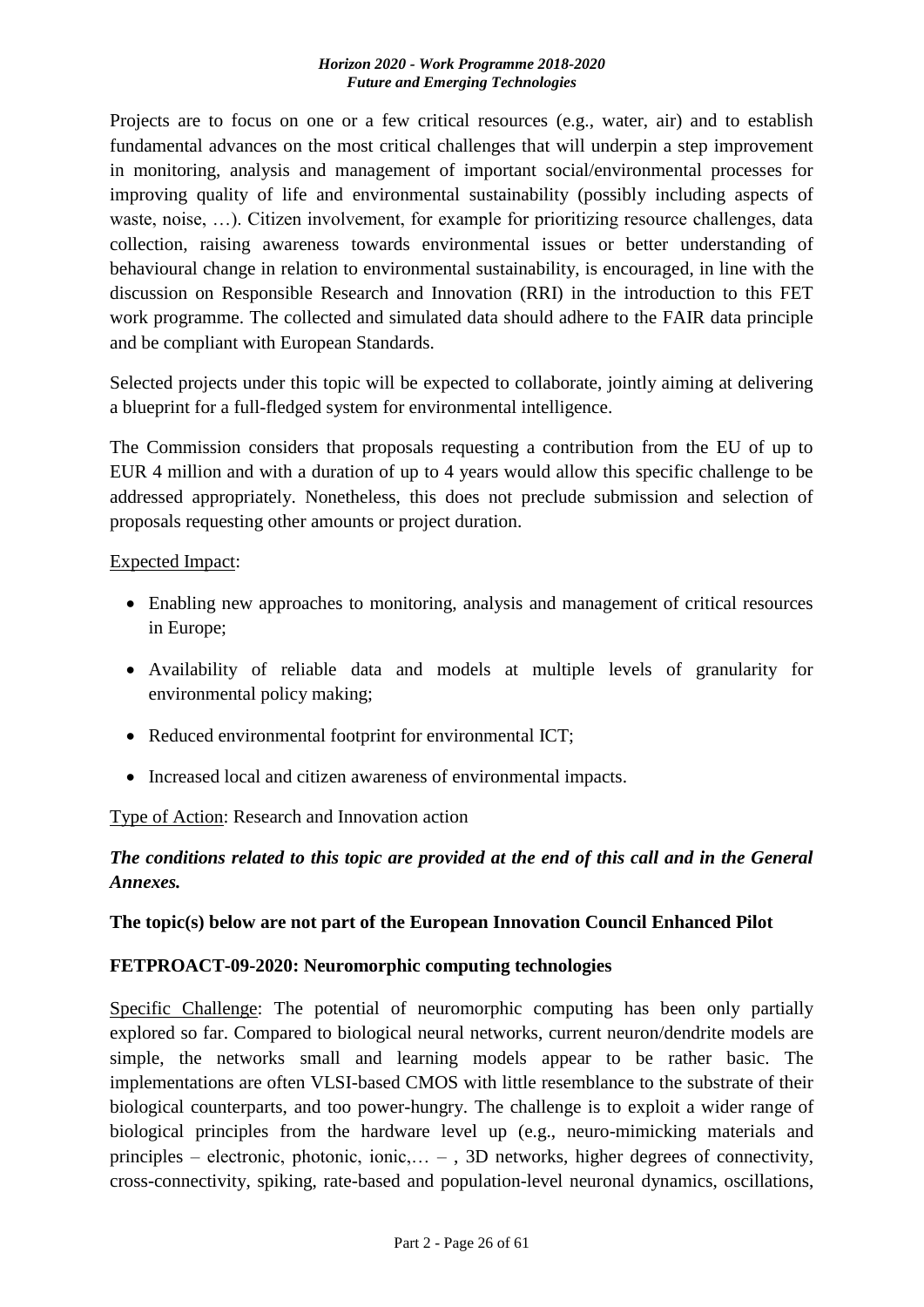plasticity, parallelism, etc.) and from the cognitive level down, by developing the related algorithms and programming framework, in order to create neuromorphic technologies that can outperform current systems in terms of size, scalability, connectivity, power consumption, ease of training, flexibility, reliability or any other relevant metrics.

Scope: proposals will target new computational substrates and engines, based on new materials and engineering principles for efficient and low-power neuromorphic computing; together with new theories, architectures and algorithms for neuromorphic computation (classification, control,…), learning (including unsupervised, incremental, single-shot and/or event-based) and adaptation/plasticity for and in such new neuromorphic hardware.

These should be brought together in systems or artefacts that demonstrate clear advantages for replacing or complementing state-of-the-art conventional approaches in challenging end-toend scenarios of use (e.g., on-line edge computing, personalisation, embedded, robotic/agent control,…) in various fields of applications.

The Commission considers that proposals requesting a contribution from the EU between EUR 4 and 5 million and with a duration of up to 4 years would allow this specific challenge to be addressed appropriately. Nonetheless, this does not preclude submission and selection of proposals requesting other amounts.

Expected Impact: The action will contribute to:

- Bring neuromorphic engineering at the level where it can be benchmarked in terms of performance, power consumption, size, latency or other relevant metric e.g., for learning capacity, speed or plasticity, and its interfaces be standardised;
- Pave the way to market take-up of neuromorphic computing in a range of existing and new application areas, with demonstrable advantages, either as stand-alone or complementing more conventional solutions;
- Stimulate the emergence of a European innovation ecosystem around neuromorphic engineering, well beyond the world of research alone.

# Type of Action: Research and Innovation action

# *The conditions related to this topic are provided at the end of this call and in the General Annexes.*

### <span id="page-26-0"></span>**Conditions for the Call - FET Proactive – Boosting emerging technologies**

Opening date(s), deadline(s), indicative budget(s): $^{21}$ 

 $21$ The Director-General responsible for the call may decide to open the call up to one month prior to or after the envisaged date(s) of opening.

The Director-General responsible may delay the deadline(s) by up to two months. All deadlines are at 17.00.00 Brussels local time.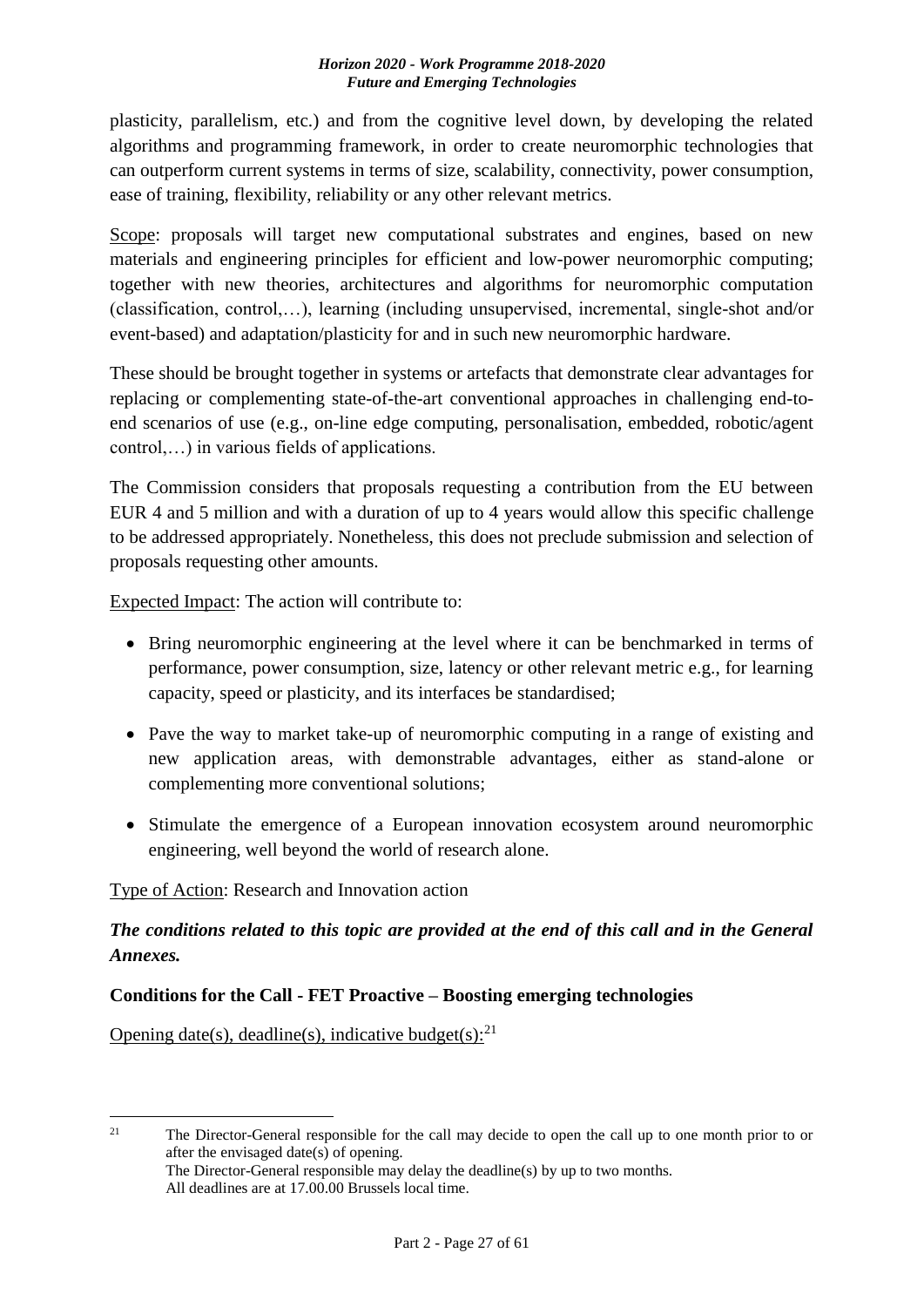| Topics (Type of Action)            |       | Budgets (EUR million) |       | Deadlines   |
|------------------------------------|-------|-----------------------|-------|-------------|
|                                    | 2018  | 2019                  | 2020  |             |
| Opening: 31 Oct 2017               |       |                       |       |             |
| FETPROACT-01-2018 (RIA)            | 88.00 |                       |       | 22 Mar 2018 |
| FETPROACT-02-2018 (CSA)            | 0.50  |                       |       |             |
| Opening: 05 Jun 2018               |       |                       |       |             |
| FETPROACT-03-2018 (ERA-NET-Cofund) | 6.00  |                       |       | 18 Dec 2018 |
| Opening: 26 Jul 2018               |       |                       |       |             |
| FETPROACT-04-2019 (CSA)            |       | 0.50                  |       | 06 Nov 2018 |
| <b>Opening: 19 Nov 2019</b>        |       |                       |       |             |
| FETPROACT-09-2020 (RIA)            |       |                       | 15.00 | 22 Apr 2020 |
| FETPROACT-EIC-07-2020 (RIA)        |       |                       | 50.00 |             |
| FETPROACT-EIC-08-2020 (RIA)        |       |                       | 18.00 |             |
| Overall indicative budget          | 94.50 | 0.50                  | 83.00 |             |

The indicative funding budgets per sub-topic under FETPROACT-01-2018 are as follows: EUR 15.00 million for sub-topic a., EUR 13 million for sub-topic b., EUR 20 million for subtopic c., EUR 15 million for sub-topic d., EUR 15 million for sub-topic e., and EUR 10 million for sub-topic f.

Indicative timetable for evaluation and grant agreement signature:

For single stage procedure:

 $\overline{a}$ 

- Information on the outcome of the evaluation: Maximum 5 months from the final date for submission; and
- Indicative date for the signing of grant agreements: Maximum 8 months from the final date for submission.

Eligibility and admissibility conditions: The conditions are described in General Annexes B and C of the work programme.

The budget amounts for the 2020 budget are subject to the availability of the appropriations provided for in the draft budget for 2020 after the adoption of the budget 2020 by the budgetary authority or, if the budget is not adopted, as provided for in the system of provisional twelfths.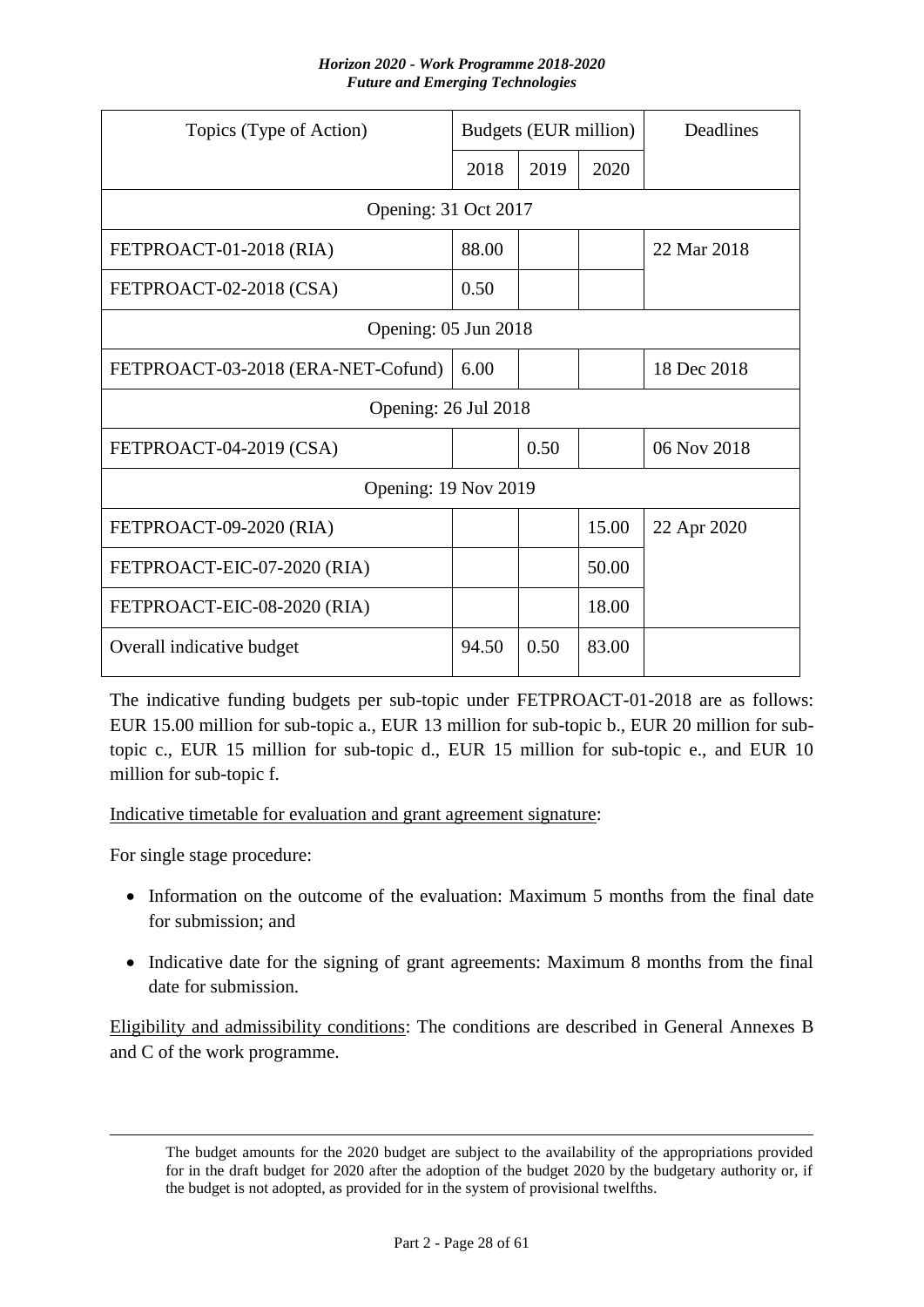Evaluation criteria, scoring and threshold: The criteria, scoring and threshold are described in General Annex H of the work programme. The following exceptions apply:

| FETPROACT-01-<br>2018, FETPROACT-<br>09-2020,<br>FETPROACT-EIC-07-<br>2020, FETPROACT- | <b>Excellence</b>                                                                                                                                                          |
|----------------------------------------------------------------------------------------|----------------------------------------------------------------------------------------------------------------------------------------------------------------------------|
|                                                                                        | The following aspects are taken into account:                                                                                                                              |
|                                                                                        | • Clarity of long-term vision of a science-enabled<br>technology.                                                                                                          |
| EIC-08-2020                                                                            | Concreteness and ambition of the proposed science-to-<br>technology breakthrough that addresses this vision.                                                               |
|                                                                                        | • Range and added value from interdisciplinarity, novelty<br>and non-incrementality of the research proposed.                                                              |
|                                                                                        | • High-risk of the research proposed and plausibility and<br>flexibility of the approach.                                                                                  |
|                                                                                        | Threshold: 4/5, Weight: 60%                                                                                                                                                |
|                                                                                        | <b>Impact</b>                                                                                                                                                              |
|                                                                                        | • The extent to which the outputs of the project would<br>contribute to the expected impacts mentioned in the work<br>programme under the relevant FET topic.              |
|                                                                                        | • Effectiveness of measures and plans to disseminate and<br>use the results (including management of IPR) and to<br>communicate the project to different target audiences. |
|                                                                                        | Threshold: 3.5/5, Weight: 20%                                                                                                                                              |
|                                                                                        | <b>Quality and efficiency of the implementation</b>                                                                                                                        |
|                                                                                        | The following aspects are taken into account:                                                                                                                              |
|                                                                                        | • Coherence and effectiveness of the work plan to achieve<br>project objectives and impacts, including adequate<br>allocation of resources to tasks and partners.          |
|                                                                                        | Appropriateness<br>of the<br>research<br>and<br>innovation<br>management structures and procedures.                                                                        |
|                                                                                        | • Role and complementarity of the participants and extent to<br>which the consortium as a whole brings together the<br>necessary expertise.                                |
|                                                                                        | Threshold: 3/5, Weight: 20%                                                                                                                                                |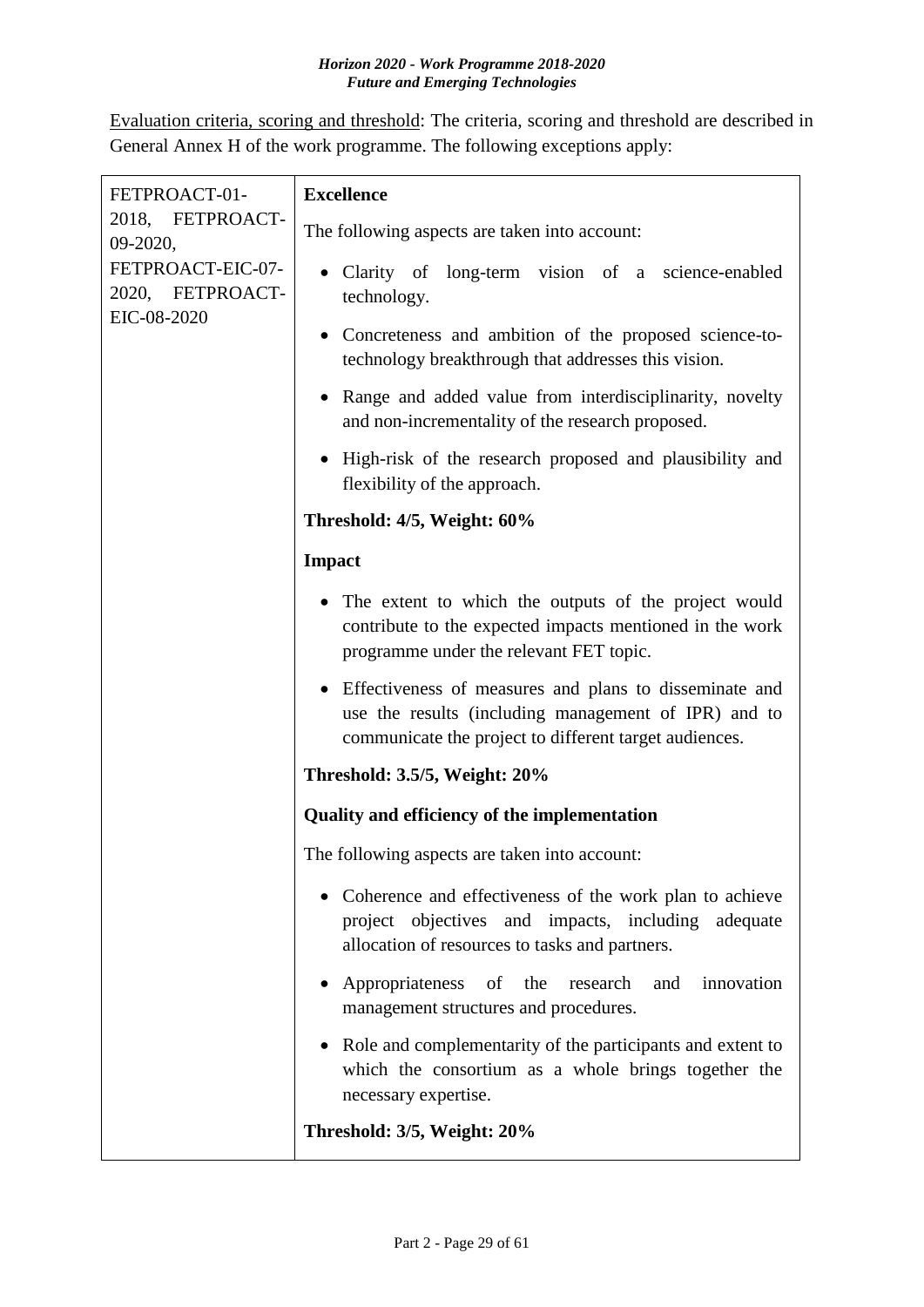Evaluation Procedure: The procedure for setting a priority order for proposals with the same score is given in General Annex H of the work programme. The following exceptions apply:

| FETPROACT-01-2018                                       | The following specific page limits apply. Sections 1 to 3 of the<br>part B of the proposal should consist of a maximum of 30 A4<br>pages. The limits will be clearly shown in the 'proposal<br>templates' in the Participant Portal electronic submission system.<br>Sections which are not subject to limits will be indicated.                                                                                                      |
|---------------------------------------------------------|---------------------------------------------------------------------------------------------------------------------------------------------------------------------------------------------------------------------------------------------------------------------------------------------------------------------------------------------------------------------------------------------------------------------------------------|
|                                                         | Grants will be awarded to proposals according to the ranking<br>list. However, in order to ensure a balanced portfolio of<br>supported actions, within the indicative funding budgets per sub-<br>topic, at least each of the two highest-ranked proposals for each<br>sub-topic will be funded provided that it attains all thresholds.<br>Any remaining funding budget will then be allocated according<br>to the ranking list.     |
| FETPROACT-03-2018                                       | Given the specific nature of the ERA-NET Cofund instrument,<br>and the specific challenge of developing the European Research<br>Area in the context of FET, at most one ERA-NET Cofund<br>action will be funded under this topic.                                                                                                                                                                                                    |
| FETPROACT-EIC-07-<br>FETPROACT-<br>2020,<br>EIC-08-2020 | The following specific page limits apply. Sections 1 to 3 of the<br>part B of the proposal should consist of a maximum of 30 A4<br>pages. The limits will be clearly shown in the 'proposal<br>templates' in the Funding & Tender Portal electronic submission<br>system. Sections which are not subject to limits will be<br>indicated.                                                                                              |
|                                                         | Grants will be awarded to proposals according to the ranking<br>list. At least each of the two highest-ranked proposals for each<br>sub-topic will be funded provided that it attains all thresholds.<br>Then, respecting the ranking, the third ranked proposals (if any)<br>from each sub-topic is awarded within available funding budget.<br>Finally, any remaining funding budget is allocated according to<br>the ranking list. |
| FETPROACT-09-2020                                       | The following specific page limits apply. Sections 1 to 3 of the<br>part B of the proposal should consist of a maximum of 30 A4<br>pages. The limits will be clearly shown in the 'proposal<br>templates' in the Funding $&$ Tender Portal electronic submission<br>system. Sections which are not subject to limits will be<br>indicated.                                                                                            |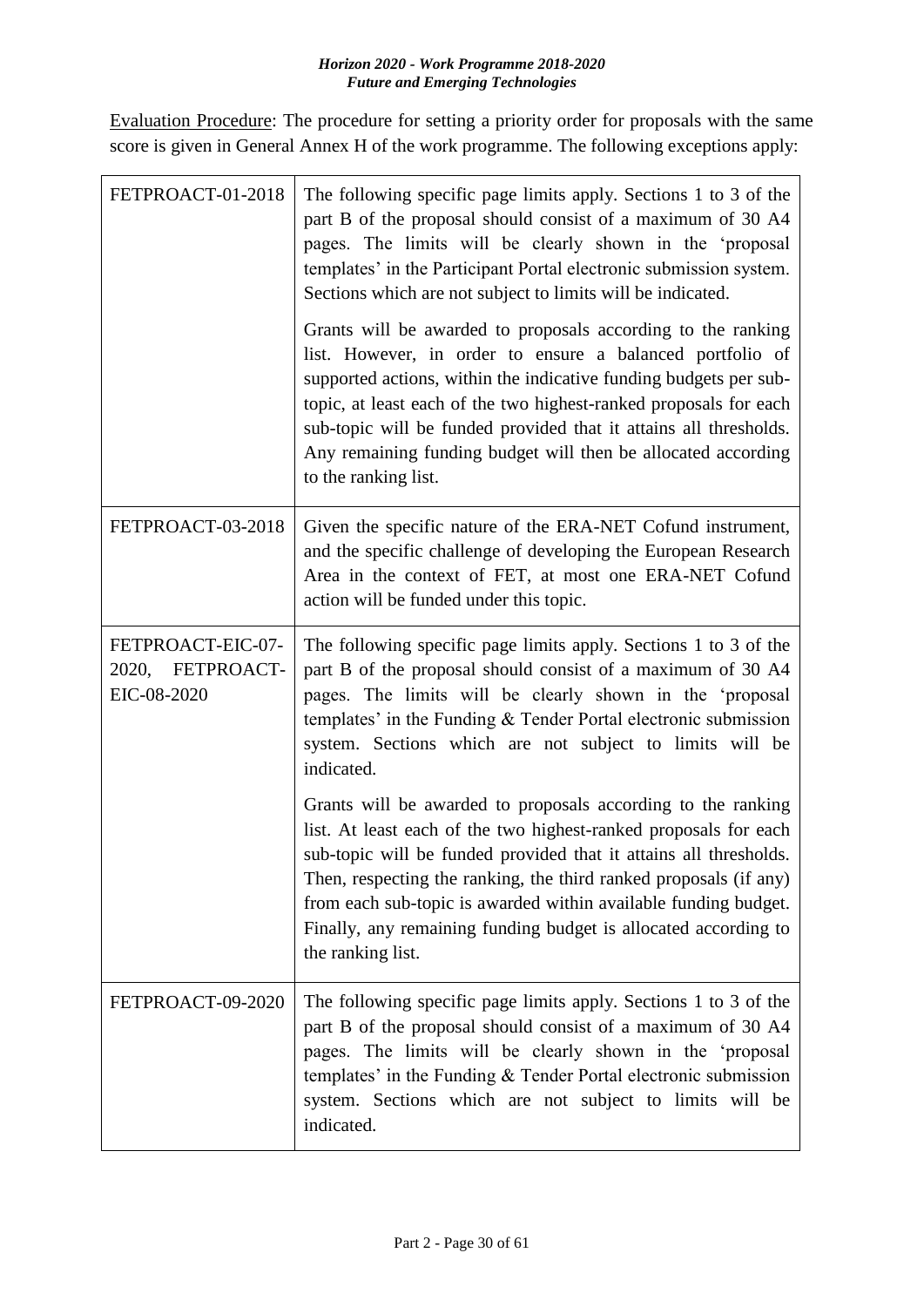The full evaluation procedure is described in the relevant [guide](http://ec.europa.eu/research/participants/docs/h2020-funding-guide/grants/applying-for-funding/submit-proposals_en.htm) published on the Funding  $\&$ Tenders Portal.

**Grant Conditions:** 

| FETPROACT-01-    | For grants awarded under this topic, beneficiaries may provide       |
|------------------|----------------------------------------------------------------------|
| 2018, FETPROACT- | support to third parties established in a EU member state or         |
| EIC-07-2020      | country associated with Horizon 2020 and as described in             |
|                  | General Annex K of the Work Programme either in form of              |
|                  | grants or prizes and within the limitations as described in the call |
|                  | text of this topic. The respective options of Article 15 of the      |
|                  | Model Grant Agreement will be applied.                               |
|                  |                                                                      |

Consortium agreement:

| Members of consortium are required to conclude a consortium |
|-------------------------------------------------------------|
| agreement, in principle prior to the signature of the grant |
| agreement.                                                  |
|                                                             |
|                                                             |
|                                                             |
|                                                             |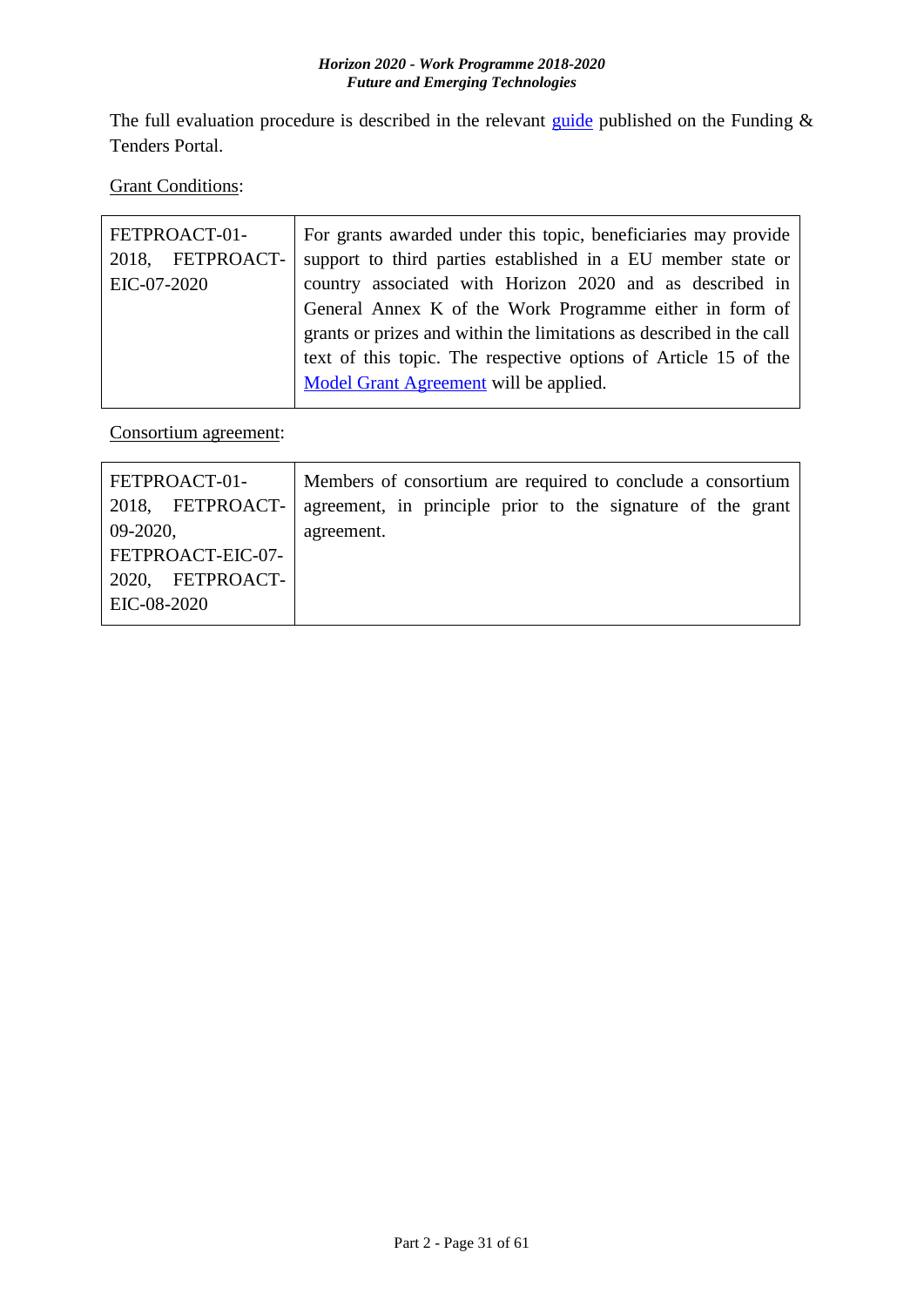# <span id="page-31-0"></span>**Call - FET Proactive – High Performance Computing**

#### *H2020-FETHPC-2018-2020*

*The HPC FET Proactive initiative aims to create a world-class European HPC ecosystem, by developing leading-class technology and solutions towards exascale performance for ambitious scientific/engineering applications and services. By benefiting from the convergence of HPC, Big Data and Cloud Computing technologies, the HPC ecosystem will provide innovative, usable and competitive solutions that will upraise Europe's scientific capabilities and industrial competitiveness.*

In April 2016, as part of its Digitising European Industry<sup>22</sup> strategy, the Commission adopted the communication *European Cloud Initiative - Building a competitive data and knowledge economy in Europe*<sup>23</sup>, which was endorsed by the European Council in June 2016. The initiative aims to create, a **leading European High Performance Computing and Big Data (HPC/BD) research and industrial ecosystem by 2023** underpinned by a world-class European Data Infrastructure offering high performance computing and data capabilities, fast connectivity and high-capacity cloud solutions.

A synergetic approach for HPC technologies is promoted, which is complementary to relevant activities covered in the LEIT and eINFRA work programmes 2018-2020 and are called in the framework of the Public Private Partnership (PPP) on HPC with the ETP4HPC Association (European Technology Platform in HPC).

The topics 'FETHPC-02-2019: Extreme scale computing technologies, methods and algorithms for key applications and support to the HPC ecosystem' and 'FETHPC-03-2019: International Cooperation on HPC' have been removed from the Work programme in view of the transfer of High Performance Computing activities in 2019 and 2020 to the EuroHPC Joint Undertaking.

Proposals are invited against the following topic(s):

### <span id="page-31-1"></span>**FETHPC-01-2018: International Cooperation on HPC**

Specific Challenge: The aim is to develop strategic partnership in HPC with Brazil and Mexico that enables advancing the work on HPC applications in domains of common interest. Brazilian and Mexican partners will not be funded by the EU and they are expected to participate in the project with their own funding.

Scope: a) Cooperation with Mexico: in the frame of the Bilateral Agreement on Science and Technology between the European Union and the United States of Mexico<sup>24</sup>, collaboration for the development of state-of-the-art HPC applications (codes, algorithms, software tools, etc.)

<sup>22</sup> <sup>22</sup> COM(2016) 180 final<br><sup>23</sup> COM(2016) 178 final

<sup>&</sup>lt;sup>23</sup> COM(2016) 178 final<br><sup>24</sup> Communicate of the <sup>24</sup>

Communiqué of the 8th Joint Steering Committee of 27th May 2016 in Brussels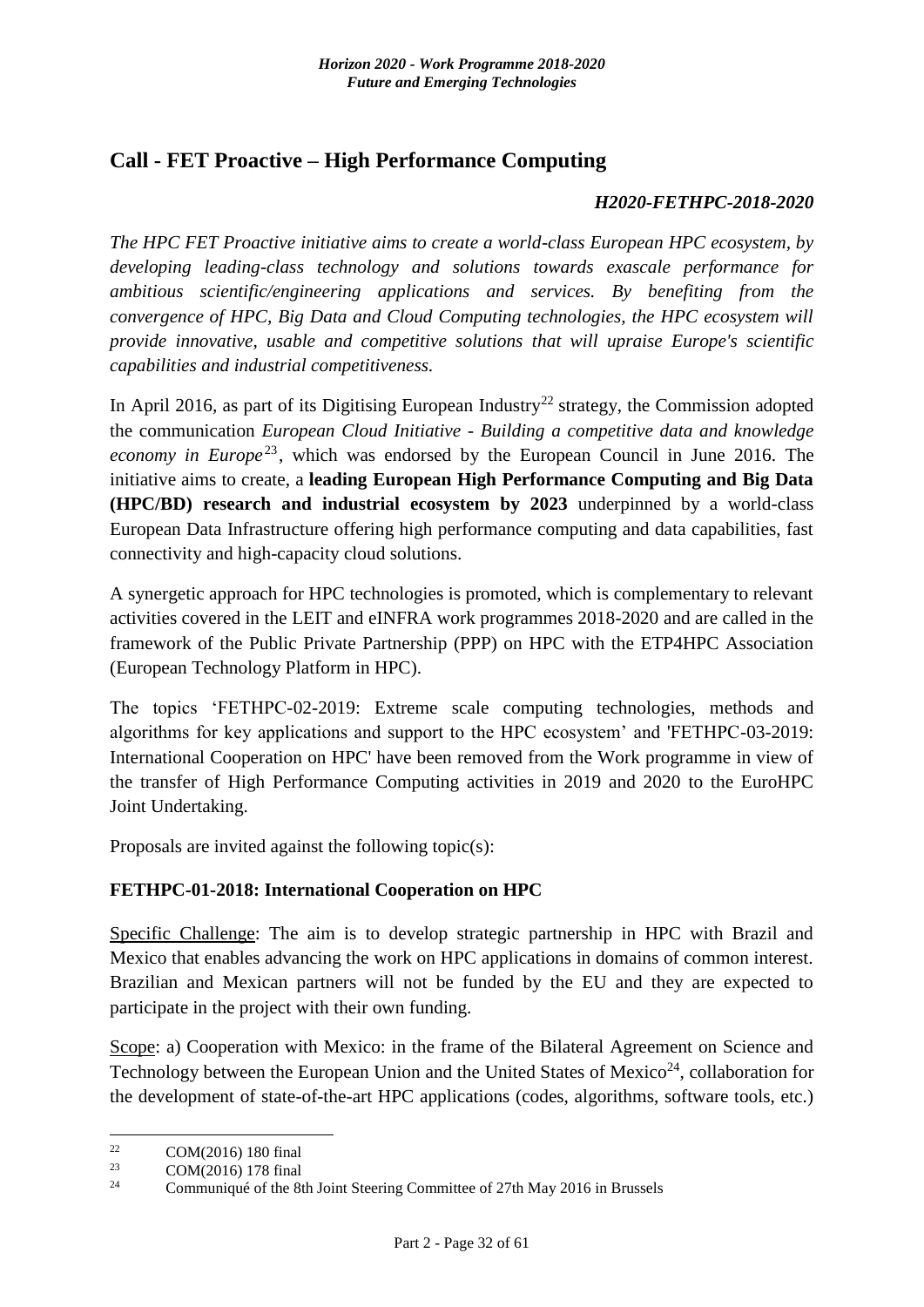in domains of common interest such as energy (including oil, renewables, wind, etc.), life sciences, earth sciences, climate change and air pollution, and natural disasters, among others.

b) Cooperation with Brazil: developing state-of-the-art HPC applications in domains of common interest, such as in eHealth and drug design (e.g., related to diseases such as Zika and Dengue) or energy (e.g., renewables or management of natural resources). Proposals should put emphasis on application development towards exascale performance, develop codes, algorithms, other software tools, big data analytics, and hardware where appropriate. Proposals should ensure access to and using relevant big data suites as needed.

The Commission considers that proposals requesting a contribution from the EU of up to EUR 2 million for the cooperation with Mexico and up to EUR 2 million for the cooperation with Brazil would allow this specific challenge to be addressed appropriately. Nonetheless, this does not preclude submission and selection of proposals requesting other amounts.

### Expected Impact:

- Improved international cooperation of EU-Mexico and EU-Brazil research and industrial communities on advanced HPC application development.
- Improved sharing of information and expertise to solve common societal problems with the use of advanced computing.

Type of Action: Research and Innovation action

# *The conditions related to this topic are provided at the end of this call and in the General Annexes.*

### <span id="page-32-0"></span>**FETHPC-04-2020: International Cooperation on HPC**

Specific Challenge: The aim is to develop a strategic partnership in HPC with Latin America enabling closer research cooperation in HPC.

### Scope:

- Develop a roadmap for increased future research cooperation in HPC
- Identify key HPC application areas and hardware/system requirements per Latin-American country
- Identify relevant national, regional and international funding schemes of HPC in Latin America
- Organise meetings, thematic workshops and summer schools in areas of common interest
- Promote the exchange of best practices between the European and Latin-American HPC research communities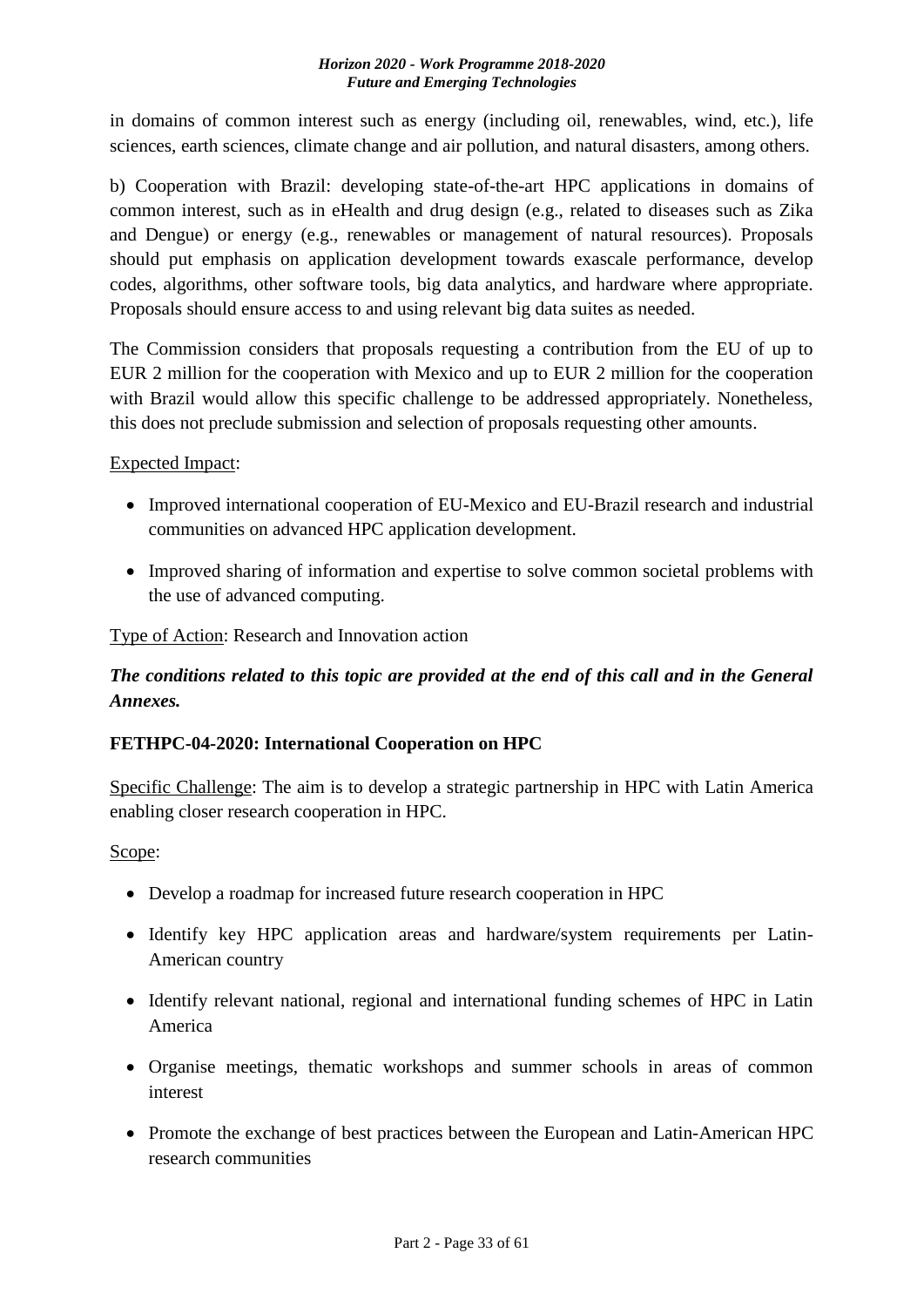• Improve links between the European and Latin-American HPC research communities

The Commission considers that proposals requesting a contribution from the EU of up to EUR 0.50 million would allow this specific challenge to be addressed appropriately. Nonetheless, this does not preclude submission and selection of proposals requesting other amounts.

#### Expected Impact:

- Development of a realistic HPC research cooperation roadmap with clearly identified application areas, hardware/system requirements and funding schemes
- Improved international cooperation of EU and Latin American research and industrial communities on advanced HPC application development.
- Improved sharing of information and expertise to solve common societal problems with the use of advanced computing.

Type of Action: Coordination and support action

### *The conditions related to this topic are provided at the end of this call and in the General Annexes.*

#### <span id="page-33-0"></span>**Conditions for the Call - FET Proactive – High Performance Computing**

Opening date(s), deadline(s), indicative budget(s): $^{25}$ 

| Topics (Type of Action)   | Budgets (EUR million) |      | Deadlines   |
|---------------------------|-----------------------|------|-------------|
|                           | 2018                  | 2020 |             |
|                           | Opening: 01 Feb 2018  |      |             |
| FETHPC-01-2018 (RIA)      | 4.00                  |      | 15 May 2018 |
|                           | Opening: 19 Nov 2019  |      |             |
| FETHPC-04-2020 (CSA)      |                       | 0.50 | 22 Apr 2020 |
| Overall indicative budget | 4.00                  | 0.50 |             |

Indicative timetable for evaluation and grant agreement signature:

 $25$ <sup>25</sup> The Director-General responsible for the call may decide to open the call up to one month prior to or after the envisaged date(s) of opening.

The Director-General responsible may delay the deadline(s) by up to two months.

All deadlines are at 17.00.00 Brussels local time.

The budget amounts for the 2020 budget are subject to the availability of the appropriations provided for in the draft budget for 2020 after the adoption of the budget 2020 by the budgetary authority or, if the budget is not adopted, as provided for in the system of provisional twelfths.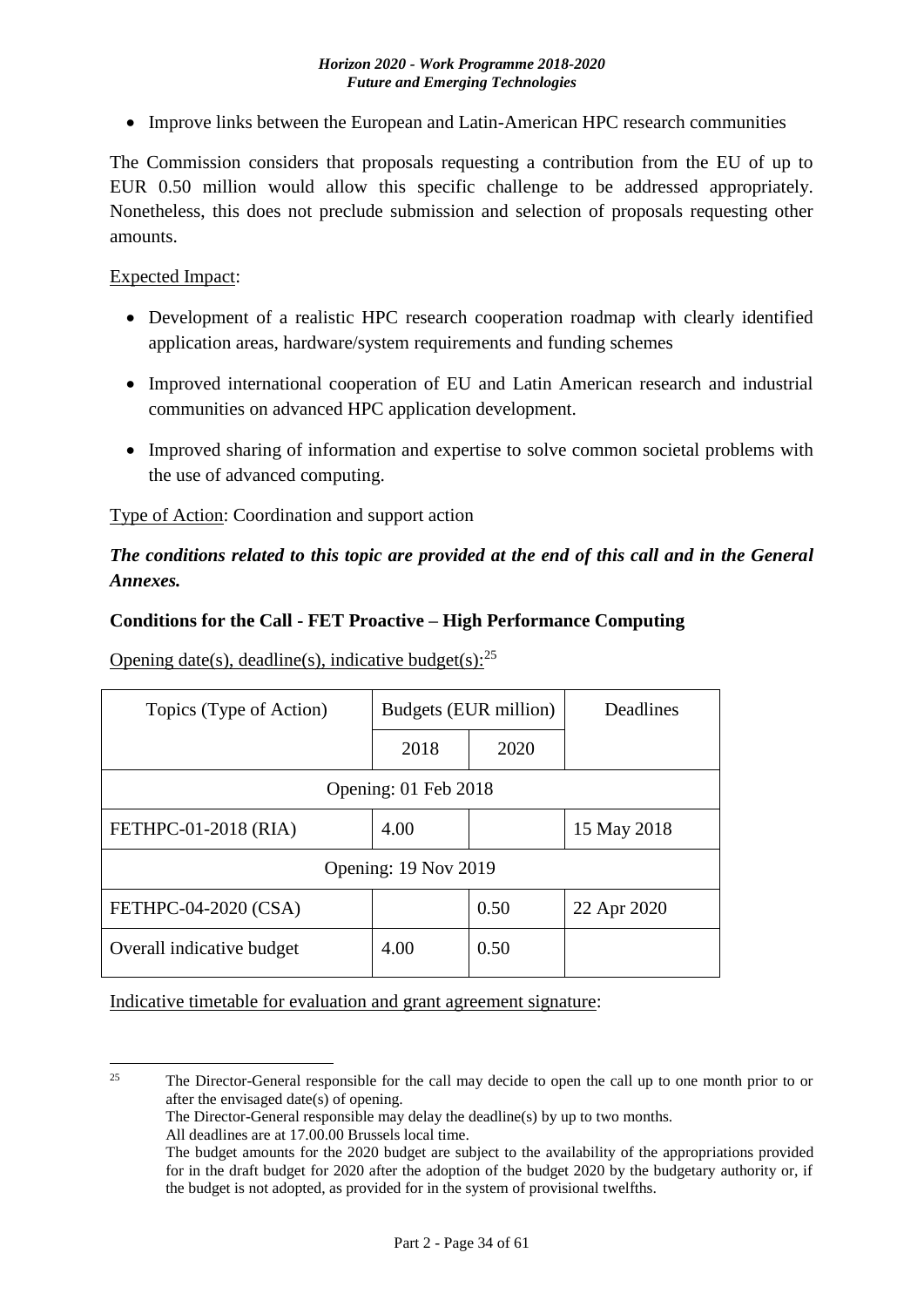For single stage procedure:

- Information on the outcome of the evaluation: Maximum 5 months from the final date for submission; and
- Indicative date for the signing of grant agreements: Maximum 8 months from the final date for submission.

Eligibility and admissibility conditions: The conditions are described in General Annexes B and C of the work programme. The following exceptions apply:

| <b>FETHPC-01-2018</b> | Due to the specific objectives of this call topic, in addition to the<br>minimum number of participants as set out in the Rules of<br>Participation, proposals shall include at least two participants<br>from the country or region targeted by the action.                                                                                                          |
|-----------------------|-----------------------------------------------------------------------------------------------------------------------------------------------------------------------------------------------------------------------------------------------------------------------------------------------------------------------------------------------------------------------|
|                       | Participants in the EU actions are required to conclude a<br>coordination<br>agreement with the participants in<br>the<br>corresponding coordinated third-country activities. A final draft<br>of these agreements has to be provided with the proposal.                                                                                                              |
|                       | Proposals will only be selected on the condition that the<br>proposers provide evidence of the eligibility of Mexican and<br>Brazilian partners to receive funding for their proposed activities<br>from their respective funding authorities (e.g. in the form of a<br>letter from the corresponding funding authority) prior to the<br>evaluation of the proposals. |

Evaluation criteria, scoring and threshold: The criteria, scoring and threshold are described in General Annex H of the work programme.

Evaluation Procedure: The procedure for setting a priority order for proposals with the same score is given in General Annex H of the work programme.

The full evaluation procedure is described in the relevant [guide](http://ec.europa.eu/research/participants/docs/h2020-funding-guide/grants/applying-for-funding/submit-proposals_en.htm) published on the Funding  $\&$ Tenders Portal.

Consortium agreement:

| FETHPC-01-2018 | Members of consortium are required to conclude a consortium |  |
|----------------|-------------------------------------------------------------|--|
|                | agreement, in principle prior to the signature of the grant |  |
|                | agreement.                                                  |  |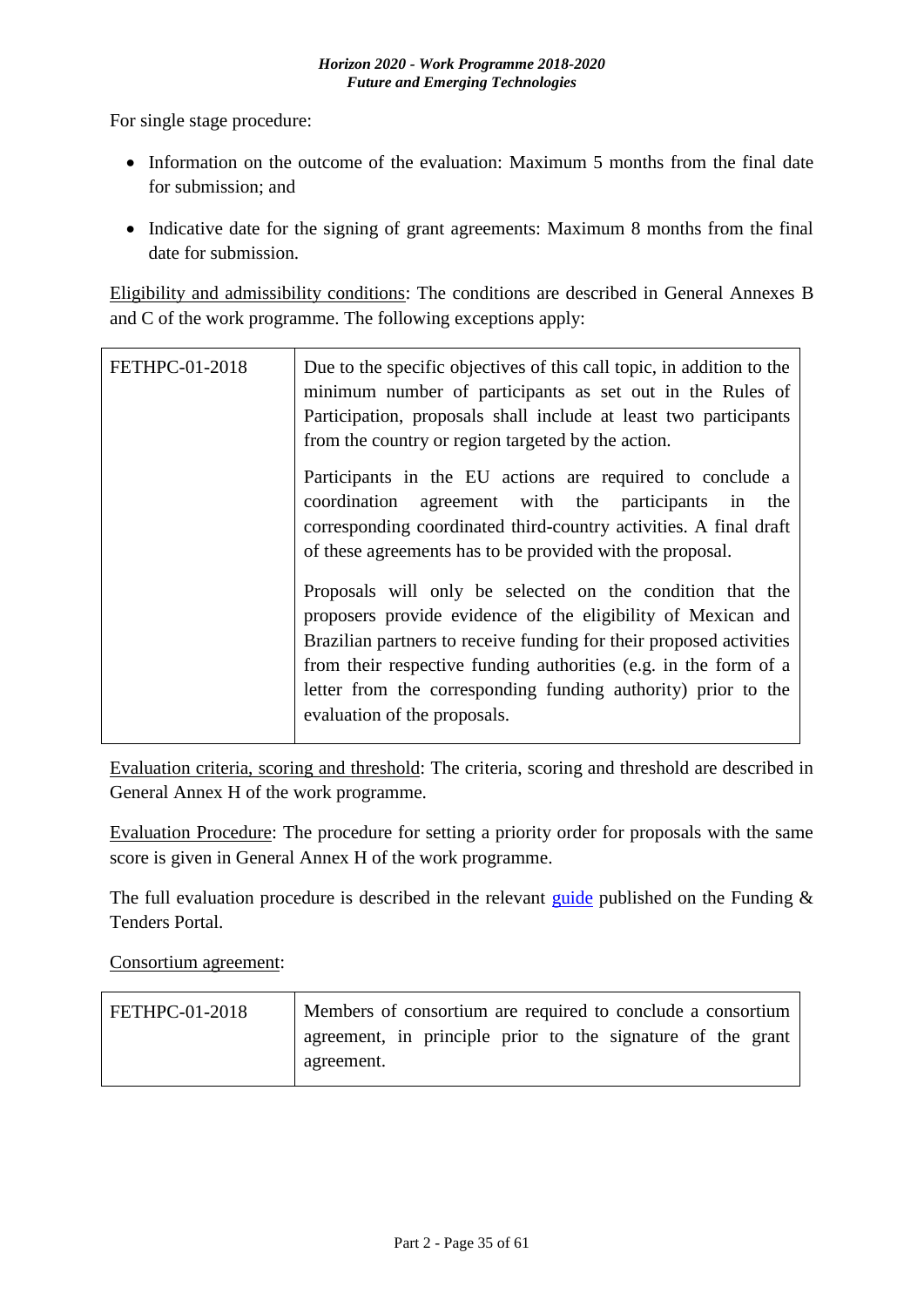# <span id="page-35-0"></span>**Call - FET FLAGSHIPS – Tackling grand interdisciplinary science and technology challenges**

#### *H2020-FETFLAG-2018-2020*

*FET Flagships tackle grand Science and Technology challenges expected to result in 'game changing' impacts on economy and society, benefitting European citizens and paving the way for global technological and industrial leadership. Because of their ambition, their scale and their interdisciplinary nature, FET Flagships can only be realised through a long-term and sustained effort at European level, by building on large scale research cooperation across academia and industry and across national research programmes, and by mobilising Europe's best researchers around an ambitious R&D roadmap.*

Under the first work programme of Horizon 2020, a Framework Partnership Agreement (FPA) has been established for each of the two running Flagships, Graphene and the Human Brain Project (HBP).

Activities in this work programme will: (i) further support the two running Flagships on the basis of their FPAs, following Specific Grant Agreements (SGAs) and other actions launched under previous work programmes; (ii) kick-start the support to the new Flagship on Quantum Technologies (QT); (iii) further support the FLAGERA and QUANTERA ERA-NETs that bring together national and regional funding agencies from the Member States and Associated Countries in support respectively of the two running Flagships and the QT one; and (iv) include preparatory actions to prepare the ground for new candidate FET Flagship initiatives.

### **A large-scale research initiative on Future Battery Technologies**

In addition to the topics listed below, this work programme also kick starts a large scale, longterm research initiative on Future Battery Technologies that will ensure the European knowledge base in long term battery research and contribute to the EU Battery Alliance. Such a coordinated effort is crucial, given that at the dawn of a new, connected, green era reliable and safe batteries with ultra-high performance are becoming essential. Novel crossdisciplinary approaches empowered by digital technologies can accelerate research on the next generations of smart, safe and high-performing batteries. They will provide Europe with a competitive advantage in the fast growing market of electro-chemical energy storage and will be key for the development of a world-class European industry capable of addressing the needs of many sectors, including e-mobility and renewable energy storage.

The topics relevant to this large scale research initiative on Future Battery Technologies are to be found in the dedicated cross-cutting Call 'Building a low-carbon, climate resilient future: Next–Generation Batteries' in the part "Cross-cutting activities" of the Horizon 2020 Work Programme 2018-2020. In particular, four topics in this Call (from LC-BAT-12-2020 to LC-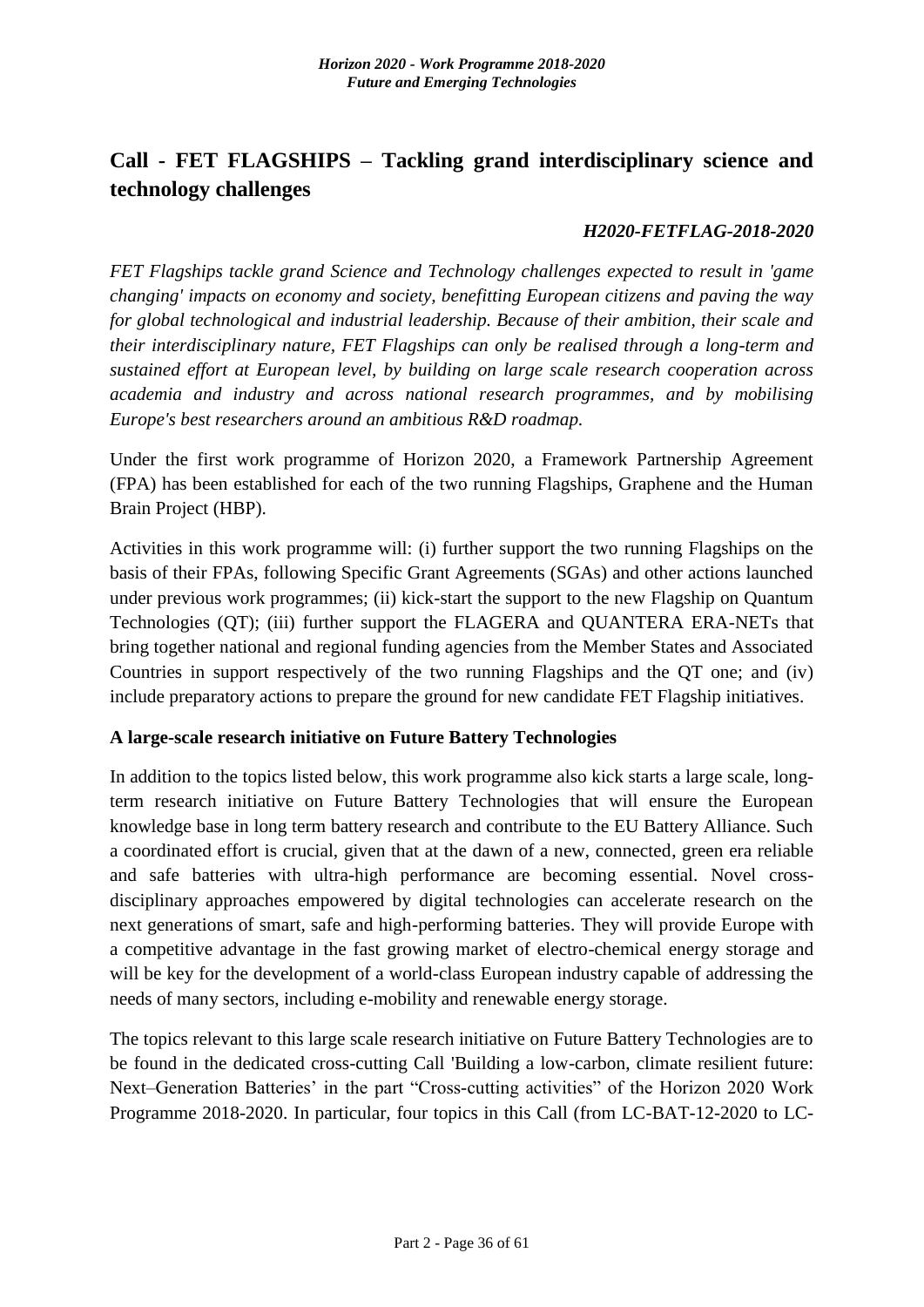BAT-15-2020) tackle long-term research challenges that are expected to result in 'game changing' impacts on future battery technologies<sup>26</sup>

Proposals are invited against the following topic(s):

### <span id="page-36-0"></span>**FETFLAG-01-2018: Preparatory Actions for new FET Flagships**

Specific Challenge: FET Flagships are science- and technology-driven, large-scale, multidisciplinary research initiatives built around a visionary unifying goal. They tackle grand science and technology (S&T) challenges requiring cooperation among a range of disciplines, communities and programmes. FET Flagships should provide a strong and broad basis for future innovation and economic exploitation, as well as novel benefits for society of a potential high impact. The overarching nature and magnitude implies that they can only be realised through a collaborative, long-term sustained cooperation effort. This topic aims at launching Coordination and Support Actions (CSA) to prepare new candidate FET Flagships.

Scope: Proposals should contain a description of a potential FET Flagship and how this is to be matured over the course of the preparatory action into a more complete blueprint.

Firstly, proposals should describe the FET Flagship initiative they propose to further develop through this preparatory action, by specifically addressing the following three key issues:

- **What makes this a FET Flagship**: what is the unifying goal, the grand S&T challenge and the underlying vision; why is this a grand challenge and what makes it a "gamechanger"; what are its main goals and objectives; and what are the technologies, including digital technologies, that it would advance.
- **Impact (why it is good for Europe)**: will it bring major impact on economy and society as well as on science and technology; why and how is it relevant for the European industry; how does it build on existing scientific excellence in Europe; what is its innovation potential that would benefit Europe's economy and/or society; how would it uniquely position Europe with respect to relevant developments and initiatives existing in other regions in the world.
- **Integration and European added value**: is it well positioned to address its grand S&T challenge in terms of large-scale integration across disciplines and the involvement of relevant stakeholders from academia, industry and society at large; does critical mass in terms of research excellence and industrial capabilities exist in Europe needed to address the challenge; what is the estimated scale of the effort required to reach the objectives and how long will it take to do so; and, are there similar initiatives existing at regional, national or European level and what is the added value of such an effort.

Secondly, proposals should describe how the activities of the preparatory action will involve stakeholders over the course of up to 12 months (indicative), to arrive at a complete design

<sup>1</sup> <sup>26</sup> See Manifesto for a long-term research initiative to create the batteries of our future: <http://battery2030.eu/>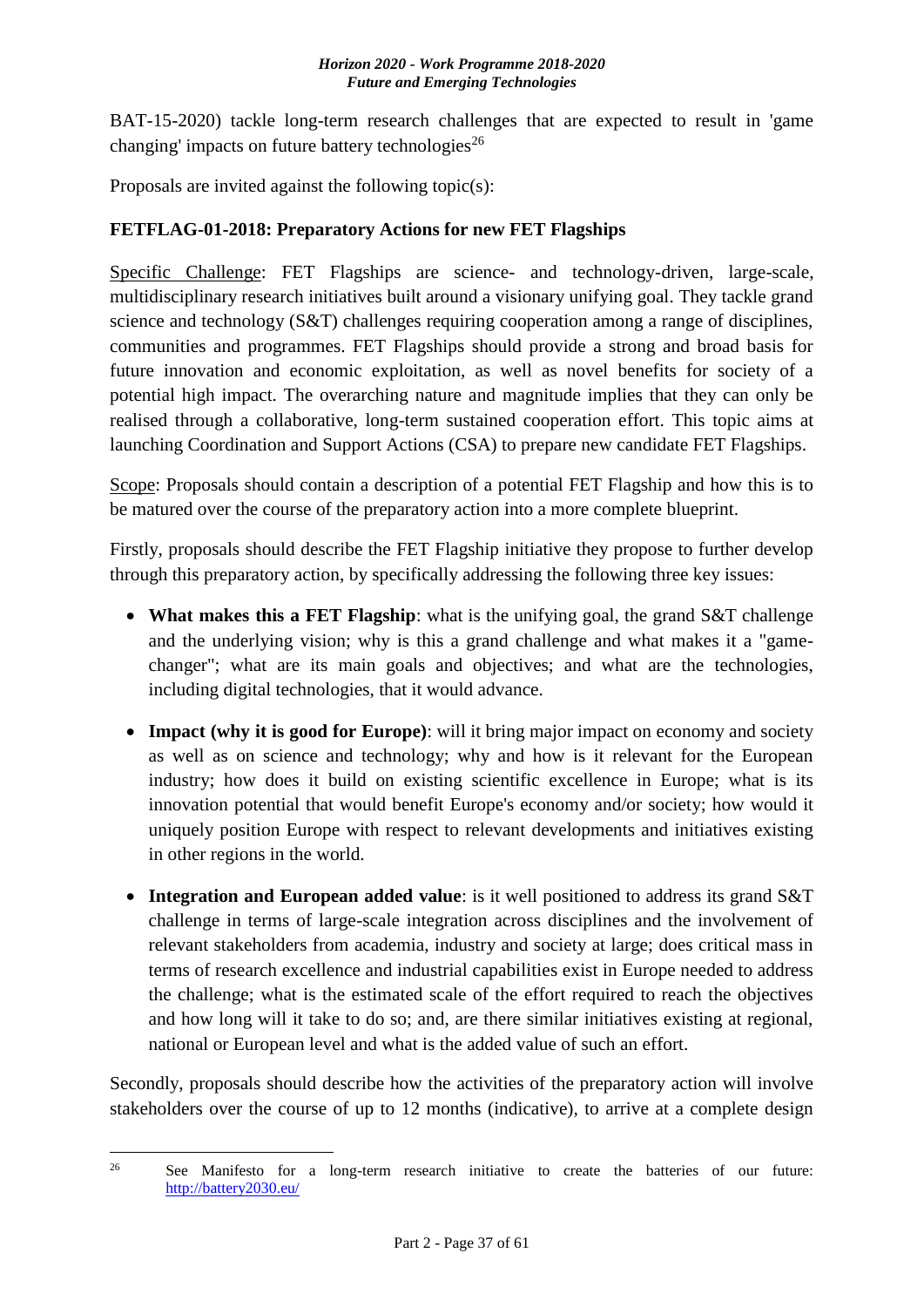and description of a candidate FET Flagship initiative. Specifically, they should describe the proposed activities for further developing the Flagship's unifying goal and its underlying S&T roadmap; attracting industry's endorsement and participation; further developing their consortium and its governance structure and attracting large public support.

Proposals should consider multidisciplinary aspects, including where relevant social sciences and humanities. They must also describe a clear strategy for dissemination and citizen engagement; and, in close cooperation with other proposals for preparatory actions that will be selected from this call, jointly organise and participate in an event addressing stakeholders including scientific communities, policy makers and the wider public and aiming at disseminating the main objectives and findings of the actions.

At the end of the action, the design and description of the candidate Flagship should include the following elements:

- **A consolidated vision** based on a well-defined unifying goal articulated in terms of S&T objectives and of its targeted impact on economy and society.
- **A strategic long-term research roadmap**, showing how the unifying goal can be realised and what the major milestones are, situating the Flagship in the global landscape and demonstrating a credible path towards societal impact, technology development, innovation and exploitation.
- **A blueprint for the Flagship's implementation** setting out the overall collaboration and S&T framework, the identification of necessary competencies and resources including infrastructure aspects, and openness of the initiative.
- **An effective scientific leadership and governance structure** based on lessons learned from the present Flagships, describing the coordination and decision-making structures of the Flagship, the role of industry and the relations with Member States and countries associated with Horizon 2020, with the Commission and with the relevant funding agencies and national research initiatives.
- **Support from and involvement of industry**, giving a view on avenues for exploitation and further strengthening of European industry in the global landscape, including stimulating the emergence and growth of innovative value chains.
- **An approach to address responsible research and innovation**, in particular aspects such as education, gender aspects and societal, ethical and legal implications.

Proposals for candidate FET Flagships must target a visionary unifying goal within one of the following three main areas: **ICT and Connected Society; Health and Life Sciences; or Energy, Environment and Climate change**. They should present a multidisciplinary approach that brings together the relevant communities to address their unifying goal. Proposals must clearly specify which of the three areas they target. In each of these areas at least one and at most two proposals for Flagship preparatory actions will be selected for funding.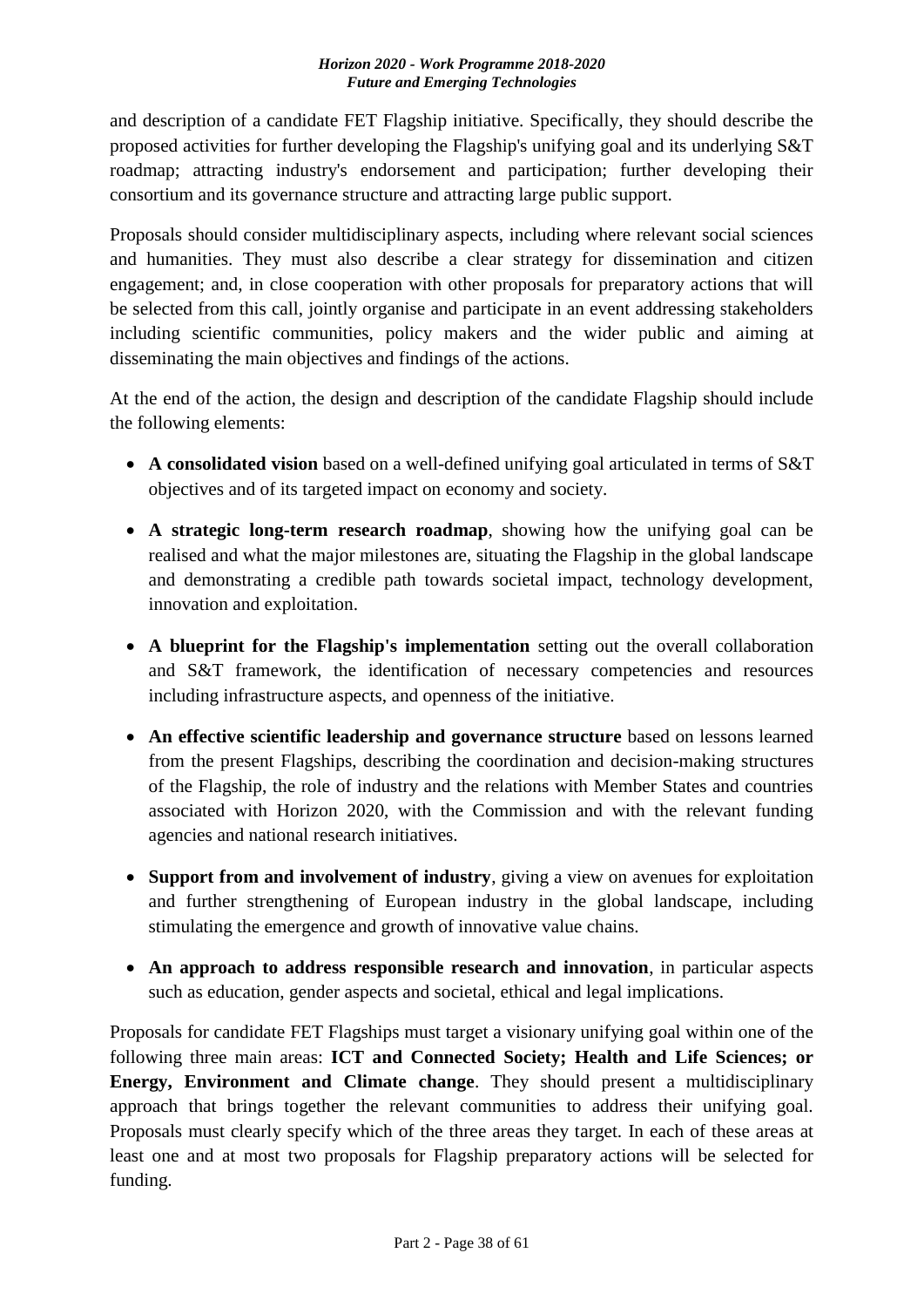#### *(1) ICT and Connected Society*

The proposal should address any of the following sub-areas in part or in whole:

- **Smart Materials and Nanoscale Engineering:** Novel nano-engineered materials and systems with properties enabling the design and manufacturing of radically new ICT components and devices creating disruptive technologies and market opportunities, for example in energy efficiency, data processing, smart manufacturing, smart interfaces, nano-bio devices, etc.
- **Robotics, Interfaces and Artificial Intelligence:** a new generation of robotics technologies including soft and flexible robotics, bio-inspired robotics, new approaches to human-machine interaction and cooperation, cognition and artificial intelligence, giving rise to much smarter systems performing sophisticated functions opening radically new opportunities to address societal and economic challenges.
- **ICT for Social Interaction and Culture:** new ICT technologies and approaches for empowering deep social interactions across diverse cultures, languages, goals, values, etc.; for understanding large-scale complex socio-technical systems and their interactions, interdependencies and evolutions and avenues for exploiting this understanding; and/or for collecting, preserving, studying and promoting Europe's unique cultural heritage and exploiting these to achieve major societal or economic benefits.

### *(2) Health and the Life Sciences*

The proposal should address any of the following sub-areas in part or in whole:

- **Disruptive technologies to Revolutionise Healthcare**: New technologies and approaches aiming at a paradigm shift in the field of individualised prevention, prediction and treatment of diseases. This includes among others bioinformatics and modelling approaches to use patients' genetic expression patterns, metabolism and derived systems; novel and innovative nano-medicine approaches (e.g. technologies for novel sensors and imaging, organ-on-a-chip and bio-electronic medicine, drug delivery, …); network medicine; neuro-prosthetic technologies; regenerative medicine and biofabrication techniques to reprogram or replace human cells, tissues and whole organs and to integrate these in functioning body systems.
- **Understanding Life by Exploring the Genome and the Cell:** Novel technologies and approaches that enable a paradigm shift in studying and understanding the foundational building blocks of life, for example the functioning of the cell, and of cells within organisms, including structure and dynamics, and the full multi-omics (genome/epigenome/proteome/metabolome/connectome etc.) and their interactions. This will open up radically new opportunities such as developing novel nano-bio devices and technologies, advanced screening methods and analytical and morphological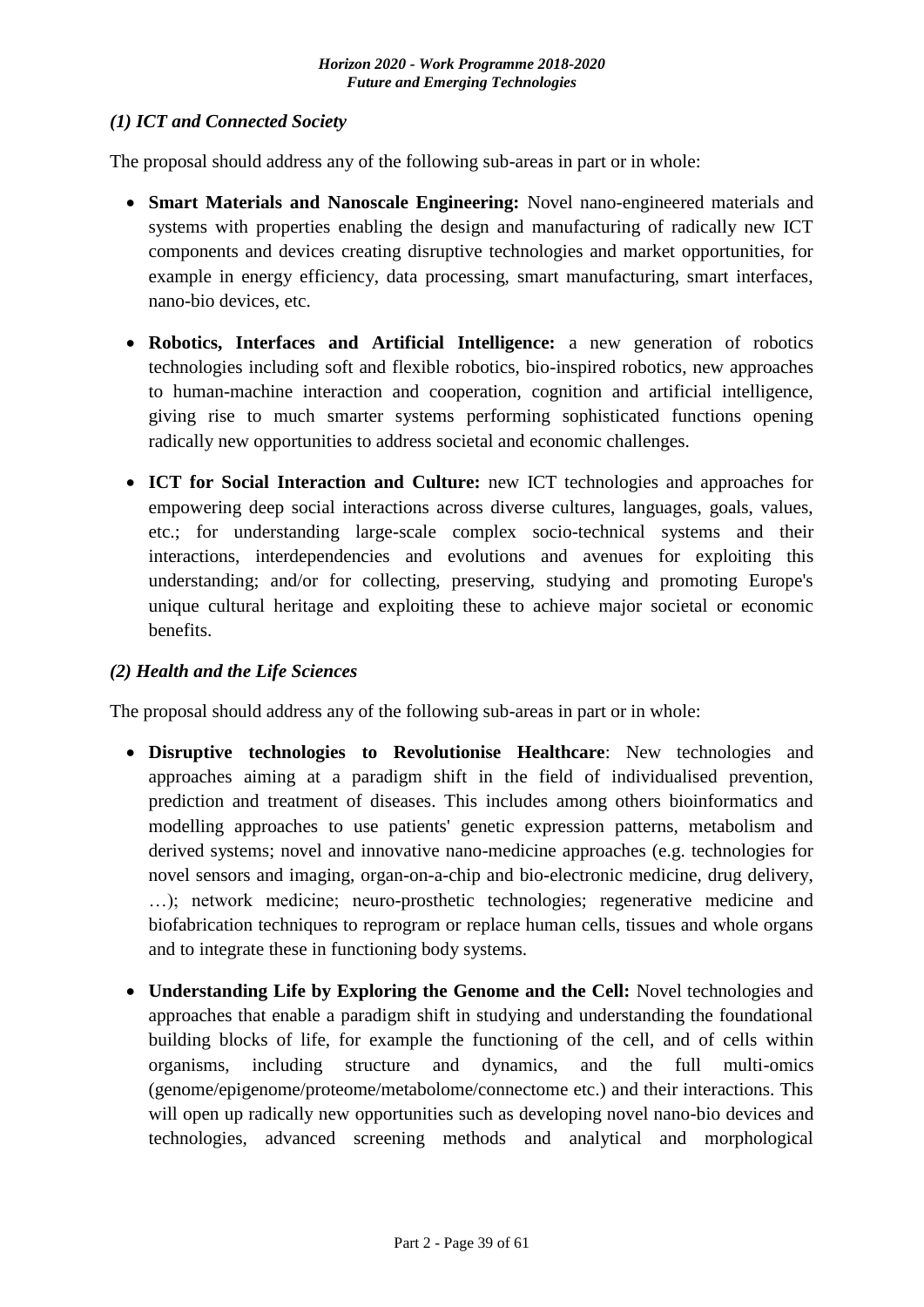technologies, advanced therapies and contribute to the understanding of biological processes and pathological mechanisms.

### *(3) Energy, Environment and Climate change*

The proposal should address any of the following sub-areas in part or in whole:

- **Earth, Climate Change and Natural Resources:** New technologies and approaches for high-precision modelling and simulation, including the necessary data integration, that enable an in-depth understanding of the earth, natural hazards and climate change. Their exploitation and use should open up new opportunities for helping to manage/mitigate their effects and impacts on human activity and natural resources in a sustainable way in specific areas such as: agriculture (ensuring food security and sustainable farming), forestry, fisheries, protecting/restoring natural ecosystems, energy supply and demand, etc.
- **Radically new Energy Production, Conversion and Storage devices and systems:**  Disruptive technologies aiming at a paradigm shift in renewable energy by exploring and exploiting radically new principles and novel materials that can substantially reduce Europe's dependence on fossil fuels and open new industrial opportunities for their exploitation and sustainable development.

The Commission considers that proposals requesting a contribution from the EU of up to EUR 1 million would allow this specific challenge to be addressed appropriately. Nonetheless, this does not preclude submission and selection of proposals requesting other amounts.

Expected Impact: For the CSA:

• Fully developed candidate FET Flagship initiatives supported by key stakeholders (e.g., academic research communities, industry, public authorities …).

For the proposed Flagships:

- Key benefits for economy and society based on significant advances on science and technology. This should be demonstrated by e.g. potential for S&T breakthroughs, industrial support, added value for Europe, potential for increasing European competitiveness, potential for societal benefits, etc.
- Long-lasting structuring effect on research efforts in Europe, anchor point for international cooperation and the nurturing of talent through the training of a new generation of researchers.

Type of Action: Coordination and support action

*The conditions related to this topic are provided at the end of this call and in the General Annexes.*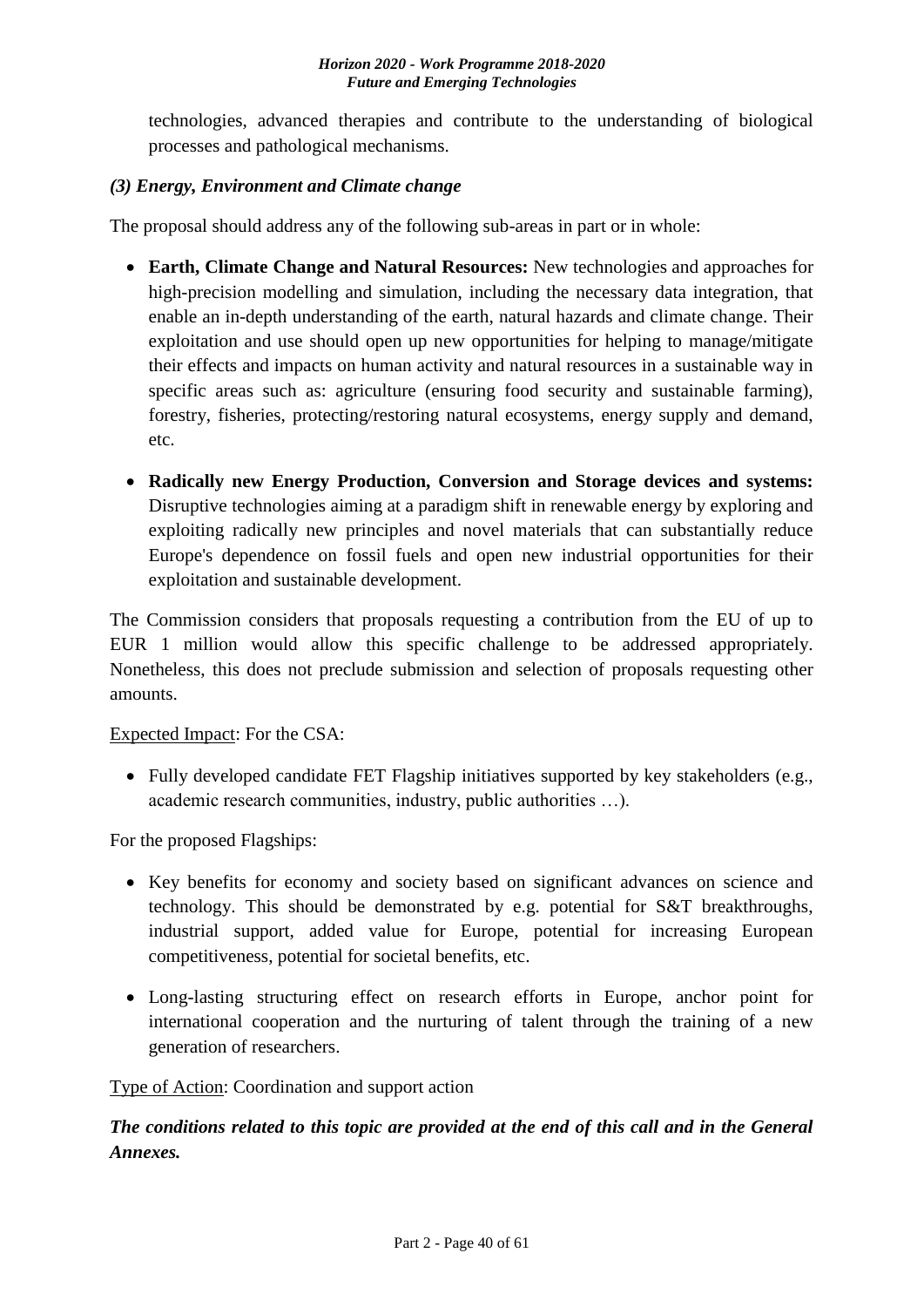#### <span id="page-40-0"></span>**FETFLAG-02-2018: ERA-NET Cofund for FET Flagships**

Specific Challenge: To fund partnering projects (PPs) and coordinate the national activities and support of Member States and Associated Countries (MS/AC) to the Graphene and HBP Flagships. PPs are projects funded from other sources (e.g. by national/regional funding) which address areas relevant for the Flagships and contribute to their objectives.<sup>27</sup>

Scope: One follow-up action to the FLAG-ERA II ERA-NET Cofund action [\(http://www.flagera.eu/\)](http://www.flagera.eu/) aiming to coordinate and pool the necessary financial resources from the participating national and regional research programmes to fund PPs of the two Flagships by implementing a joint transnational call for proposals resulting in grants to third parties, possibly followed by further joint calls without EU co-funding. The action may also organise additional joint activities between the participating funding agencies in support of the two Flagships.

Expected Impact: Closer coordination and greater mobilisation and pooling of resources between regional, national and EU research programmes for realising the research goals of the FET Flagships.

#### Type of Action: ERA-NET Cofund

*The conditions related to this topic are provided at the end of this call and in the General Annexes.*

### <span id="page-40-1"></span>**FETFLAG-03-2018: FET Flagship on Quantum Technologies**

Specific Challenge: To build a strongly networked European Quantum Technologies (QT) community around the common goals defined in the Strategic Research Agenda<sup>28</sup>. To create the European ecosystem that will deliver the knowledge, technologies and open research infrastructures and testbeds necessary for the development of a world-leading knowledgebased industry in Europe, leading to long-term economic, scientific and societal benefits. To move advanced quantum technologies from the laboratory to industry with concrete prototype applications and marketable products while advancing at the same time the fundamental science basis, in order to continuously identify new applications and find better solutions for solving outstanding scientific or technology challenges.

#### Scope: A. Research and Innovation Actions

Proposals are expected to address a mix of quantum technology challenges addressing one or more of the following areas, integrating different aspects like physics, engineering, computer science, theory, algorithms, software, manufacturing, control, infrastructures, etc. Each

<u>.</u>

building on the Quantum Manifesto (http://qurope.eu/manifesto), the Commission Expert Group on Quantum Technologies – High Level Steering Committee has delivered on 28 June 2017 a first version of the Strategic Research Agenda in its final report [\(https://tinyurl.com/QT-HLSC-report\)](https://tinyurl.com/QT-HLSC-report).

<sup>&</sup>lt;sup>27</sup> See SWD(2014) 283 final of 16.9.2014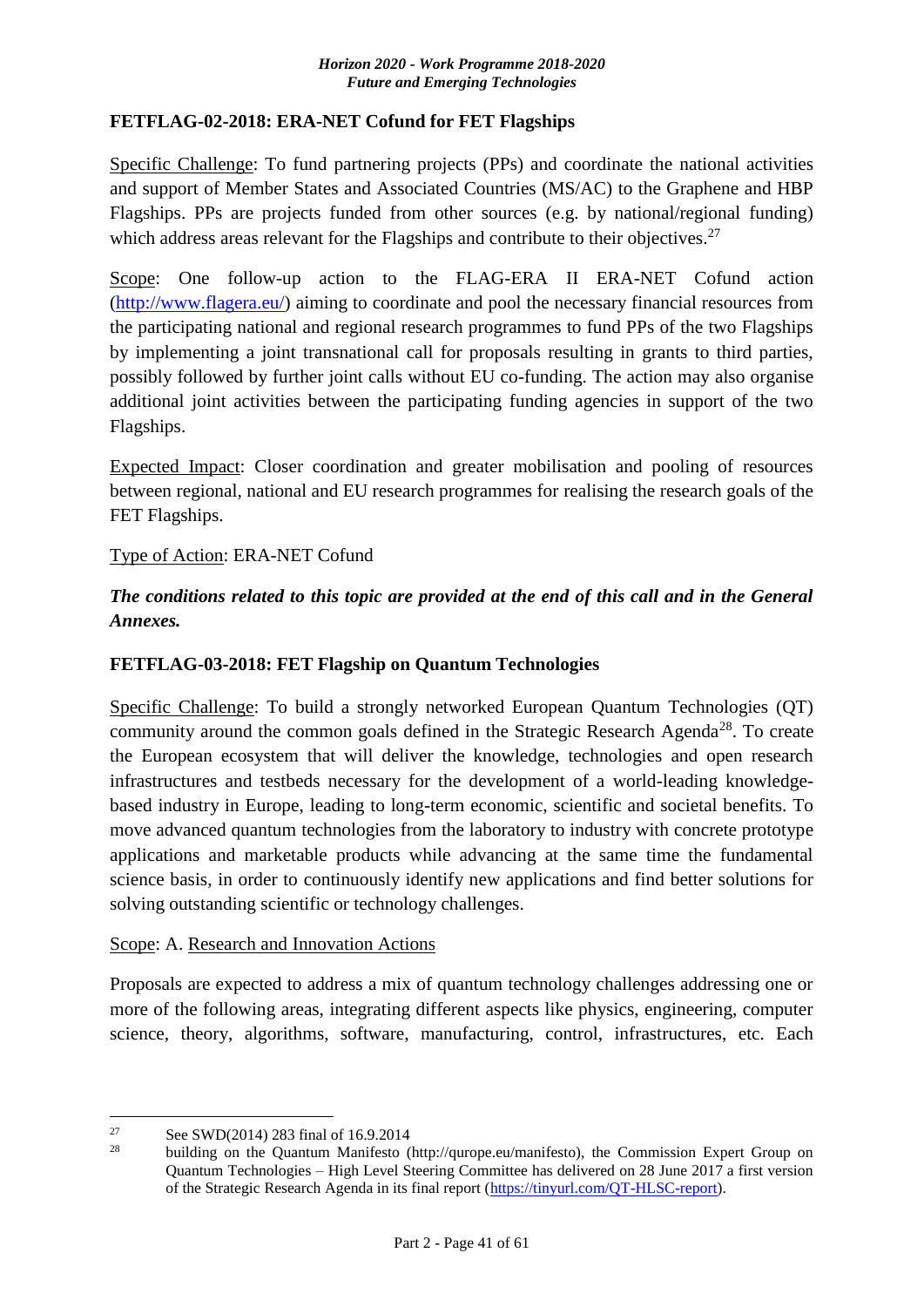activity should clearly move the technology up the TRL scale<sup>29</sup>. For areas a. to d., proposals can integrate various activities covering the whole value chain, from fundamental to applied research, and with other types of activity, including demonstrators, etc., as appropriate.

**a. Quantum Communication** <sup>30</sup>: Development of state-of-the art network devices, applications and systems (memories, quantum repeaters, network equipment, high throughput miniaturised quantum random number generators, etc.) for quantum communication meshnetworks. Proposals should target cost-effective solutions, devices and systems compatible with existing communication networks and standard cryptography systems, as well as deviceindependent protocols. Each proposal should address aspects like engineering, protocols, certification, software, algorithms. Actions should include validation of the proposed solution, proof of its suitability for the targeted application and benchmarking with respect to relevant targets set by the  $CSA^{31}$  in this area.

**b. Quantum Computing Systems**: The development of open quantum computer experimental systems and platforms<sup>32</sup>, integrating the key building blocks such as quantum processors (>10qubits) with limited qubit overhead, control electronics, software stack, algorithms, applications, etc. Work should address the scalability towards large systems (>100 qubits), the verification and validation of the quantum computation, fault-tolerance and solving a concrete computational problem to demonstrate the quantum advantage. Projects should foresee benchmarking activities. Benchmarks will be identified by the  $CSA<sup>33</sup>$  for all the platforms selected in this area.

**c. Quantum Simulation**: Proposals should aim at delivering operational demonstrators, based on existing physical platforms that have shown a clear perspective to achieve more than 50 interacting quantum units and / or full local control. They should work towards demonstrating a certified quantum advantage for solving difficult scientific or industrial problems (e.g. material design, logistics, scheduling, machine learning, optimisation, artificial intelligence, drug discovery, etc.). The proposed solutions need to include the development of protocols, validation schemes and control, simulation software, system configuration and optimisation. Work should address the scalability towards larger systems with more qubits. Projects should foresee benchmarking activities related to real life applications. Benchmarks will be identified by the CSA<sup>34</sup> for all the platforms selected in this area. Hybrid architectures are also to be considered under this area when relevant.

**d. Quantum Metrology and Sensing**: Quantum sensors for specific application areas such as imaging, healthcare, geo-sciences, outdoor and indoor navigation, time or frequency,

<sup>29</sup> <sup>29</sup> See the definition of Technology Readiness Levels (TRLs) in the General Annexes to the work programme.

<sup>&</sup>lt;sup>30</sup> See also the dedicated topic on Quantum Key Distribution Testbed in the LEIT ICT work programme (topic SU-ICT-04-2019).

 $31$  See item B. under this call topic.<br> $32$  Including if relevant hybrid at

Including, if relevant, hybrid approaches linking quantum and classical systems or linking different quantum platforms.

 $\frac{33}{34}$  See item B. under this call topic.

See item B. under this call topic.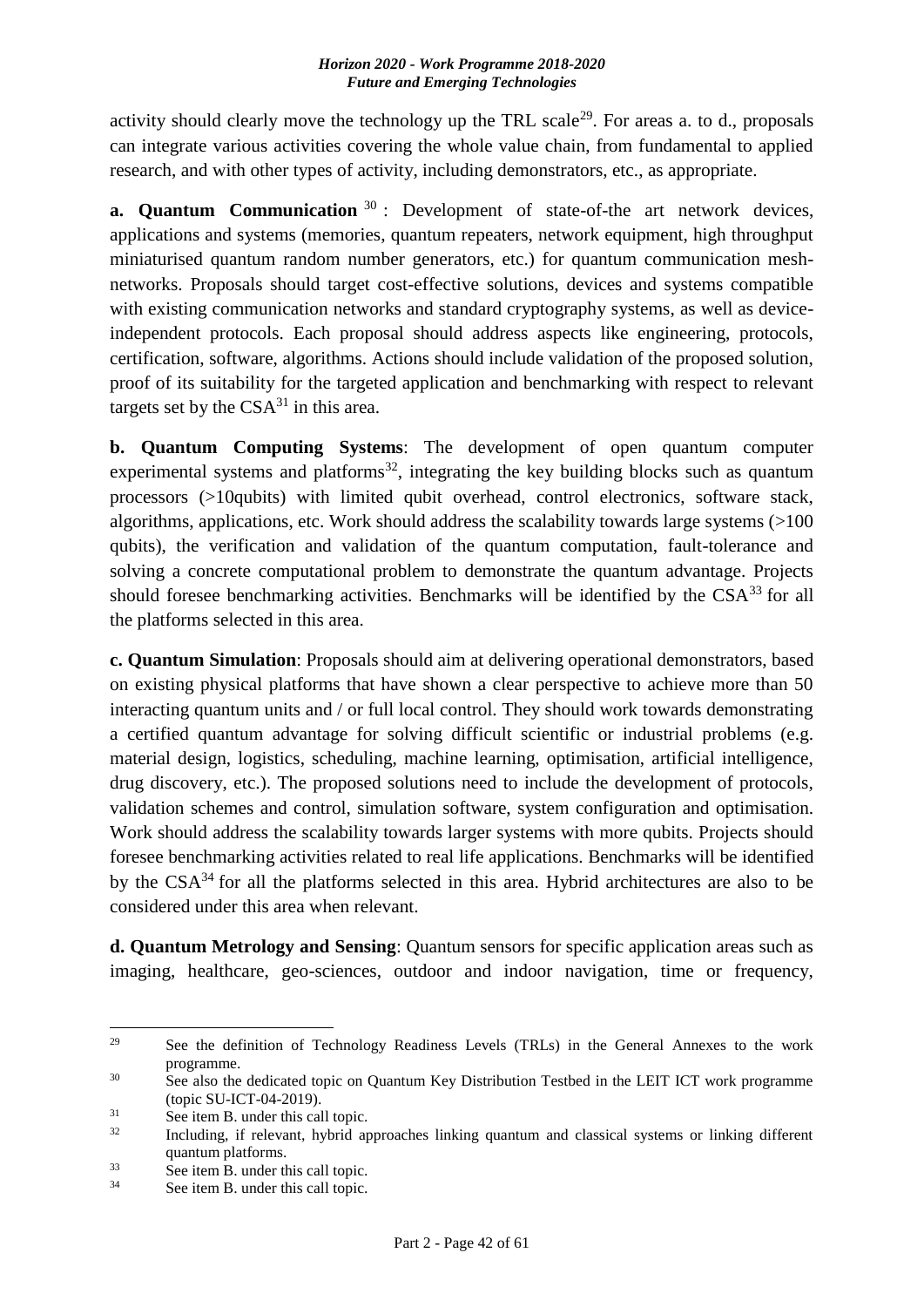magnetic or electrical measurements, etc. ... as well as novel measurement standards<sup>35</sup>, making use of the advances in controlling the fundamental quantum properties. It is expected that the work will lead to practical sensing devices, imaging systems and quantum standards that employ quantum coherence and outperform classical counterparts (resolution, stability) targeting TRL 3 and 4 and showing potential for further miniaturisation/integration into industrial systems.

**e. Fundamental science:** Research and development of basic theories and components, addressing a foundational challenge of relevance for the development of quantum technologies in at least one of the four areas a.-d. described above, to improve the performance of the components or subsystems targeted in those areas. Proposals must clearly indicate how they support a challenge for one or more of these areas.

For areas a. to d., proposals should be based on a close cooperation between academia and industry, define output and impact  $KPIs<sup>36</sup>$ , include technology benchmarking against other approaches, and include user requirements.

For areas a. to c. above, proposals should seek synergies with relevant national / regional research and innovation programmes running in these areas. They shall clearly specify how they are connected to the programmes and / or how they will incorporate the platforms, testbeds and infrastructures existing in Europe, how they will attract and build communities around them for openly promoting further technology developments as well as testing and benchmarking in the field and how they build on top of these to create European added value. Proposals combining different sources of financing should include a concrete financial plan detailing the use of these funding sources for the different parts of their activities.

The Commission considers that proposals for Research and Innovation Actions of a 3-year duration and requesting a contribution from the EU up to EUR 10 million would allow the areas a. to d. to be addressed appropriately; and proposals requesting a contribution from the EU between EUR 2 and 3 million would allow the area e. to be addressed appropriately. Nonetheless, this does not preclude submission and selection of proposals of another duration and/or requesting other amounts.

When appropriate, proposals may provide financial support to third parties established in a EU member state or country associated with Horizon 2020 and in line with the conditions set out in General Annex K, for example to access specific expertise or infrastructure. The consortium will define the selection process of third parties for which financial support will be granted (with a maximum of EUR  $100\ 000^{37}$  per party). A maximum of 10% of the EU funding requested by the proposal should be allocated to this purpose.

All projects shall make provisions to actively participate in the common activities of the Quantum Flagship and in particular: coordinate technical work with the other selected

<u>.</u>

<sup>35</sup> Measurement standards used in metrology for electrical quantities, mass, length, time, frequency, etc...<br> $VPI - K_{2V}$  Parformance Indicator

<sup>&</sup>lt;sup>36</sup> KPI = Key Performance Indicator.<br><sup>37</sup> In line with Article 23 (7) of the

In line with Article 23 (7) of the Rules for Participation the amounts referred to in Article 137 of the Financial Regulation may be exceeded, since this is necessary to achieve the objectives of the action.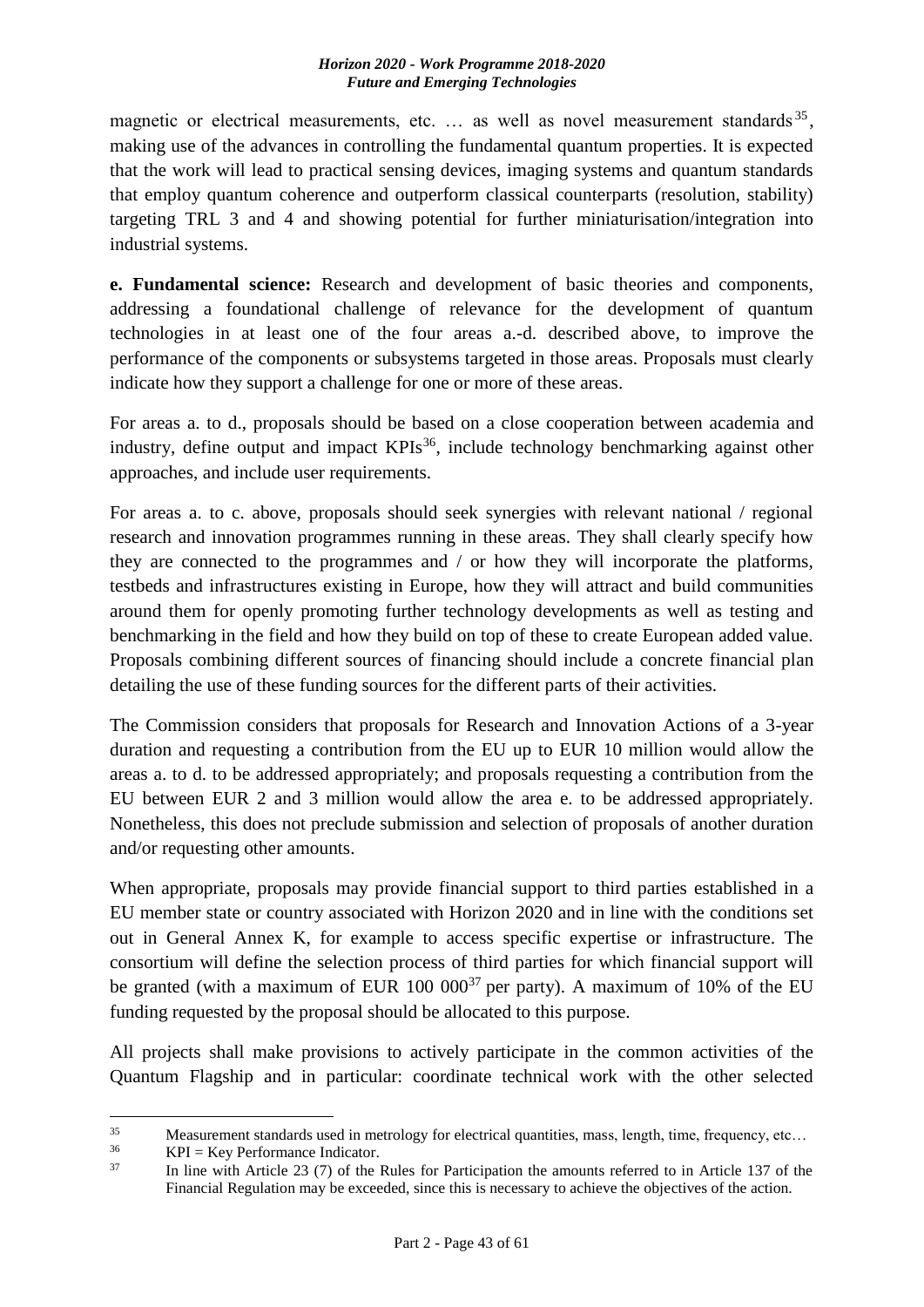projects of the Flagship; and contribute to the activities of the Coordination and Support Action defined under item B. below.

Note that special Grant Conditions will apply for projects granted under this topic. Please see under Call Conditions.

### B. Coordination and Support Action

Proposals should aim at coordinating the relevant stakeholders, notably academia, RTOs and industry participating in the Flagship initiative. In particular, it is expected to establish a communication platform, facilitate dialogue, promote the objectives of the Flagship and monitor the progress, support the governance structure, organize outreach events (including addressing the impact of technology development on economy and society), identify training and education needs and promote European curricula in quantum engineering, identify and coordinate relevant standardisation, IPR actions, and international collaboration and help networking of respective national and international activities in the field. The action will also identify, together with the community, benchmarks for all communication/computing/simulation platforms selected under areas a. to c. of the Research and Innovation Actions described under item A. above.

It is expected that such an activity is driven by the relevant actors of the field including academia, RTOs and industry.

The Commission considers that proposals for Coordination and Support Actions requesting a contribution from the EU of up to EUR 2 million would allow this specific challenge to be addressed appropriately. Nonetheless, this does not preclude submission and selection of proposals requesting other amounts.

### Expected Impact: A. Research and Innovation Actions

- Contribute to the strategic objectives of the Flagship;
- Expand European leadership and excellence in quantum technologies;
- Scientific breakthroughs that form the basis for future technologies;
- Synergetic collaboration with existing European platforms and infrastructures;
- Kick-start a competitive European quantum industry;
- Availability of open platforms and infrastructures accessible to the European Quantum technologies Community.

B. Coordination and Support Action

 A well-coordinated European initiative on Quantum Technologies, involving all relevant stakeholders and linked with relevant international, national and regional programmes, while assuring an efficient support to the governance of the Flagship;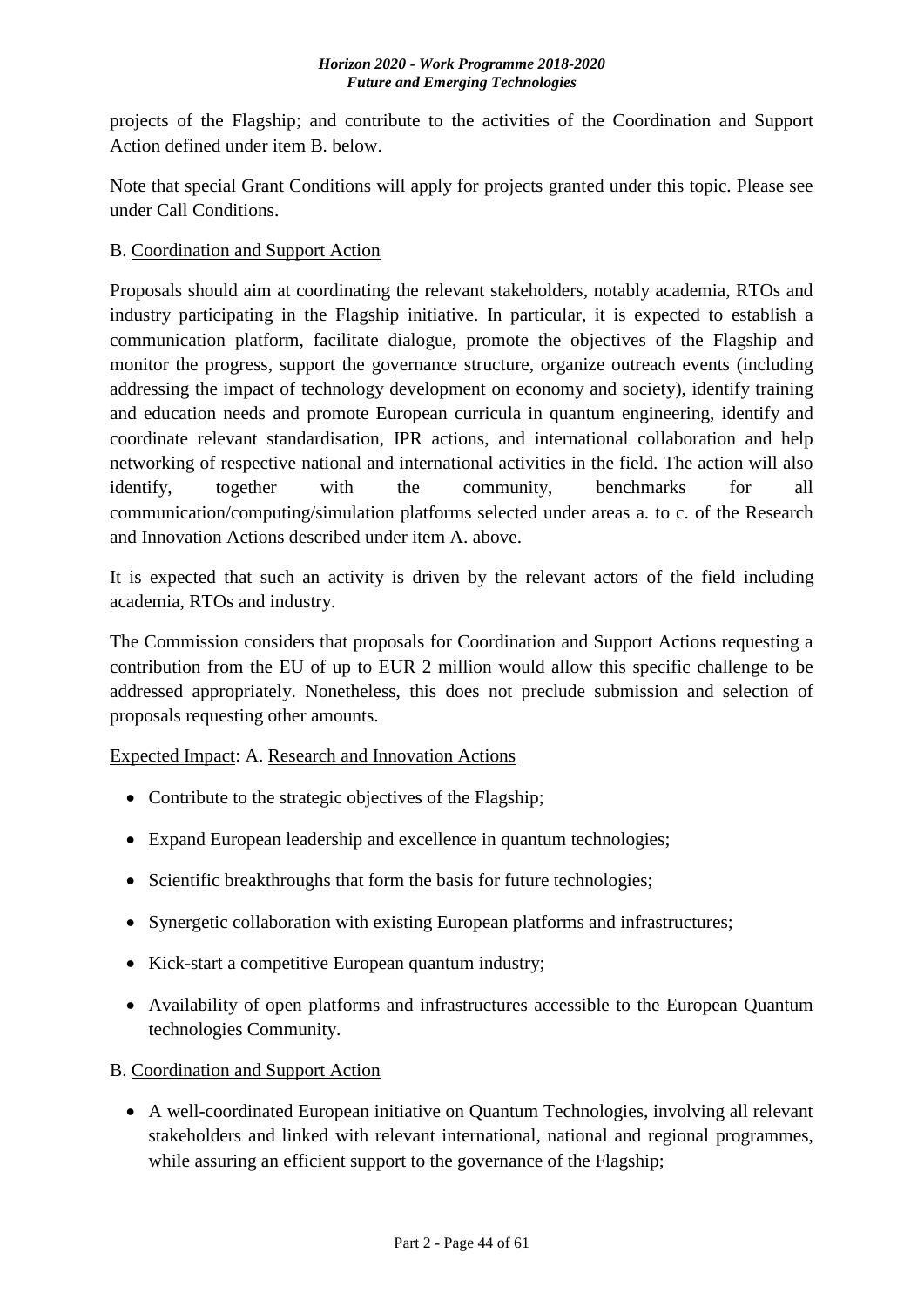• Spreading of excellence on Quantum Technologies across Europe, increased awareness of European activities and availability of European curricula in the field.

Type of Action: Coordination and support action, Research and Innovation action

# *The conditions related to this topic are provided at the end of this call and in the General Annexes.*

### <span id="page-44-0"></span>**FETFLAG-04-2020: Quantum Flagship - ERA-NET Cofund**

Specific Challenge: Support to transnational projects in quantum technologies, fostering synergy between European, national and regional initiatives and promoting broader partnerships between the European stakeholders in quantum technologies.

Scope: The aim is to support the networking and coordination of national activities in support of the Quantum Flagship by implementing a joint call for proposals resulting primarily in grants to third parties with EU co-funding in this area, in accordance with the provisions of the General Annexes. Of importance is how the ERA-NET addresses the gaps in the Strategic Research Agenda, not covered by the Flagship activities. Proposers are encouraged to implement other joint activities related to the coordination of public research and innovation programmes in quantum technologies, such as transnational networking, training, technology transfer and additional joint calls without EU co-funding. The proposal should demonstrate that these co-funded other activities exclude any overlaps with related on-going actions cofunded by the EU under the Horizon 2020 FET Programme.

Expected Impact: Closer coordination and greater mobilisation and pooling of resources between regional, national and EU research programmes for realising the research goals of the FET Flagship in the area of quantum technologies.

### Type of Action: ERA-NET Cofund

# *The conditions related to this topic are provided at the end of this call and in the General Annexes.*

### <span id="page-44-1"></span>**FETFLAG-05-2020: Complementary call on Quantum Computing**

Specific Challenge: In order to kick-start a European industry in quantum computers, breakthroughs in miniaturization and scalability of quantum computing devices are needed, in particular for producing high-quality qubits that can be efficiently interconnected or scaled towards thousands of qubits, compatible with the fabrication techniques of the semiconductor industry. Moreover, Europe needs quantum software environments for quantum computers in order to address concrete industrial and scientific applications with expected quantum advantage.

Scope: Proposals are expected to address a mix of quantum technology challenges integrating different aspects like physics, engineering, computer science, theory, algorithms, software, manufacturing, control, infrastructures, benchmarking and verification etc. Each activity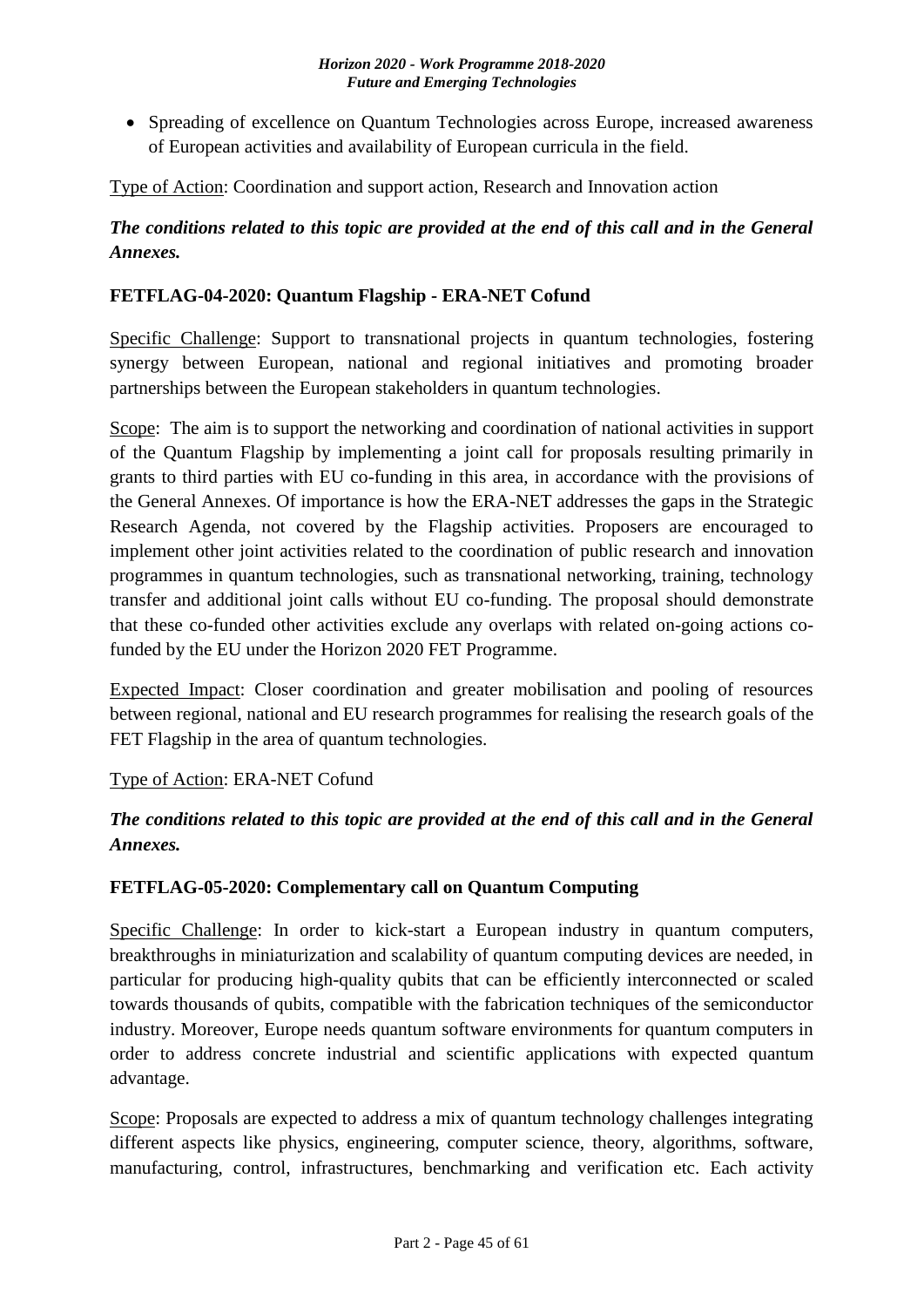should clearly move the technology up the TRL scale  $38$ . Proposals can integrate various activities covering the whole value chain, from fundamental to applied research, and with other types of activity, including demonstrators, etc., as appropriate.

(a) Hardware:

Hardware proposals are expected to develop a miniaturised qubit platform massmanufacturable, and compatible with semiconductor processing, integrating quantum processors (>10qubits) of good-quality qubits. Work should address the verification and validation of the quantum computation, fault-tolerance, demonstrating high-fidelity (>99%) single and two-qubit gates. Proposals should demonstrate fast and efficient, high-fidelity (>99%) qubits operations including read, write, data transfer, etc…, and address the scalability towards large systems.

Work should include investigations into the industrial design, engineering and manufacturing processes necessary for mass-manufacturing the qubit platform and provide first experimental production lines. Proposals should aim at the development of open quantum computer experimental systems, and work on the reduction of their form factor. Proposed platforms should build on qubit technologies complementing the approaches of the running projects of the Quantum Technologies Flagship.

(b) Software:

Software proposals should target the development of quantum applications and the development of industrial use cases for the quantum computers of the Quantum Technologies Flagship. Furthermore, proposals should target the development of quantum software stacks, libraries, etc., that facilitate the link from a high-level description of algorithms to a low-level implementation with quantum gates, for solving concrete problems and applications expected to demonstrate quantum advantage. The developed applications and software should be independent of the underlying qubit platform and their correct functioning should be tested on all the quantum computing platforms of the Quantum Technologies Flagship.

All proposals should be based on a close cooperation between academia and industry, define output and impact KPIs<sup>39</sup>, include technology benchmarking against other approaches, and include user requirements. In addition, for the hardware proposals, they should include benchmarking against different technologies. Relevant benchmarks will be identified by the Coordination and Support Action of the Quantum Technologies Flagship.

The Commission considers that proposals for Research and Innovation Actions of a 4-year duration and requesting a contribution from the EU up to EUR 15 million for Hardware and up to EUR 4,70 million for Software, would allow the challenge to be addressed appropriately. Nonetheless, this does not preclude submission and selection of proposals requesting other amounts.

1

<sup>&</sup>lt;sup>38</sup> See the definition of Technology Readiness Levels (TRLs) in the General Annexes to the work programme.

 $^{39}$  KPI = Key Performance Indicator.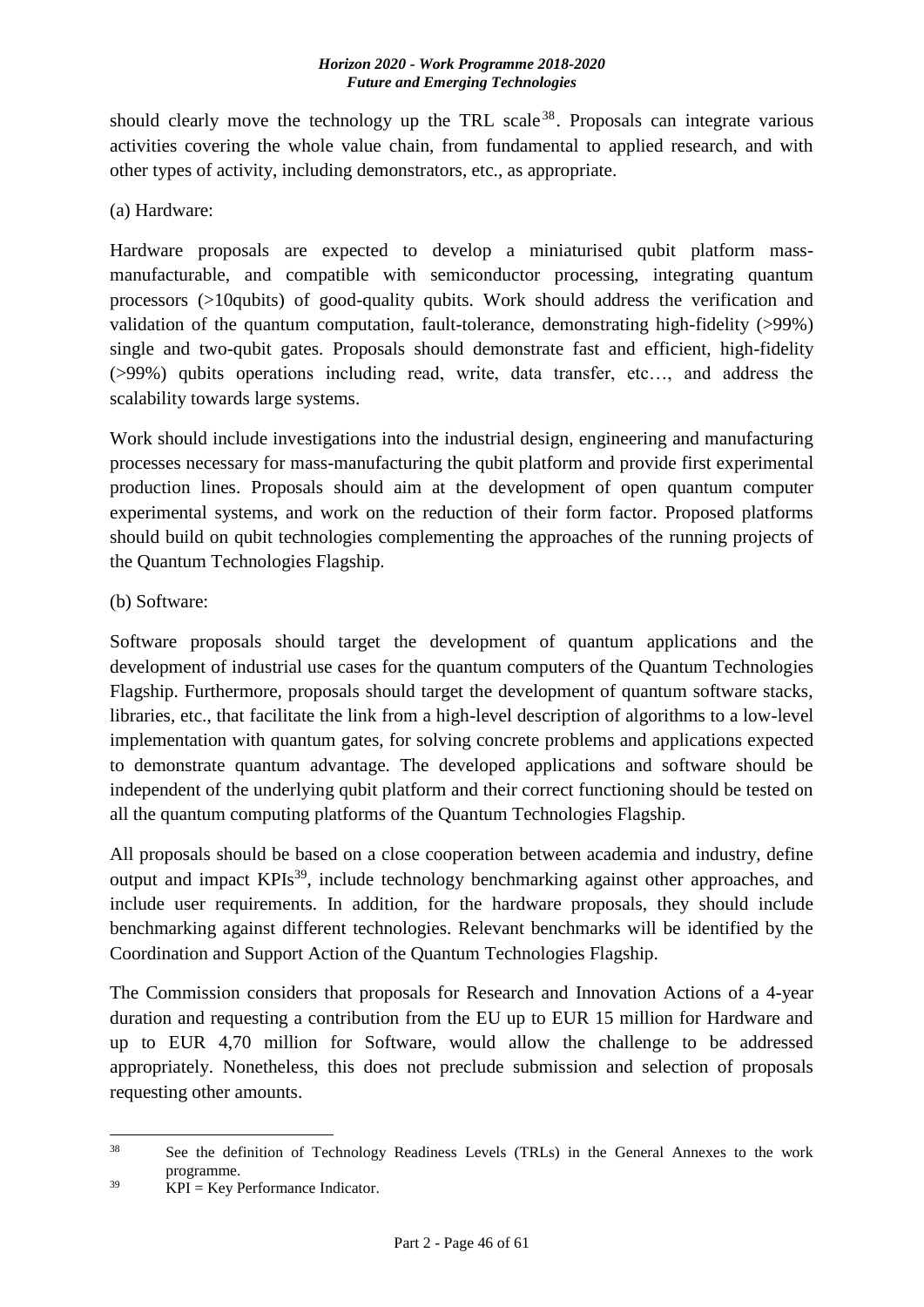As indicated in the grant conditions, all projects shall conclude a written collaboration agreement with the Quantum Technologies Flagship funded projects to actively participate in the common activities of the Quantum Technologies Flagship and in particular: Coordinate technical work with the other selected projects of the Flagship; and contribute to the activities of the Coordination and Support Action.

#### Expected Impact:

- Contribute to the strategic objectives of the Flagship;
- Expand European leadership and excellence in quantum computing technologies;
- Kick-start a competitive European quantum hardware and software industry;
- Achieving practical quantum computing systems for relevant applications.

Type of Action: Research and Innovation action

# *The conditions related to this topic are provided at the end of this call and in the General Annexes.*

#### <span id="page-46-0"></span>**FETFLAG-06-2020: International Cooperation on Quantum Technologies**

Specific Challenge: Quantum technologies is an emerging key enabling technology. In order to achieve its objectives, the Quantum Technologies FET Flagship could benefit from international cooperation activities with non-European partners having competences complementary to those or that are not available within Europe. Such activities will aim at providing a clear win-win situation for all parties involved. Target countries are the USA, Canada and Japan.

Scope: The action should deliver a roadmap for international cooperation that outlines where Europe's strengths are, the competences missing in Europe, and in which of the target regions those can be found. The action should map the corresponding national innovation strategies in the 3rd countries and the available funding schemes and involved funding agencies. The action should give concrete recommendations on international cooperation actions, including how these can be established applying the funding instruments available, and should identify target region in which areas there is a win-win. The analysis and recommendations derived from the roadmap should be based on a clear methodology taking also into account benchmarking activities currently conducted in the Flagship. Close coordination of the action with the existing Flagship Coordination and Support Action is regarded as key for the successful implementation.

The activities should include public consultations with the relevant stakeholders, workshops with the lead persons from science, industry and policymakers and fact-finding missions.

The Commission considers that proposals requesting a contribution from the EU of up to EUR 500.000 and a duration of 36 months would allow this specific challenge to be addressed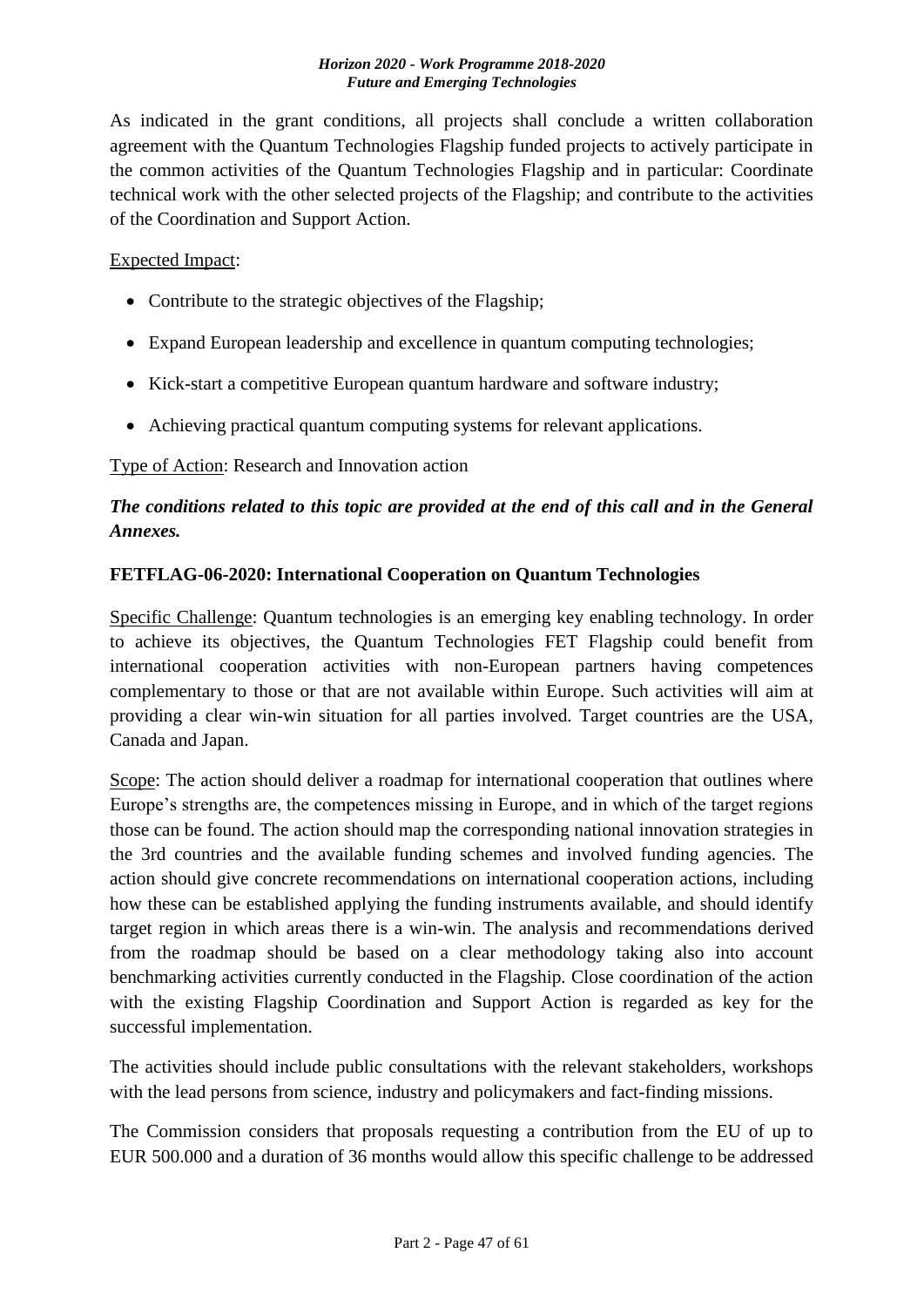appropriately. Nonetheless, this does not preclude submission and selection of proposals requesting other amounts or durations.

#### Expected Impact:

- Increased effectiveness of the European Quantum Flagship by having a focused strategy on international cooperation.
- Increased networking between European and international stakeholders excelling in quantum technologies;
- Increased scientific and technical knowledge
- Improve competitiveness of European industry by opening up international cooperation possibilities and gaining access to future markets.

Type of Action: Coordination and support action

# *The conditions related to this topic are provided at the end of this call and in the General Annexes.*

#### <span id="page-47-0"></span>**FETFLAG-07-2020: Training and Education on Quantum Technologies**

Specific Challenge: Quantum technology (QT) is a rapidly accelerating field of research and development with a strong potential for economic growth. While quantum physics is included in all university curricula as well as school curricula in some European countries, this does not satisfy the needs for quantum awareness, a quantum-ready workforce, and modern quantum education. This topic aims at creating a pan-European agenda for the development of modern quantum technology education serving the necessary key-actors to reach industrial target groups.

Scope: The action should propose a pilot programme that aims to develop a quality-controlled educational master programme for quantum engineering and industrial applications of pan-European reach. It should be developed and launched in close cooperation with the relevant European industry players in order to provide a programme that addresses concrete industry needs in QT. The action should also facilitate companies to host students of the QT master programme for a period of 3 to 6 months. One outcome should be a network of the training programme pilots based on well-documented best practices, tools and reusable training material, and linked with the industrial target group(s). Another outcome should be a concrete set of lessons learned in launching a pan European educational activity in QT inspired by such pilot programme, including a roadmap and concrete recommendations for achieving it.

The scope of the activities of the pilot programme of the action should include at least five EU Member States or countries associated with Horizon 2020, along with a plan to reach the whole of Europe. The consortium should demonstrate a good mix of excellence in education research and in quantum technologies and engineering, with solid links to the emerging QT industry in Europe. It should have a clear strategy on how to stimulate the cooperation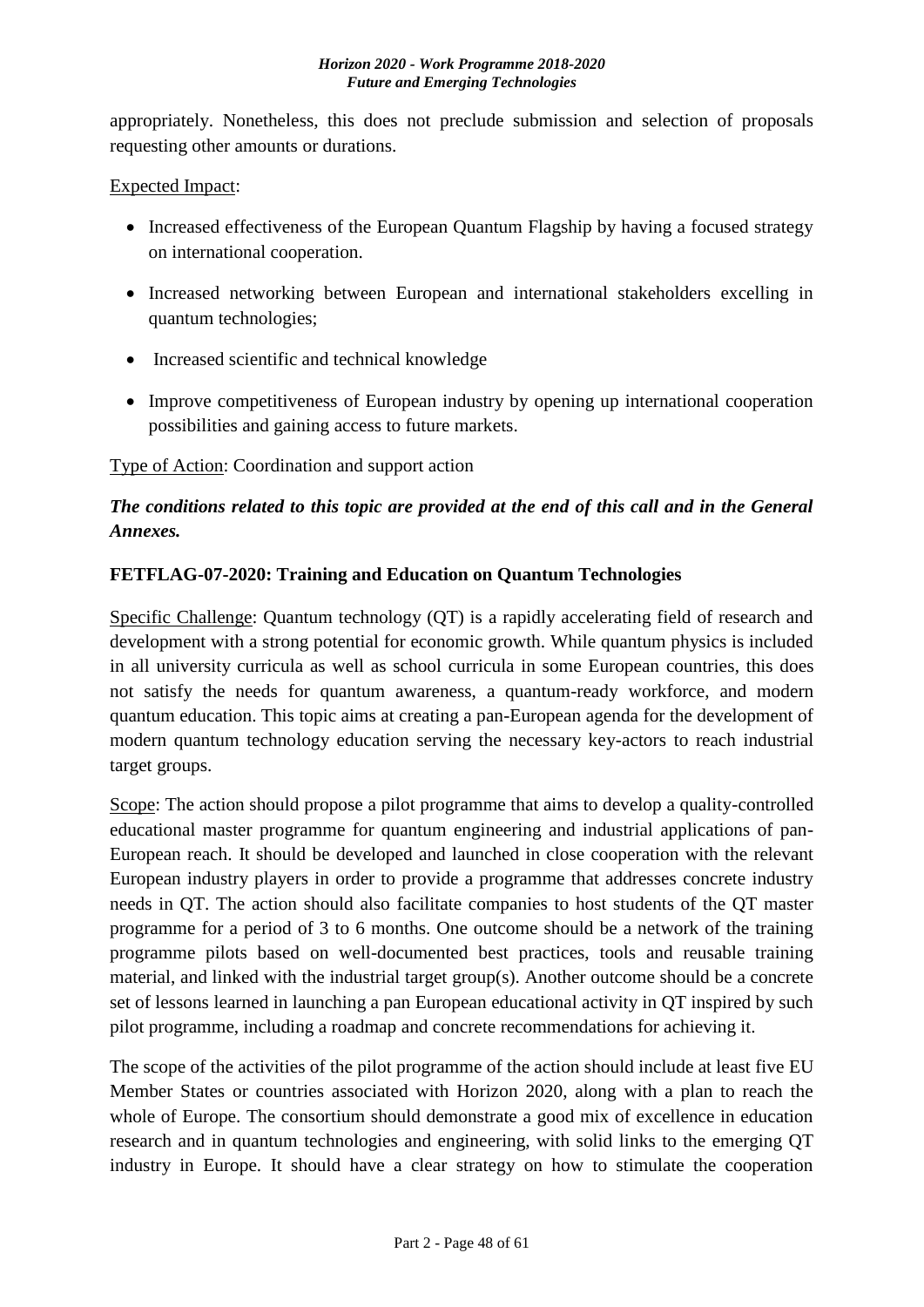between education stakeholders and the emerging quantum industry in Europe. The action shall further contribute to raising awareness in QT, building on the CSA funded under topic FETFLAG-03-2018.

The Commission considers that proposals requesting a contribution from the EU of up to EUR 300.000 would allow this specific challenge to be addressed appropriately. Nonetheless, this does not preclude submission and selection of proposals requesting other amounts.

Expected Impact:

- Development of a European quantum education community and of a European education research agenda towards modern, quality- controlled education in quantum technologies and engineering
- Establishment of high quality quantum engineering programmes across the union addressing industry needs
- First generation of joint MSc students connected to industry and more broadly preparing a skilled young future workforce in quantum technologies and engineering ready to be employed by the European industry

Type of Action: Coordination and support action

*The conditions related to this topic are provided at the end of this call and in the General Annexes.*

# <span id="page-48-0"></span>**Conditions for the Call - FET FLAGSHIPS – Tackling grand interdisciplinary science and technology challenges**

| Topics (Type of Action) | <b>Budgets (EUR</b><br>million) |      | Deadlines                 |
|-------------------------|---------------------------------|------|---------------------------|
|                         | 2018                            | 2020 |                           |
|                         | Opening: 31 Oct 2017            |      |                           |
| FETFLAG-03-2018 (CSA)   | 2.00                            |      | 20 Feb 2018               |
| FETFLAG-03-2018 (RIA)   | 130.00                          |      |                           |
| FETFLAG-01-2018 (CSA)   | 6.00                            |      | 20 Feb 2018 (First Stage) |
|                         |                                 |      |                           |

Opening date(s), deadline(s), indicative budget(s):  $40$ 

<sup>&</sup>lt;sup>40</sup> The Director-General responsible for the call may decide to open the call up to one month prior to or after the envisaged date(s) of opening.

The Director-General responsible may delay the deadline(s) by up to two months.

All deadlines are at 17.00.00 Brussels local time.

The budget amounts for the 2020 budget are subject to the availability of the appropriations provided for in the draft budget for 2020 after the adoption of the budget 2020 by the budgetary authority or, if the budget is not adopted, as provided for in the system of provisional twelfths.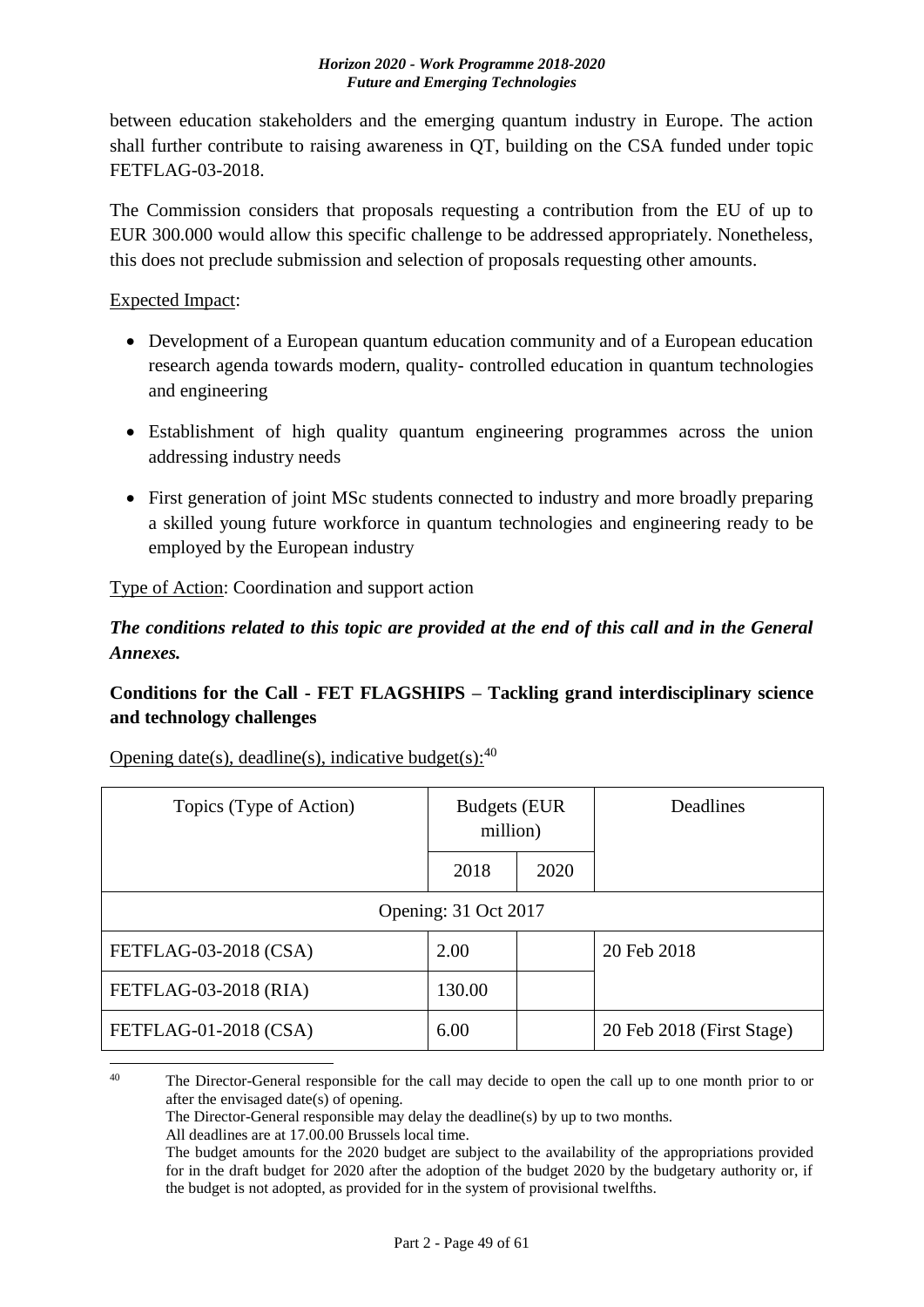|                                  |                      |       | 18 Sep 2018 (Second Stage) |
|----------------------------------|----------------------|-------|----------------------------|
| FETFLAG-02-2018 (ERA-NET-Cofund) | 10.00                |       | 17 Apr 2018                |
|                                  | Opening: 09 Jul 2019 |       |                            |
| FETFLAG-05-2020 (RIA)            |                      | 19.70 | 13 Nov 2019                |
| FETFLAG-06-2020 (CSA)            |                      | 0.50  |                            |
| FETFLAG-07-2020 (CSA)            |                      | 0.30  |                            |
|                                  | Opening: 06 Feb 2020 |       |                            |
| FETFLAG-04-2020 (ERA-NET-Cofund) |                      | 15.00 | 07 May 2020                |
| Overall indicative budget        | 148.00               | 35.50 |                            |

The indicative funding budget for area e. – Fundamental Science – under FETFLAG-03-2018 (RIA) is up to EUR 20 million.

Indicative timetable for evaluation and grant agreement signature:

For single stage procedure:

- Information on the outcome of the evaluation: Maximum 5 months from the final date for submission; and
- Indicative date for the signing of grant agreements: Maximum 8 months from the final date for submission.

For two stage procedure:

- Information on the outcome of the evaluation: Maximum 3 months from the final date for submission for the first stage and maximum 5 months from the final date for submission for the second stage; and
- Indicative date for the signing of grant agreements: Maximum 8 months from the final date for submission of the second stage.

Eligibility and admissibility conditions: The conditions are described in General Annexes B and C of the work programme.

Evaluation criteria, scoring and threshold: The criteria, scoring and threshold are described in General Annex H of the work programme. The following exceptions apply:

| FETFLAG-01-2018 | For the evaluation of the first-stage proposals, only the criteria |
|-----------------|--------------------------------------------------------------------|
|                 | 'excellence' and 'impact' will be evaluated and, within these      |
|                 | criteria, only the aspects in bold will be considered.             |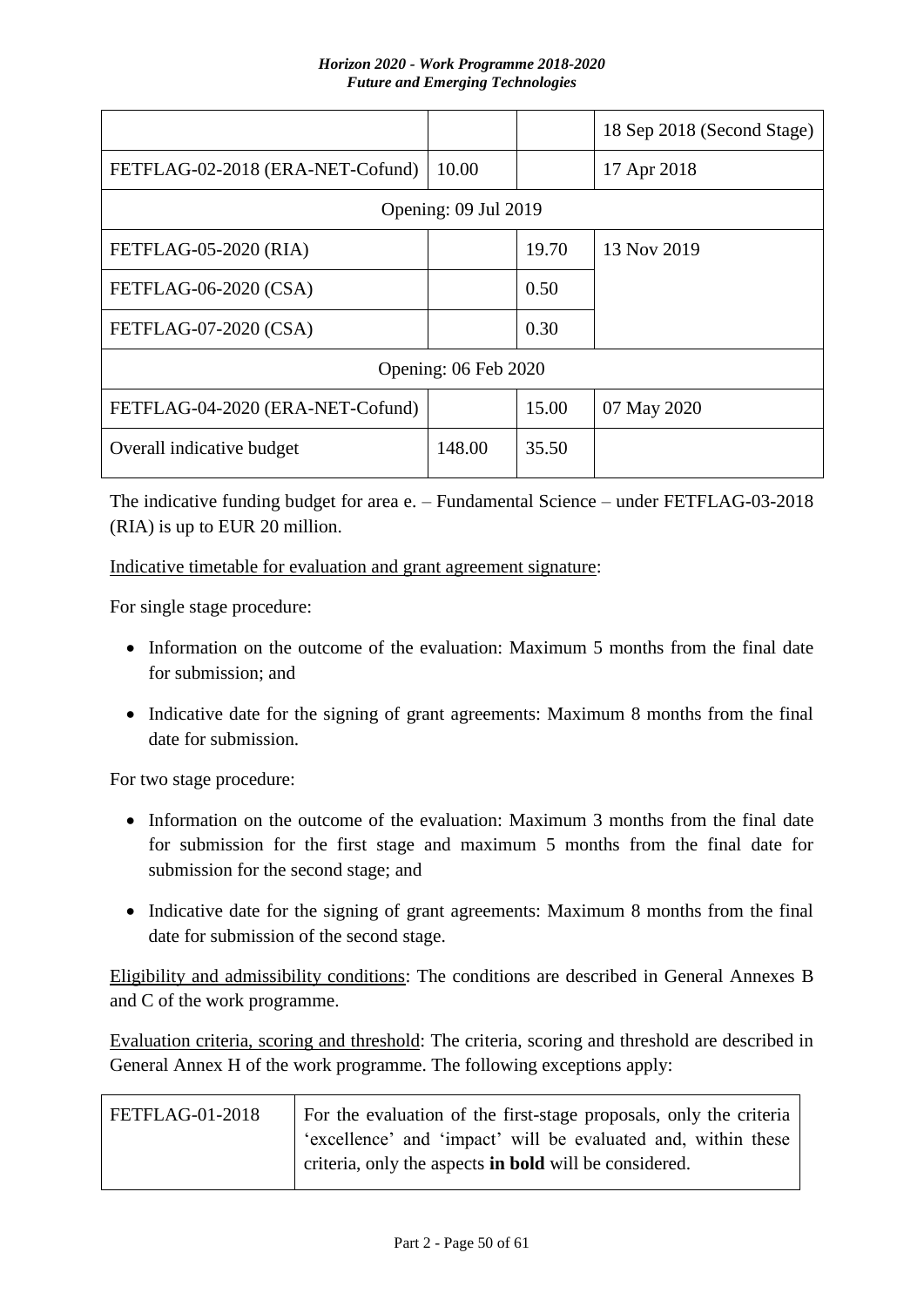| <b>Excellence</b>                                                                                                                                                                                                                                                                                                                           |
|---------------------------------------------------------------------------------------------------------------------------------------------------------------------------------------------------------------------------------------------------------------------------------------------------------------------------------------------|
| • Degree of adherence to the FET Flagship concept as<br>specified in the work programme                                                                                                                                                                                                                                                     |
| • Soundness of the proposed Flagship's vision, scientific<br>concept, quality and pertinence of the objectives and of<br>its targeted technologies and progress beyond the state-<br>of-the-art                                                                                                                                             |
| • Existence of excellence and critical mass in Europe to<br>reach the Flagship goals in the long term and extent to<br>which these are considered in the proposed Flagship                                                                                                                                                                  |
| Threshold: 4/5                                                                                                                                                                                                                                                                                                                              |
| <b>Impact</b>                                                                                                                                                                                                                                                                                                                               |
| Contributions to the impacts listed under this topic in the work<br>programme:                                                                                                                                                                                                                                                              |
| • Key benefits for economy and society based on<br>significant advances on science and technology. This<br>should be demonstrated by e.g. potential for S&T<br>breakthroughs, industrial support, added value for<br>potential<br>for<br>Europe,<br>increasing<br><b>European</b><br>competitiveness, potential for societal benefits, etc. |
| • Long-lasting structuring effect on research efforts in<br>Europe, anchor point for international cooperation<br>and the nurturing of talent through the training of a<br>new generation of researchers.                                                                                                                                   |
| Extent to which the proposed Flagship creates EU<br>added value by making use of complementarities and<br>exploiting synergies, and enhances the overall outcome<br>of regional, national, European and international<br>research programmes.                                                                                               |
| • Contribution of the proposed CSA to a fully developed<br>candidate FET Flagship initiative supported by key<br>stakeholders (e.g., academic research communities,<br>industry, public authorities ).                                                                                                                                      |
| • Quality of the proposed CSA approach to disseminate the<br>project results, and to attract large public support                                                                                                                                                                                                                           |
| Threshold: 4/5                                                                                                                                                                                                                                                                                                                              |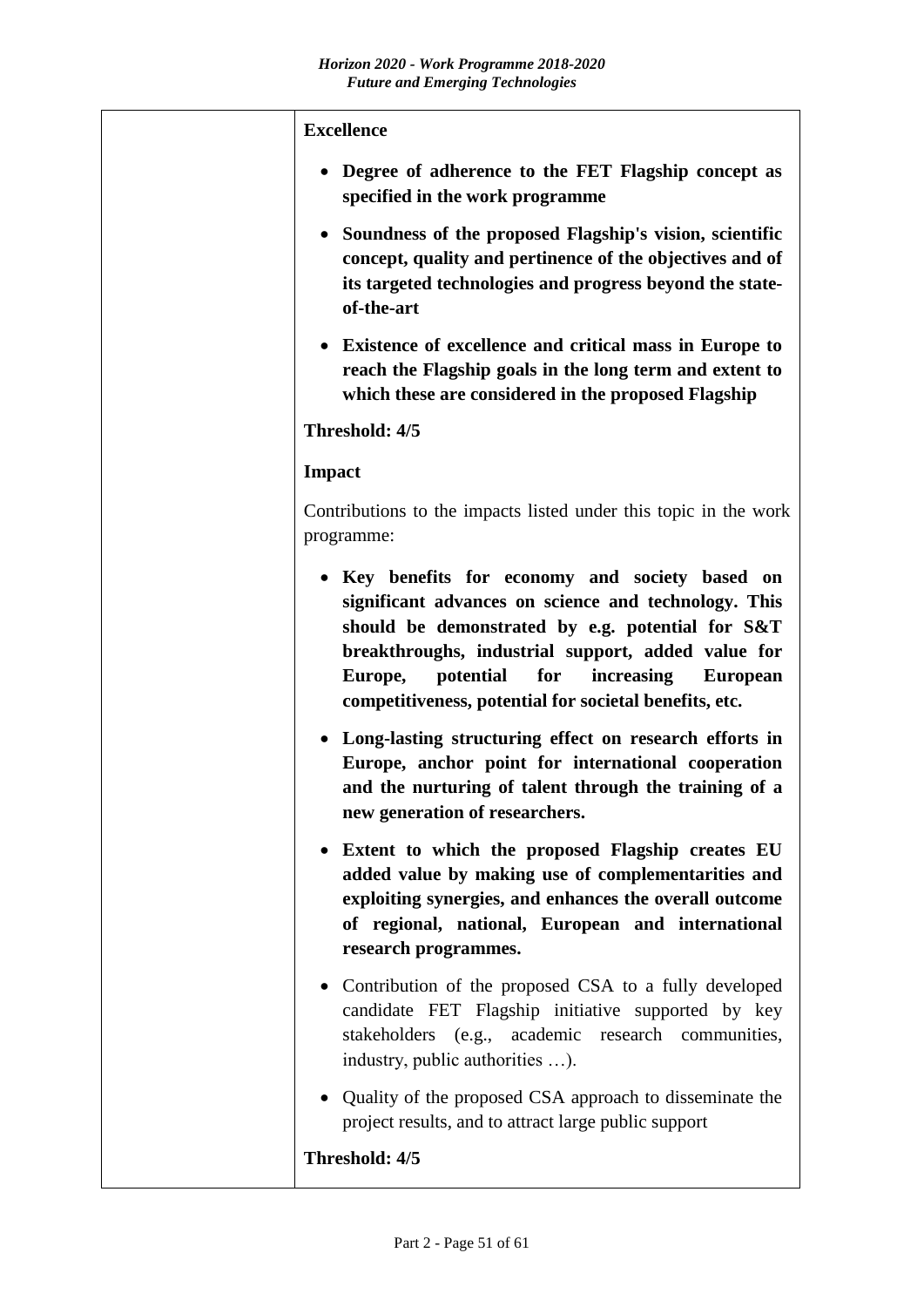| Quality and efficiency of the implementation                                                                                                                                                                                                                      |  |  |  |  |
|-------------------------------------------------------------------------------------------------------------------------------------------------------------------------------------------------------------------------------------------------------------------|--|--|--|--|
| • Quality and effectiveness of the methodology, work plan,<br>and coordination activities of the proposed CSA(including<br>milestones, metrics to monitor progress, and deliverables)                                                                             |  |  |  |  |
| Quality and effectiveness of the approach to engage with<br>relevant research initiatives in the Member States and<br>countries associated with Horizon 2020, industry and<br>interdisciplinary research communities, as well as<br>initiatives at European level |  |  |  |  |
| • Appropriateness of the proposed CSA management<br>structures and procedures, including risk management                                                                                                                                                          |  |  |  |  |
| Quality of the Consortium as a whole, including<br>complementarity of the participants and extent to which<br>the consortium as whole brings together the necessary<br>expertise to carry out the tasks foreseen in the CSA                                       |  |  |  |  |
| Appropriateness of the allocation of tasks and resources,<br>ensuring that all participants have a valid role and<br>adequate resources in the CSA project to fulfil that role                                                                                    |  |  |  |  |
| Threshold: 3/5                                                                                                                                                                                                                                                    |  |  |  |  |

Evaluation Procedure: The procedure for setting a priority order for proposals with the same score is given in General Annex H of the work programme. The following exceptions apply:

| <b>FETFLAG-01-2018</b>                     | This evaluation will be done in two stages. The proposal for the<br>first stage is maximum 20 pages (part B, only sections 1 and 2<br>are required at stage 1) and should address the questions what<br>makes this a FET Flagship, what will be the impact on European<br>economy and society, and what is the European added value,<br>following the instructions in the template provided. Only<br>proposals that pass stage 1 will be invited to submit a full<br>proposal. |
|--------------------------------------------|--------------------------------------------------------------------------------------------------------------------------------------------------------------------------------------------------------------------------------------------------------------------------------------------------------------------------------------------------------------------------------------------------------------------------------------------------------------------------------|
| FETFLAG-02-2018,<br><b>FETFLAG-04-2020</b> | Given the specific nature and strategic objective of the ERA-<br>NET Cofund instrument, at most one ERA-NET Cofund action<br>will be funded under this topic.                                                                                                                                                                                                                                                                                                                  |
| <b>FETFLAG-03-2018</b>                     | The following specific page limits apply for proposals<br>addressing area "e. fundamental science". Sections 1 to 3 of the<br>part B of the proposal should consist of a maximum of 15 A4<br>pages. The limits will be clearly shown in the "proposal                                                                                                                                                                                                                          |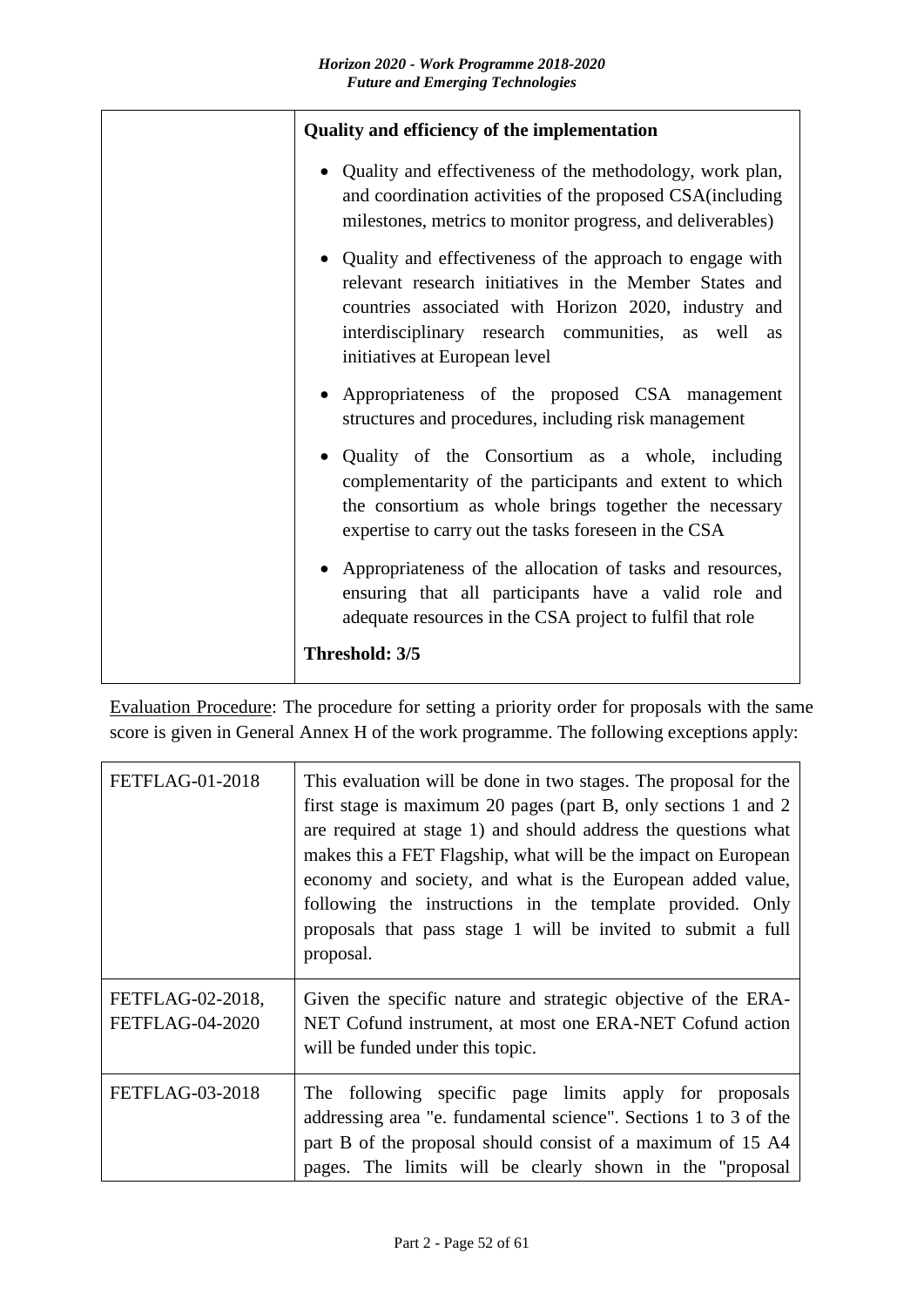|                        | templates" in the Participant Portal electronic submission<br>system. Sections that are not subject to limits will be indicated.<br>Grants will be awarded to proposals according to the ranking list<br>and, where applicable, within the indicative funding budget per<br>area. However, in order to ensure a balanced portfolio of<br>supported actions, at least each of the two highest-ranked RIA<br>proposals per area a. to d. will be funded provided that it attains<br>all thresholds. Proposals under area e. will be selected for<br>funding according to their own ranking list. At most one CSA<br>proposal will be funded under this topic. |  |  |  |  |  |
|------------------------|-------------------------------------------------------------------------------------------------------------------------------------------------------------------------------------------------------------------------------------------------------------------------------------------------------------------------------------------------------------------------------------------------------------------------------------------------------------------------------------------------------------------------------------------------------------------------------------------------------------------------------------------------------------|--|--|--|--|--|
|                        |                                                                                                                                                                                                                                                                                                                                                                                                                                                                                                                                                                                                                                                             |  |  |  |  |  |
| <b>FETFLAG-05-2020</b> | Grants will be awarded to proposals according to the ranking<br>list. However, in order to ensure a balanced portfolio of<br>supported actions and within the available funding limits, at least<br>each of the highest-ranked RIA proposal per area (a) Hardware<br>and (b) Software will be funded provided that it attains all<br>thresholds.                                                                                                                                                                                                                                                                                                            |  |  |  |  |  |

The full evaluation procedure is described in the relevant [guide](http://ec.europa.eu/research/participants/docs/h2020-funding-guide/grants/applying-for-funding/submit-proposals_en.htm) published on the Funding  $\&$ Tenders Portal.

**Grant Conditions:** 

| FETFLAG-03-2018,<br><b>FETFLAG-05-2020</b> | Grants awarded under this topic shall be implemented as a<br>programme through the use of complementary grants and the<br>respective options of Article 2, Article 31.6 and Article 41.4 of<br>the <b>Model Grant Agreement</b> will then be applied. In particular<br>the projects are required to conclude a collaboration agreement,<br>in principle prior to the signature of the grant agreement. |
|--------------------------------------------|--------------------------------------------------------------------------------------------------------------------------------------------------------------------------------------------------------------------------------------------------------------------------------------------------------------------------------------------------------------------------------------------------------|
| FETFLAG-03-2018,<br><b>FETFLAG-05-2020</b> | For grants awarded under this topic for Research and Innovation<br>Actions the Commission or Agency may object to a transfer of<br>ownership or the licensing of results to a third party established<br>in a third country not associated to Horizon 2020. The respective<br>option of Article 30.3 of the Model Grant Agreement will be<br>applied.                                                  |
| FETFLAG-03-2018,<br><b>FETFLAG-05-2020</b> | For grants awarded under this topic beneficiaries may provide<br>support to third parties established in a EU member state or<br>country associated with Horizon 2020 and as described in<br>General Annex K of the Work Programme. The support to third<br>parties can only be provided in the form of grants, within the<br>limitations set out in the call text for this topic. The respective      |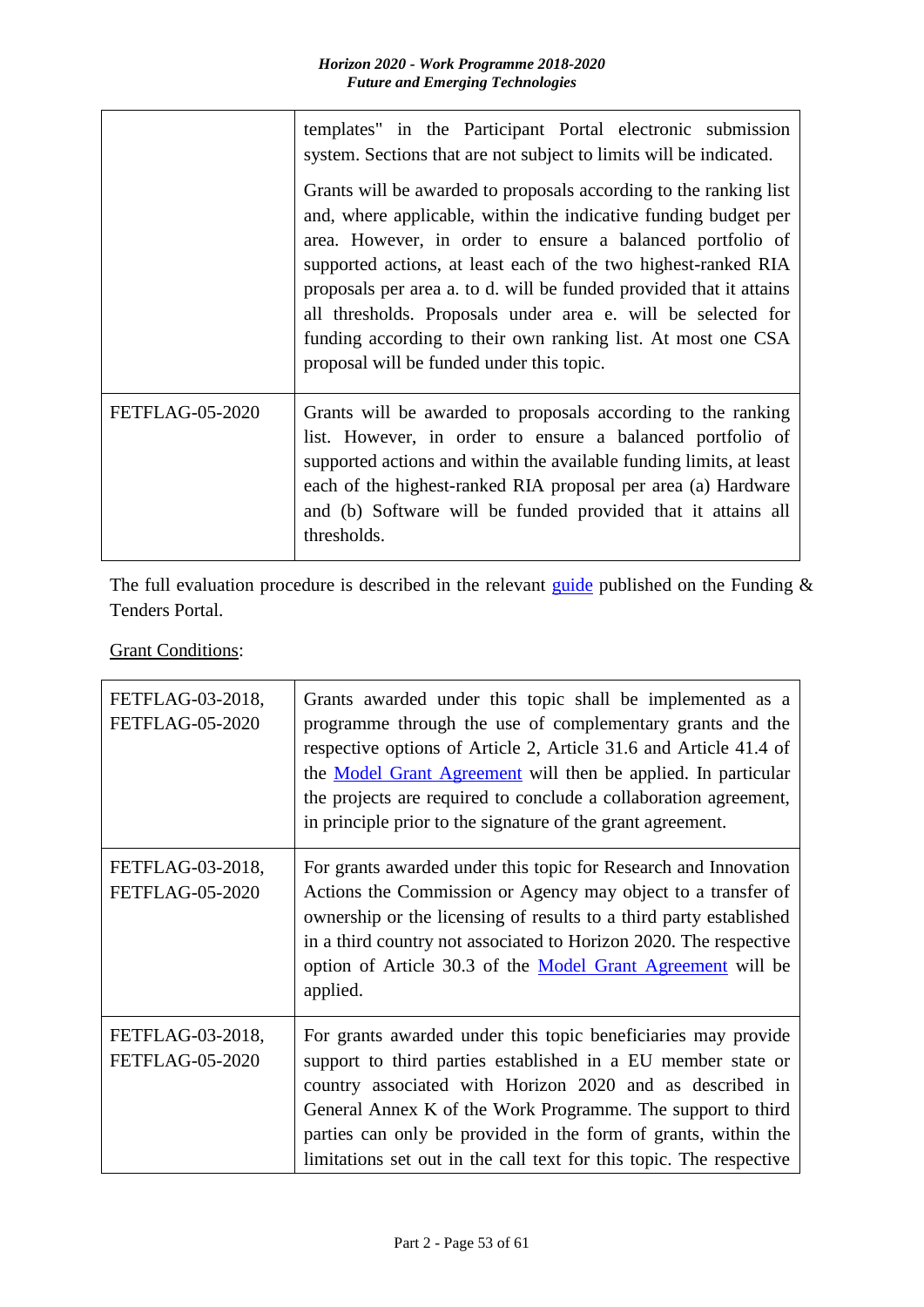| options of Article 15.1 and Article 15.3 of the Model Grant |
|-------------------------------------------------------------|
| <b>Agreement</b> will be applied.                           |

Consortium agreement:

| FETFLAG-01-2018, | Members of consortium are required to conclude a consortium |
|------------------|-------------------------------------------------------------|
| FETFLAG-03-2018, | agreement, in principle prior to the signature of the grant |
| FETFLAG-05-2020  | agreement.                                                  |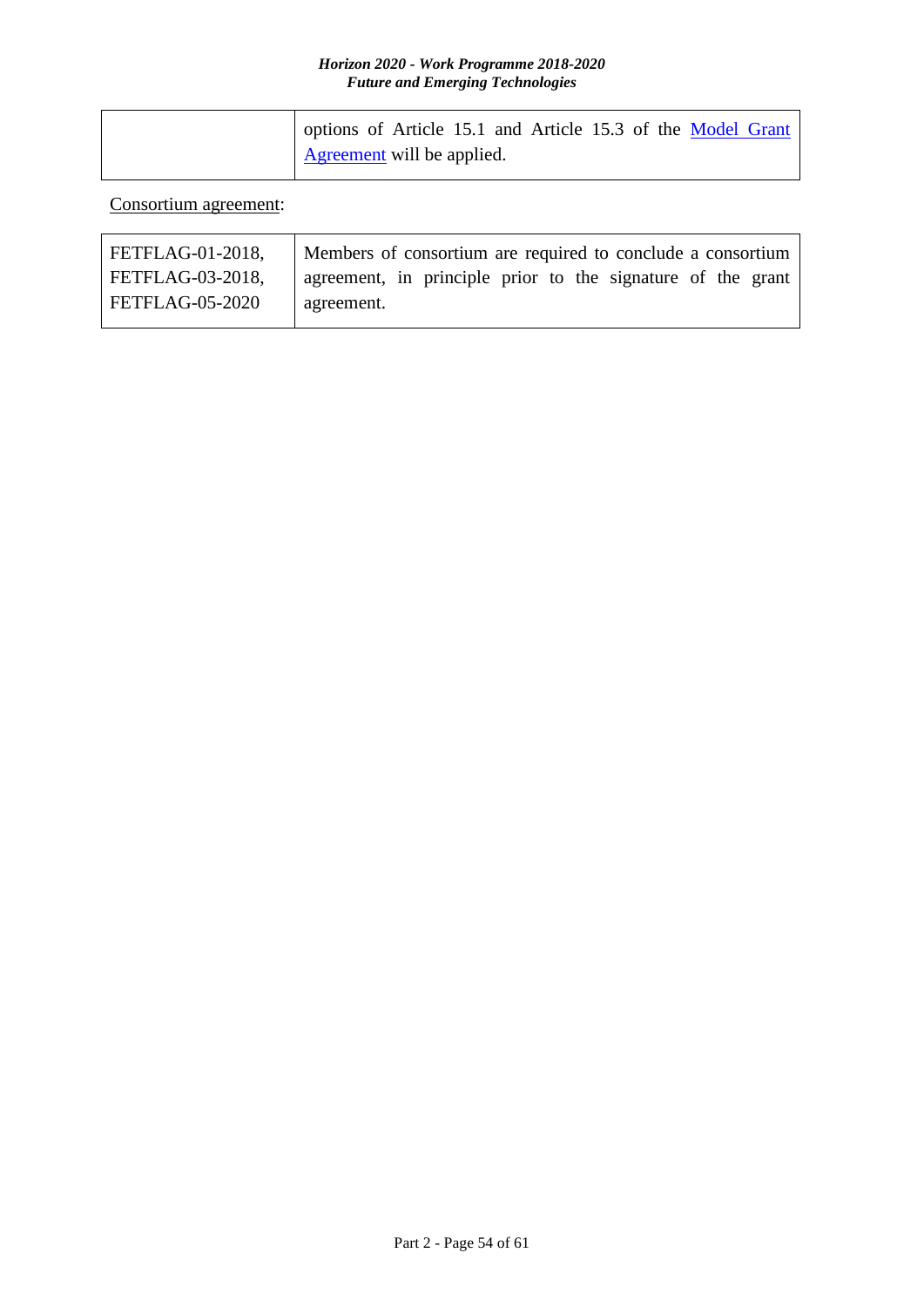# <span id="page-54-0"></span>**Other actions<sup>41</sup>**

### <span id="page-54-1"></span>**1. External Expertise**

This action will support:

- 1. The use of appointed independent experts for the monitoring of actions (grant agreements, grant decisions, procurements, financial instruments).
- 2. The use of appointed independent experts to advise on, or support, the design and implementation of EU research and innovation policy or programmes as well as the achievement and functioning of the European Research Area. Specifically, this may include, when needed, an 'expert group' as defined in the SG horizontal rules C(2016)3301 to act as Steering Board for the FET Flagship on Quantum Technologies. The activities carried out by this group will be essential to the development and monitoring of the Union policy on Research, technological development and demonstration. The advice provided by these experts will be on any matter relevant to the optimal achievement of the Quantum Technologies Flagship objectives as set out in this workprogramme under topic FETFLAG-03-2018 - Specific Challenge, and in the related policy and staff working documents. The experts will be highly qualified, specialised, independent experts selected on the basis of objective criteria, following a call for applications published in accordance with Article 10 of Decision C(2016)3301. In view of these requirements, these experts, who will be appointed in a personal capacity, are entitled to a payment of EUR 450 in the form of a daily unit cost for each full working day spent assisting the Commission in terms of article 21 of Decision C(2016)3301. This amount is considered to be proportionate to the specific tasks to be assigned to the experts, including the number of meetings to be attended and possible preparatory work.

### Type of Action: Expert Contracts

#### Indicative timetable: As needed

Indicative budget: EUR 1.00 million from the 2018 budget and EUR 1.50 million from the 2019 budget and EUR 1.50 million from the 2020 budget

### <span id="page-54-2"></span>**2. Graphene FET Flagship core project**

The Graphene Framework Partnership Agreement (FPA) consortium will be invited to submit a proposal for a Specific Grant Agreement (SGA) that will implement the next three years (indicative) of the action plan defined in the Graphene FPA.

 $\overline{41}$ 

The budget amounts for the 2020 budget are subject to the availability of the appropriations provided for in the draft budget for 2020 after the adoption of the budget 2020 by the budgetary authority or, if the budget is not adopted, as provided for in the system of provisional twelfths.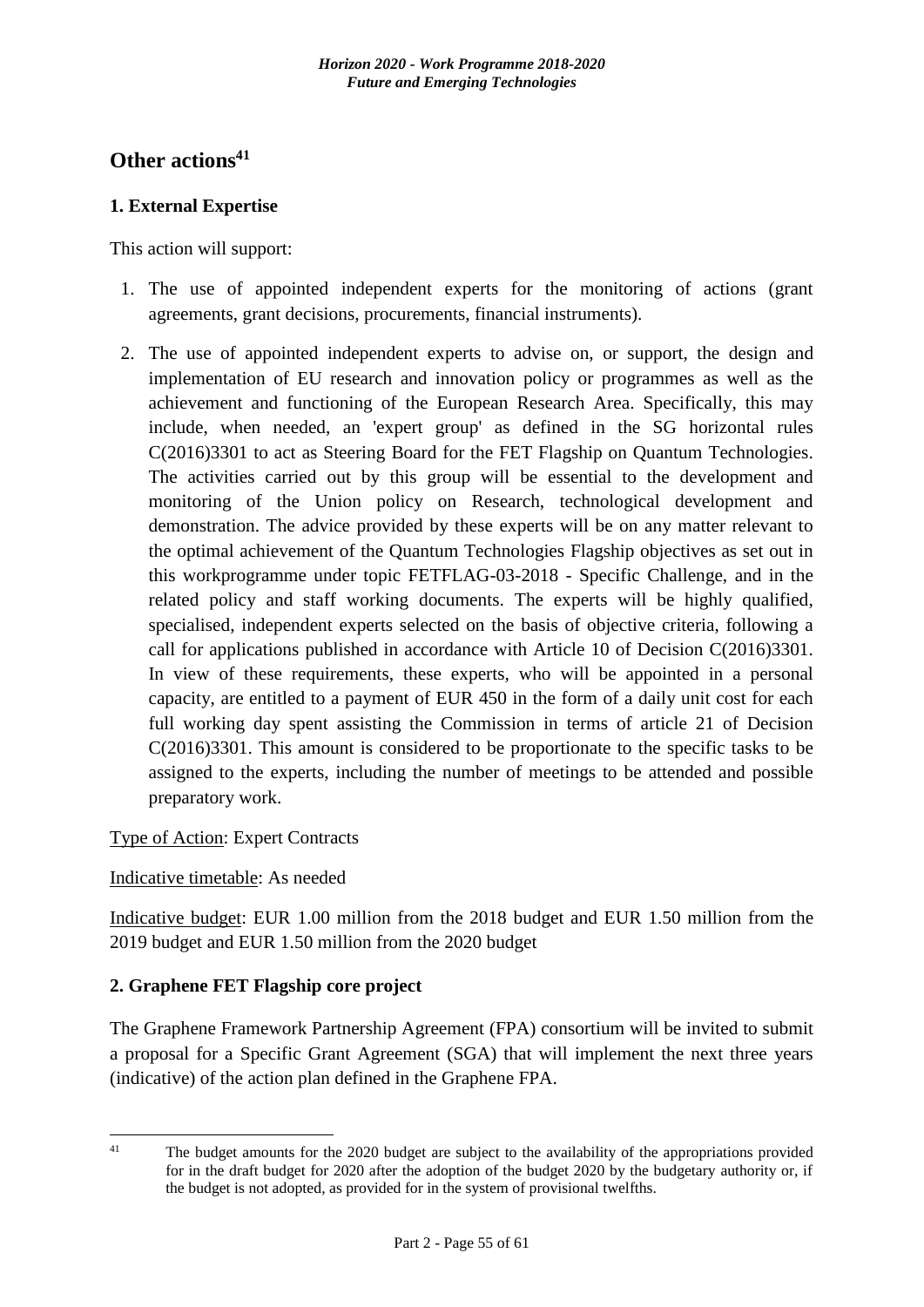The proposal should adhere to the FPA programme of activities and address key parts of the S&T roadmap, taking into account the Technology & Innovation roadmap and the state of the art. It should focus on those areas that have the greatest innovation potential and impact on Europe's economy and society. The bulk of the research efforts should address technologies at TRL 4-5 or above, and be reflected by an increased industrial participation in the Consortium, as well as by an intensive cooperation with industry players and increased technology transfer activities.

The proposal should describe the coordination and management activities of the Flagship (including research activities with and services provided to an increasing number of partnering projects); the collaboration with other research initiatives or programmes at regional, national, European or international level; and updating S&T and Technology & Innovation roadmaps. The proposal should also detail activities in areas such as education and training, dissemination and science- and citizens-oriented outreach activities, safety, ethics and societal aspects.

Any modification to the FPA Consortium partners should be sufficiently motivated and based on the highest standards of scientific and technological excellence and on open and transparent criteria.

This action allows for the provision of financial support to third parties in line with the conditions set out in General Annex K.

Expected impact: Contribution to the targeted impacts defined in the action plan of the FPA.

Type of Action: Specific Grant Agreement

Indicative timetable: Second quarter of 2019

Indicative budget: EUR 150.00 million from the 2019 budget (SGA-RIA)

# <span id="page-55-0"></span>**3. HBP FET Flagship core project**

The Human Brain Project (HBP) Framework Partnership Agreement (FPA) consortium will be invited to submit a proposal for a Specific Grant Agreement (SGA) that will implement the next three years (indicative) of the action plan defined in the HBP FPA.

The proposal should adhere to the FPA programme of activities and ensure that the activities focus on the essential elements for producing impactful results in neuroscience, medicine and computing. It should describe how ongoing HBP activities or other related S&T developments in Europe will be further developed and integrated, while taking into account the state of the art, maintaining a multi-disciplinarily approach and involving the relevant scientific communities.

The facilities of the HBP Service Research Infrastructure (SRI) should reach at least TRL 8 ('deployment', as defined in the HBP FPA Action Plan) by the end of this SGA. The proposal should explain how this will be achieved and measured; how it will engage relevant actors from established RI and ICT infrastructures and ensure that a sufficient number of scientists,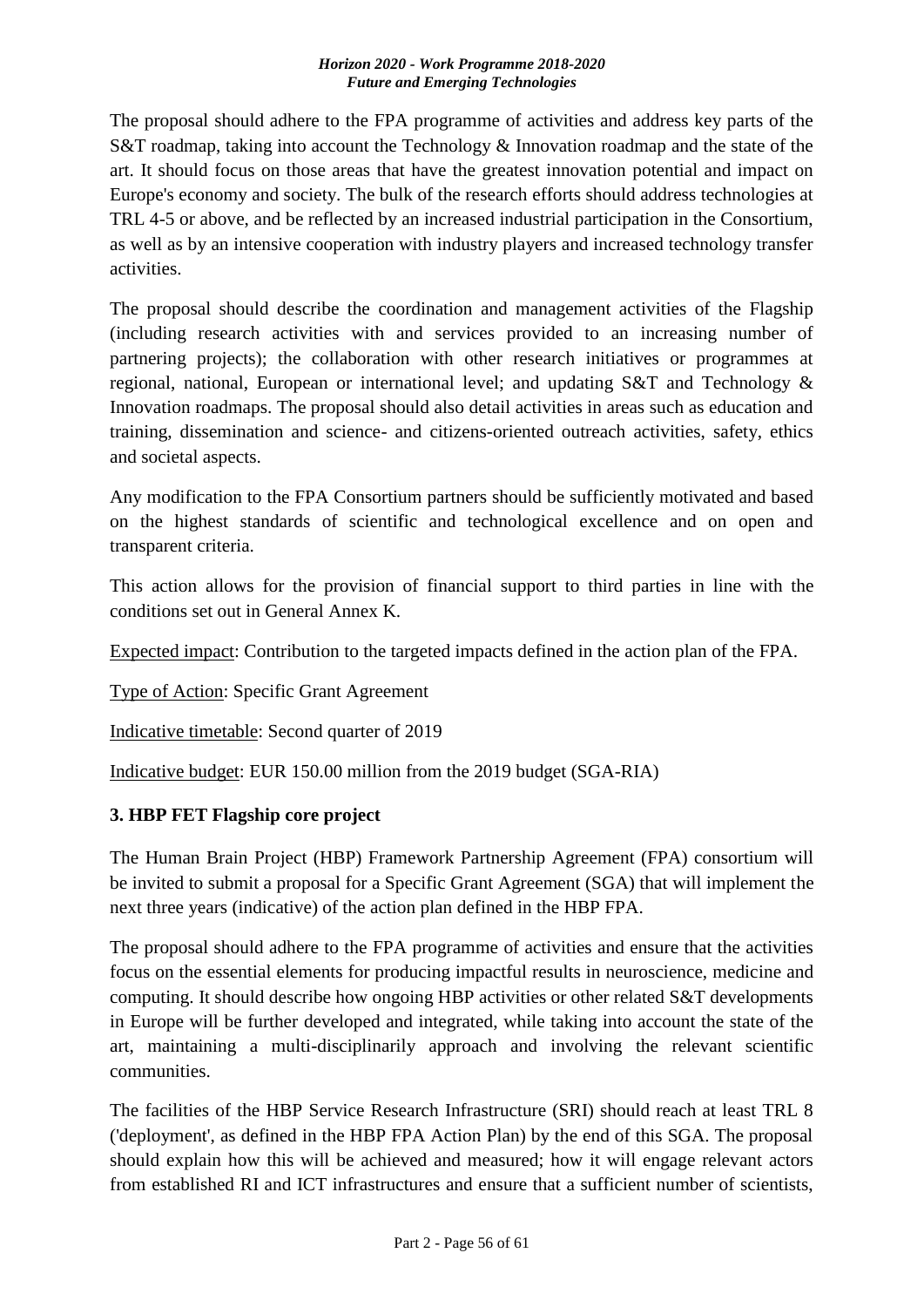RTOs, industry or healthcare users actively validate the SRI functionalities and operation modalities for preparing its wide adoption and use by the R&D communities; and how further innovation by relevant industry and other stakeholders will be nurtured from the HBP techniques and technologies.

The proposal should describe the coordination and management activities of the Flagship including activities, such as: (i) governance, including cooperation with an increasing number of partnering projects; (ii) updating the HBP strategic research roadmap for research, development and innovation in ICT, medicine and neuroscience; (iii) the collaboration with other research initiatives or programmes at regional, national, European or international level; and (iv) the plans and course of action to ensure the sustainability of the HBP SRI and how to start validating it. The proposal should also detail activities in areas such as human capital, education and training, dissemination and attracting large public support, international collaboration, ethics and societal aspects.

Any modification to the FPA Consortium partners should be sufficiently motivated and based on the highest standards of scientific and technological excellence and on open and transparent criteria.

This action allows for the provision of financial support to third parties in line with the conditions set out in General Annex K.

Impact: Contribution to the targeted impacts defined in the action plan of the HBP FPA.

Type of Action: Specific Grant Agreement

Indicative timetable: Second quarter of 2019

Indicative budget: EUR 150.00 million from the 2019 budget (SGA-RIA)

### <span id="page-56-0"></span>**4. FET Conference and Events**

The organisation of public conferences and events in the context of FET and, if appropriate, with the support of the European Presidency.

Type of Action: Public Procurement - Service contract

Indicative budget: EUR 0.80 million from the 2018 budget and EUR 0.20 million from the 2020 budget

# <span id="page-56-1"></span>**5. Experimental pilot line for devices based on graphene, related 2d materials and heterostructures**

The Graphene Framework Partnership Agreement (FPA) consortium will be invited to submit a proposal for a Specific Grant Agreement (SGA) aiming to establish a dedicated graphene and related materials (GRMs) experimental pilot line.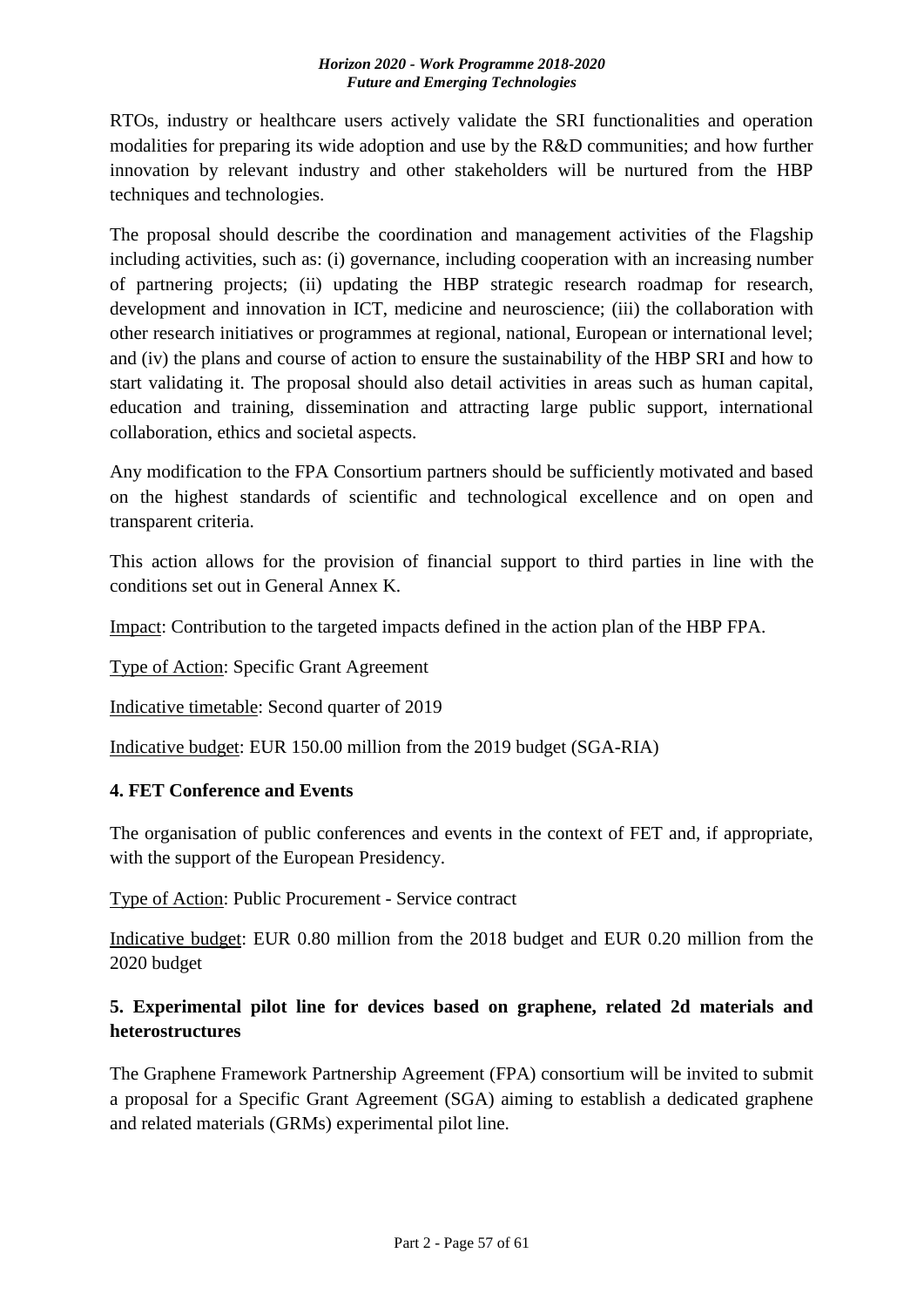The target of this experimental pilot line is to have a simple baseline process ready in two years (from start of the project) and the full flow should be ready during the lifetime of the Graphene Flagship. The development and operation of the experimental pilot line will be coordinated closely with the core project of the Flagship.

This action must build the tool kit and design manual necessary for creating prototype devices and integrated circuits, and assess their performance and their ability to cover the device requirements of the targeted applications. The action should be capable of multiple wafer runs per year.

The action will require expertise in the area of manufacturing flows, with two-dimensional materials and with issues regarding reliability, versatility, process control and minimizing lead times. Where necessary such expertise should be brought into the consortium.

The aim is to establish a first of its kind GRMs experimental manufacturing facility, where European companies, research centres and academic institutions, also those outside the Flagship, can produce novel devices on a pilot scale based on a shared cost model between users and service providers. This pilot line would be used for all-on-chip applications in areas such as opto-electronics, sensors, and data communication, and should be able to cover the device requirements of most of these applications. It should be built on existing activities under the Flagship FPA, and approaches pursued in the pilot line should be complementary to those developed in other parts of the Flagship. Indicators should be provided to put in place an effective monitoring of the action in the context of the Flagship. The proposal should describe a sustainable model of functioning beyond the project lifetime and include activities during the lifetime of the project that would pave the ground for transferring the pilot to an industrial production environment; examples include addressing issues such as roadblocks to overcome for achieving a full industrial line, relevant cost issues and market perspectives, potential business partners; etc.

### Expected Impact:

- Enabling system prototype demonstration on an operational environment (moving to an 80% yield after three years), speeding up significantly the adoption of the technology, in particular by the semiconductor industry;
- Supporting start-ups and spin-offs by enabling prototyping, pilot studies and smallvolume production of integrated systems;
- Creating a shared process production platform, manufacturing flow and process design kit, creating synergy across European research efforts and fostering knowledge accumulation, IPR creation and collaboration;
- Catalysing the expertise existing in Europe regarding growing, transferring and encapsulation;
- A greater diversity of sectors able to take advantage, reflected in the users of the experimental pilot line.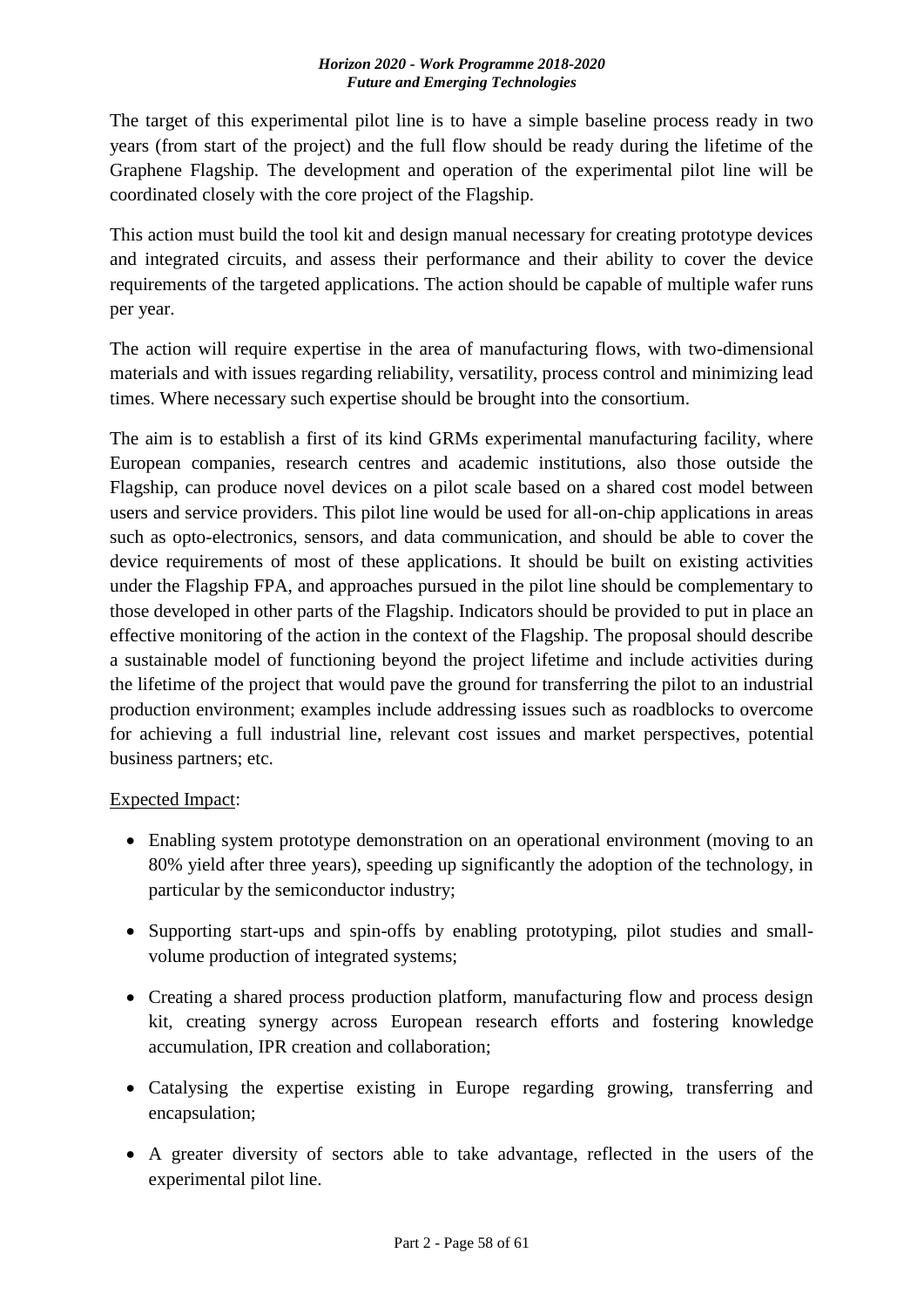Type of Action: Specific Grant Agreement

Indicative timetable: Q1 2020

Indicative budget: EUR 20.00 million from the 2020 budget (SGA-RIA)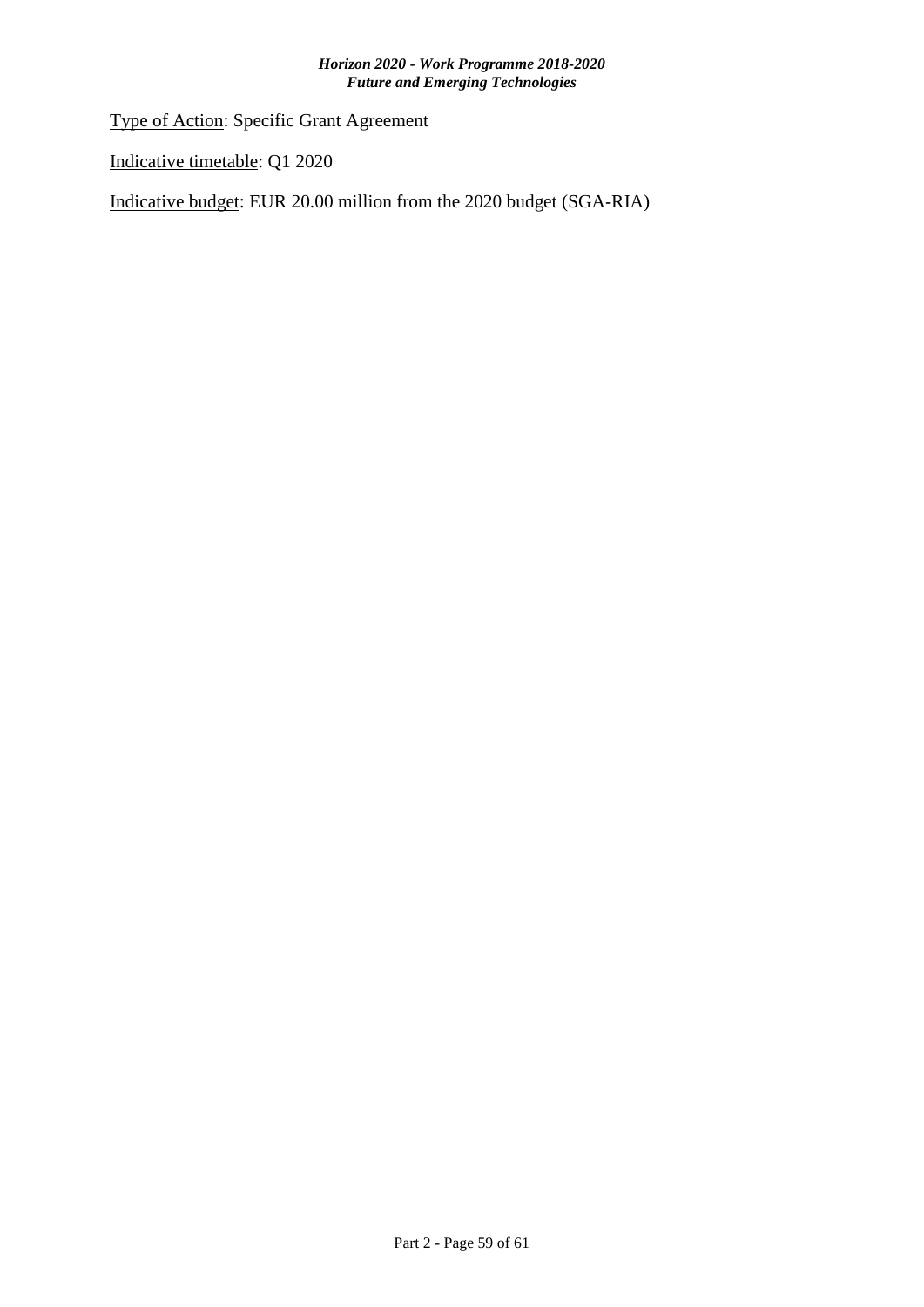# <span id="page-59-0"></span>**Budget<sup>42</sup>**

|                                                                                                                               | <b>Budget</b><br>line(s) | 2018<br>Budget (EUR<br>million) | 2019<br>Budget (EUR<br>million) | 2020<br>Budget (EUR<br>million) |
|-------------------------------------------------------------------------------------------------------------------------------|--------------------------|---------------------------------|---------------------------------|---------------------------------|
| <b>Calls</b>                                                                                                                  |                          |                                 |                                 |                                 |
| H2020-FETOPEN-2018-                                                                                                           |                          | 185.70                          | 166.00                          | 357.20                          |
| 2020                                                                                                                          | from<br>09.040101        | 185.70                          | 166.00                          | 357.20                          |
| H2020-FETPROACT-                                                                                                              |                          | 94.50                           | 0.50                            | 83.00                           |
| 2018-2020                                                                                                                     | from<br>09.040101        | 94.50                           | 0.50                            | 83.00                           |
| H2020-FETHPC-2018-                                                                                                            |                          | 4.00                            |                                 | 0.50                            |
| 2020                                                                                                                          | from<br>09.040101        | 4.00                            |                                 | 0.50                            |
| H2020-FETFLAG-2018-                                                                                                           |                          | 148.00                          |                                 | 35.50                           |
| 2020                                                                                                                          | from<br>09.040101        | 148.00                          |                                 | 35.50                           |
| Contribution from this part                                                                                                   |                          |                                 |                                 | 42.00                           |
| H2020-LC-BAT-<br>call<br>to<br>2019-2020 under Part 20 of<br>the work programme                                               | from<br>09.040101        |                                 |                                 | 42.00                           |
| Contribution from this part                                                                                                   |                          |                                 |                                 | 5.00                            |
| call<br>H2020-LOW-<br>to<br><b>CARBON-CIRCULAR-</b><br><b>INDUSTRIES-2020</b><br>under<br>Part 20 of the<br>work<br>programme | from<br>09.040101        |                                 |                                 | 5.00                            |
| Contribution from this part                                                                                                   |                          |                                 | 113.40                          |                                 |
| H2020-<br>call<br>to<br>FETPROACT-2019-2020                                                                                   | from<br>08.020102        |                                 | 113.40                          |                                 |

 $42$ The budget figures given in this table are rounded to two decimal places.

The budget amounts for the 2020 budget are subject to the availability of the appropriations provided for in the draft budget for 2020 after the adoption of the budget 2020 by the budgetary authority or, if the budget is not adopted, as provided for in the system of provisional twelfths.